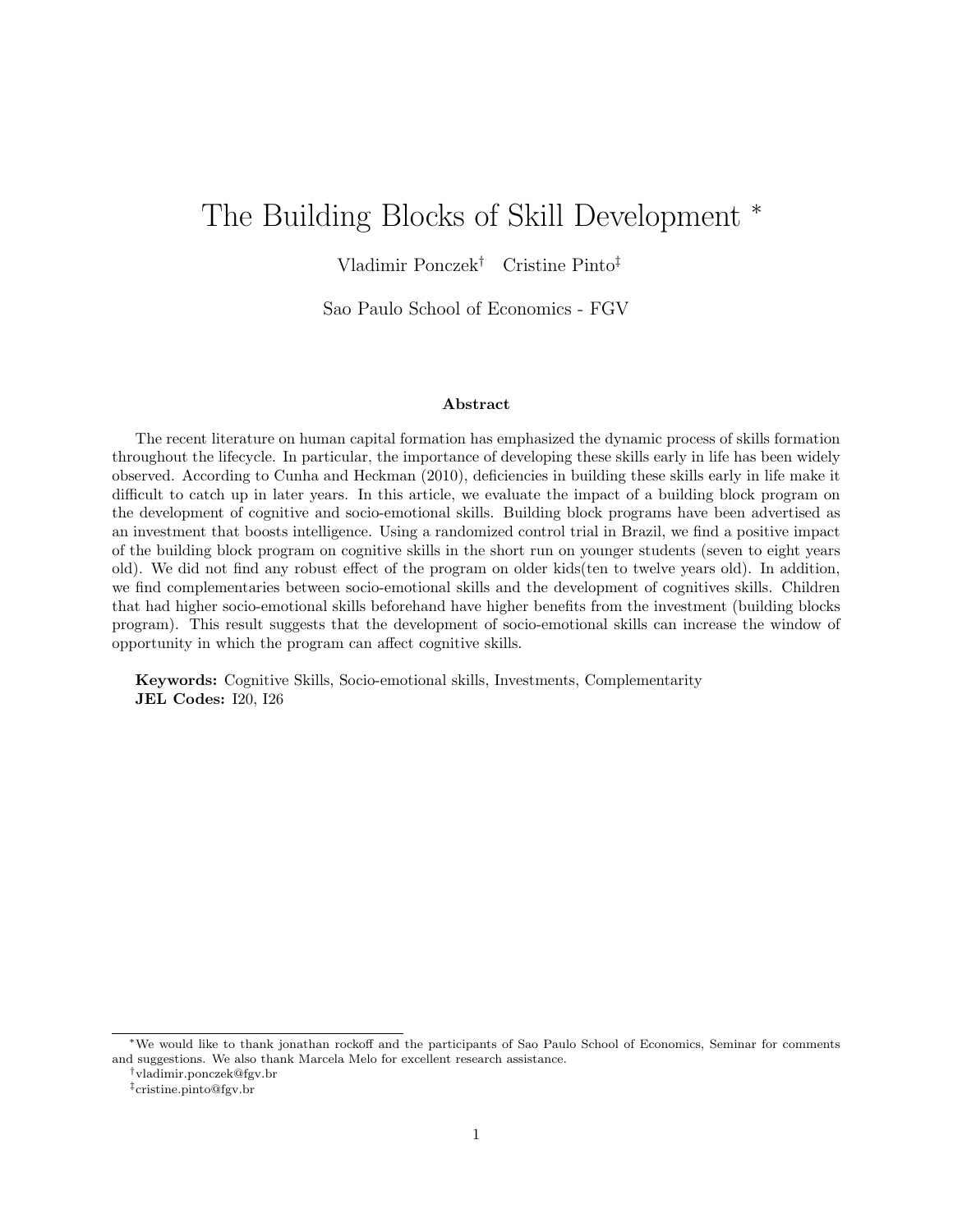## 1 Introduction

In this article, we estimate the impact of an educational program based on building blocks on the formation of cognitive and non-cognitive skills. In addition, we check for the presence of dynamic complementarity on the skill formation technological function<sup>1</sup>. In words, we test how previous developed skills affect the return of the of the program on the development of cognitive skills.

This paper connects to a large body of the literature that studies skill formation during childhood. This recent literature on human capital formation has also emphasized the dynamic process of skill formation throughout the lifecycle. In particular, the importance of developing these skills early in life has been widely observed. According to Cunha et al. (2010), deficiencies in building these skills early in life make it difficult to catch up in later years. Furthermore, the literature has shown that both cognitive and socio-emotional skills are important to individuals socioeconomic development (Heckman, 2008). More specifically, several studies have documented the importance of skills beyond cognitive ability in determining success in a variety of outcomes<sup>2</sup>. This should come as no surprise: ideas matter, but they may go to waste if not conveyed properly; for instance, diligence and hard work are expected to precede success and achievement. As a matter of fact, some findings suggest that these socio-emotional skills might be just as important - if not more - as cognitive skills in predicting successful outcomes in life (Duckworth and Seligman (2005), Heckman et al.  $(2006)$ ).

In addition, the literature has been emphasizing the importance of dynamic complementarities in the technology of skill formation. The idea is that the individuals with higher level of skills may have higher benefits from investment in life ("skill begets skill"). Recently, the presence of dynamic complementarities has been tested in different set-ups. Malamud et al. (2016) estimates the impact of an exogenous variation of access to better schools and of the family environment and the interaction between these two shocks on high-stakes-school-leaving-exams. They find that each one of the exogenous shocks has a positive impact on education, however the interaction is not precisely estimated. Adhvaryu et al. (2015) test the impact of a cash incentive program for school enrollment (Progresa) in Mexico and shocks on parental resources (local rainfall) and of the interaction between them on educational attainment. They find evidence that exposure to Progresa remediates the effects of adverse early-life shocks. Rossin-Slater and Wust (2016) estimates the effect of the interaction between two early-life investments in Denmark on educational attainment. Using

<sup>&</sup>lt;sup>1</sup>As defined by Cunha et al.  $(2010)$ .

<sup>2</sup>Moffitt et al. (2011) provides evidence for self-control predicting crime, health and wealth; personality, as measured by the Big Five Traits, are related to health (Hampson and Friedman, 2008), scholastic achievement (Noftle and Robins, 2007) and job performance (Barrick et al., 1998); for the Locus of Control, see below.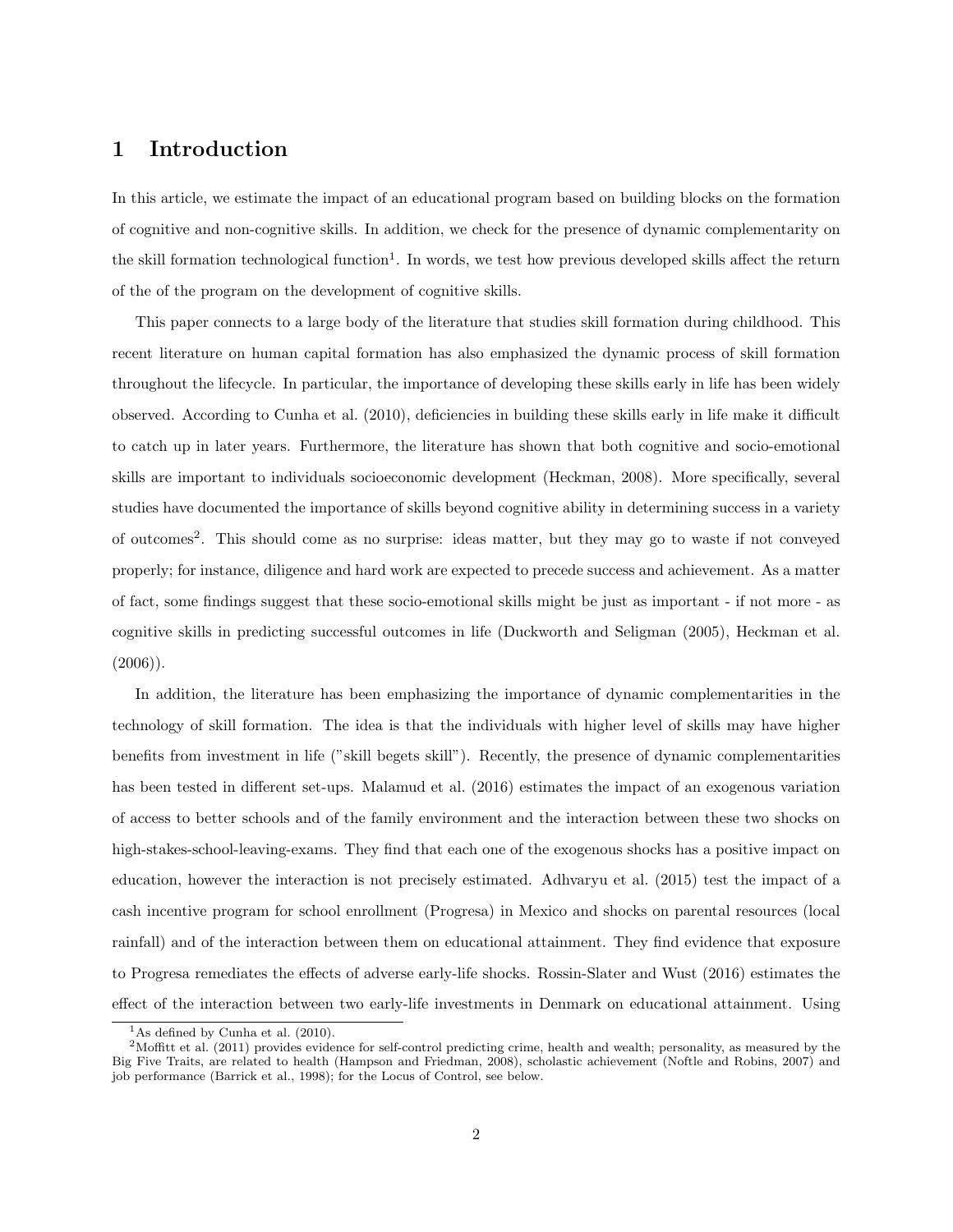the variation in time in the implementation of the program among municipalities, they find that a negative interaction effect between the interventions, suggesting that the programs are substitutes.

There is evidence that the critical periods of cognitive skill development are the early periods of life, until 10 years of age. Cognitive skills seem to be stable at adulthood and decline at older ages. However, evidence shows that the socio-emotional skills are more malleable than the cognitive skills. These skills can have cumulative changes over the life cycle, presenting the greatest change after childhood and at adulthood. <sup>3</sup>. If we find that individuals with higher socio-emotional skills suffer higher impacts of the intervention on cognitive skills, we can infer that improving the non-cognitive skill can increase the window of opportunity in which an intervention can affect the cognitive skills.

The investment investigated in thi paper is an intervention that combines activities using LEGO blocks with the core school curriculum. The educational program was implemented in Recife (Pernambuco, Brazil) to 3rd and 5th grade students. During these activities, the students are divided in groups, and they need to assume specific roles in this group. For example, one student needs to lead the discussion, another one takes notes, etc. The idea is that the activities involve curriculum content (like math concepts, science, etc.) but also help students develop cognitive skills (like reasoning and problem solving) and socio-emotional skills (like leadership, grid, extroversion, etc.). The schools that participate in program receive LEGO kits with specific instructions for teachers and students. In addition, the teachers receive training to implement these activities. In each classroom, the students did the LEGO activities (one-hour session) during the regular school hours. It was not an extra-curricular activity.

This article is also connected to strands of Psychology and Education literatures that study the relationship between playing with building blocks at kindergarten and the development of cognitive abilities. Casey et al. (2008) and Jirout et at (2015) find a positive correlation between building blocks activities and the development of spatial skills. C.H. et al. (2003) finds a positive correlation between playing with LEGO at ages 3 to 4 and later school (elementary, middle and high school) achievement in Math. In addition, using a selection on observables approach and focus groups, Papert (1999) finds a positive impact of the Lego Educational program in Peru on math test scores and school culture (measured by the change on teachers' perceptions regarding pedagogy).

We conducted a randomized control trial to identify the impact of the program on the cognitive and non-cognitive skills. We also investigate the existence of dynamic complementarities between the exogenous intervention and previous acquired skills. The randomized experiment is used as an exogenous variation

 ${}^{3}$  For a discussion about how cognitive and non-cognitive skills change over the life cycle, see Almlund et al. (2011)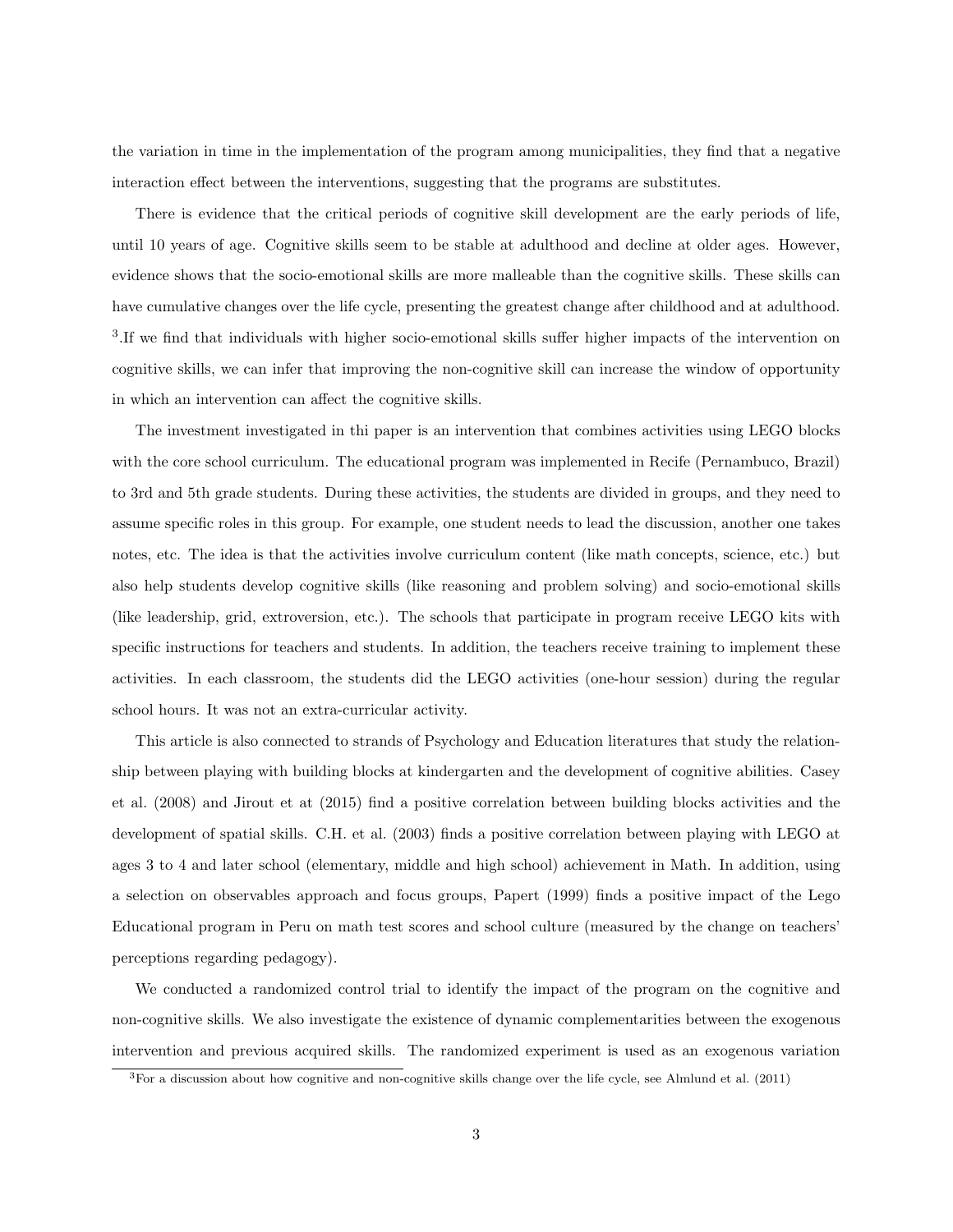to estimate the impact of investments in cognitive development, and the skills at the baseline are used at "proxies" to previous developed abilities. To the best of our knowledge, this is the first study that uses an RCT to investigate the impact of a building block program on cognitive and non-cognitive skills.

We collected two rounds of data in 2014 of third and fifth graders enrolled in 30 elementary public schools (15 participants and 15 control-group schools). In both baseline (prior to the program) and follow-up (by the end school year) rounds, we collected data on the students' socio-emotional components (Big Five and Locus of Control) and five cognitive abilities: verbal-logical reasoning, abstract reasoning, spatial reasoning, numerical reasoning and logical reasoning. We also gathered administrative data from the SAEPE proficiency exam. The SAEPE exam is conducted by the Department of Education of the State of Pernambuco. We received the students test scores of the two proficiency tests: math and language. The baseline fieldwork was conducted in July; the follow-up and the SAEPE exams were conducted in December of the same year. The program was implemented in August on the participant schools. It is important to notice that we estimate the impact of the program in the short run, six months after the implementation of the program.

The article presents four sections, besides this introduction. In the next section, we describe the background of the intervention and our primary data collected in our field works and the secondary dataset. In sections 3 and 4, we present the main models used to estimate the impact of the program and to investigate the dynamic complementarity between previous skills and the investment, and also the main results of the estimation of these models. The last section presents our main conclusions.

### 2 Background, Evaluation Design and Data Description

#### 2.1 The Lego Education Program

The Lego company was created in 1934 in Denmark. Nowadays, LEGO has more than 75% of market share in the building blocks market (8.6% of share in the global toys market). LEGO's educational branch was created in 1981. The program targets preschool, elementary, middle and high schools. According to the program, the teachers need to use the LEGO educational activities in their weekly classroom activities. LEGO'a team provides lessons, exercises and planning that are curriculum based. The LEGO material includes workbook for the students and teachers, and the building blocks. In addition, LEGO's team provides teachers training and support for the schools. In the U.S., close do 20,000 schools teach different subjects using the LEGO Educational material. In Brazil, the program started in 2002 and has reached more than 8,000 schools. The LEGO-ZOOM Program was implemented in Recife (Pernambuco, Brazil) to 3rd and 5th grade students in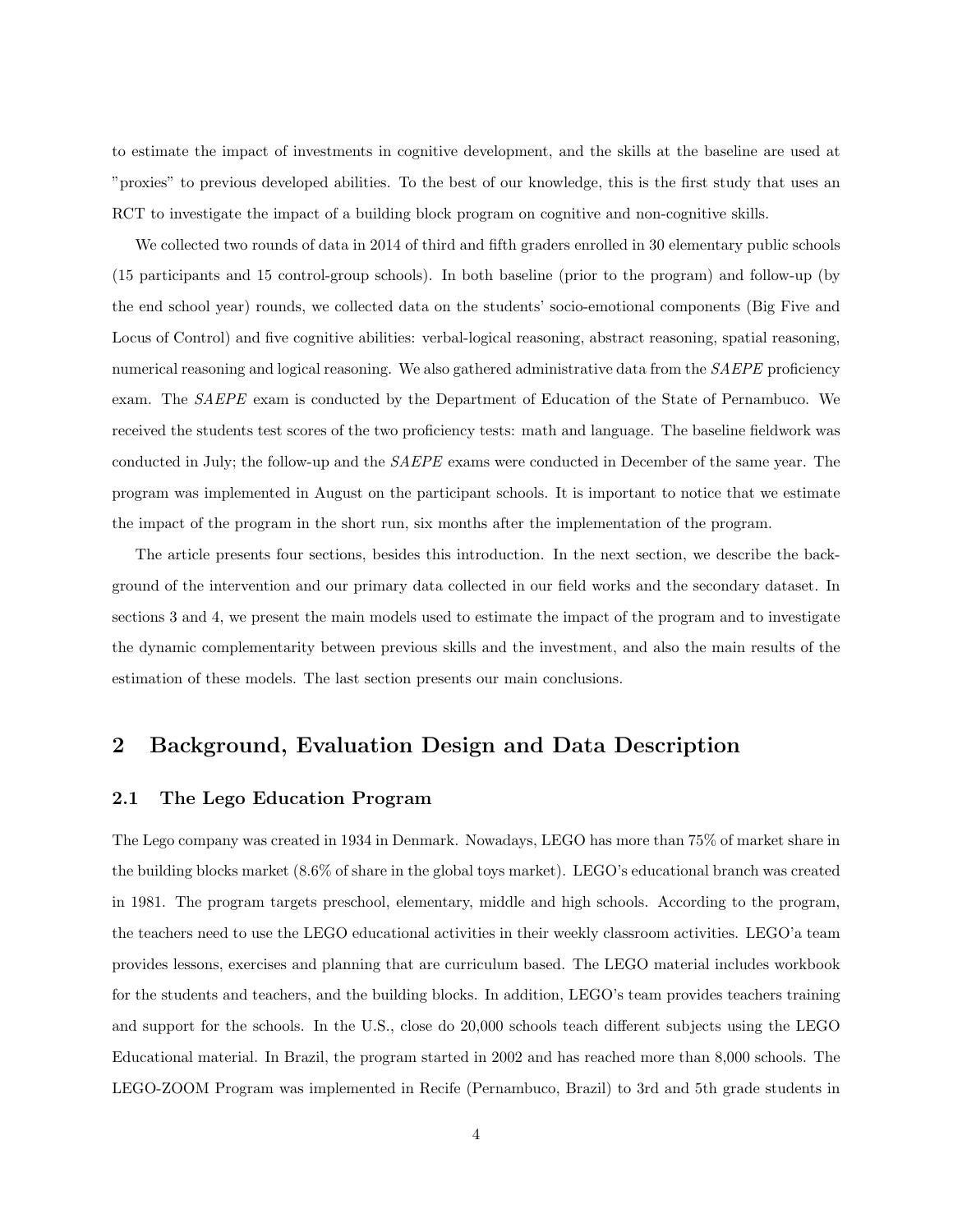the second semester of 2014. In Recife, schools that participate in the LEGO program receive boxes with the LEGO blocks and handbooks with instructions for the teachers and the students. Teachers receive a 8 hours of initial training and continuous support along the calendar year. In each classroom, the LEGO activities lasted for one-hour during the regular school hours. During the activities, the students were split in small groups of 2 to 4 students each.

Recife is a large city in the Northeast of Brazil. It has 2 millions residents and is the capital of Pernambuco state. In the beginning of 2014, 30 municipal elementary schools in Recife (out of 171) were randomly selected to participate in the evaluation  $4$ . Tables A.2 and A.3 in the appendix compares the characteristics of the 30 schools in the sample with all municipal elementary schools in Recife. The results show that this sample represents the universe of elementary municipal schools in Recife, since the characteristics of the sample are not statistically different from the characteristics of all the municipal schools in Recife. They have similar infrastructure, size, teacher's characteristics and students' proficiency. However, it is important to point out that Recife represents a vulnerable region in Brazil, with a Basic Education Development Index (IDEB) below the average index of the country. In 2015, the average IDEB of the municipal school in Recife was 4,6, while the average IDEB of all the municipal schools in Brazil was 5,3. Using the data of the National Exam for the 5th grades in Brazil ("Prova Brasil") in 2013, only 18% of the students in the municipal schools in Recife were proficient in Math, and 22% of them were proficient in language. This numbers are higher for the Brazilian municipal schools as a whole. 26% of the students at the Brazilian municipal schools were proficient in language, while 23% were proficient in Math.

#### 2.2 Evaluation Design and Data

Since Recife is a large city with very heterogeneous regions in terms of socio-economic background, we stratified schools by geographic location, creating pairs of schools based on distance. Then, in each pair, we randomly allocated one school to participate in the program, and another one to be in the control group <sup>5</sup>. In July of 2014 (before the implementation of the program), we conducted our baseline survey. In this survey, we applied two different assessment to capture the cognitive and non-cognitive abilities. These tests took around one hour and 30 minutes. In the first 45 minutes, students took the cognitive tests, then they had a 15-minute break, and in the second half, they answered the socio-emotional questionnaire. For the cognitive tests, we applied a battery of questions developed by Nakano and Primi (2014). This battery includes tests

<sup>4</sup>Appendix A.1 contains the list of schools that were randomly chosen to be in our sample

<sup>5</sup>Table A2 in the Appendix presents the 30 schools by treated and control group, and Figure A2 shows the location of the pairs of schools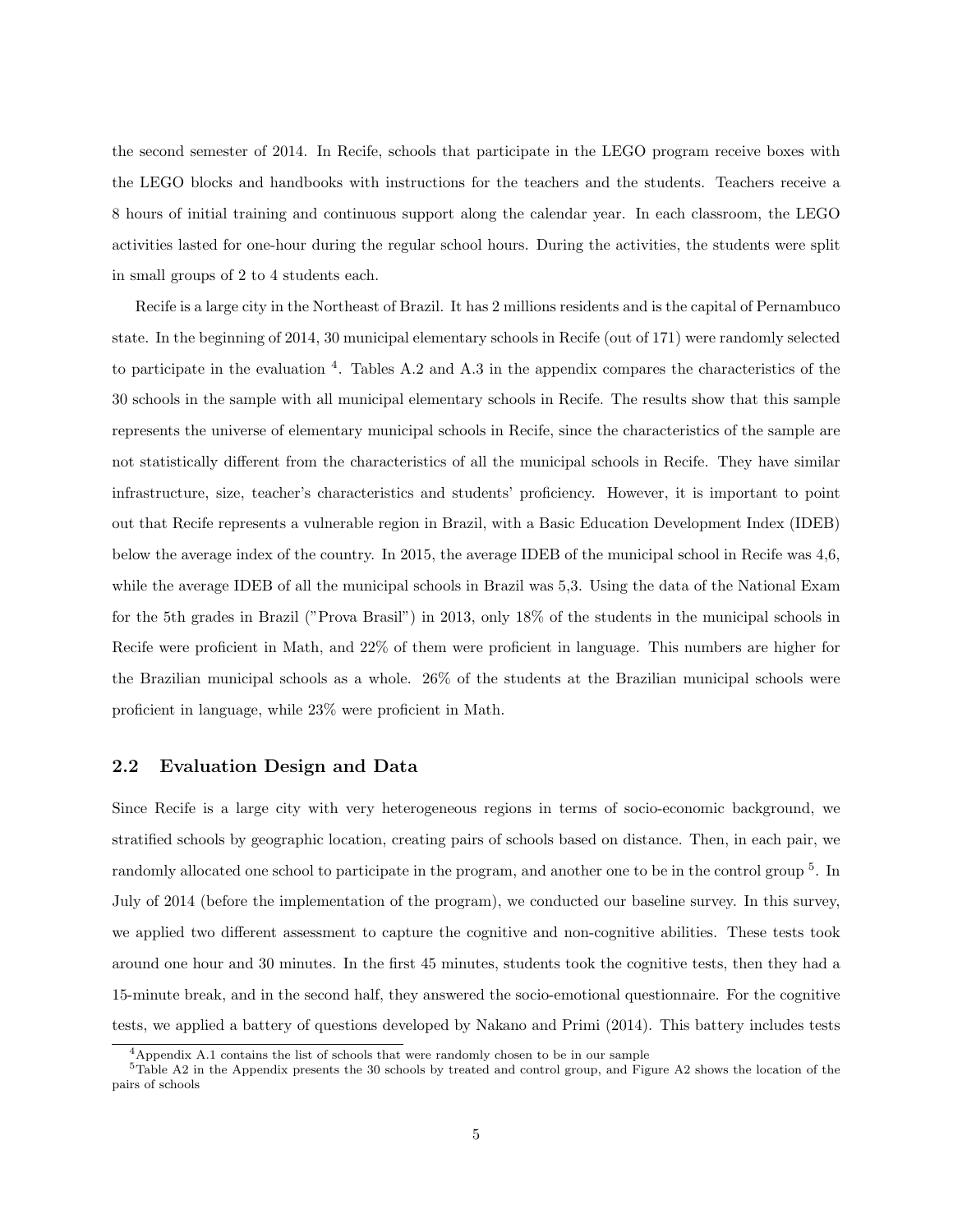to capture the cognitive dimensions described in the introduction: logical-verbal, abstract, spatial, numerical and logical. Each test has nine questions that need to be answered in 9 minutes. We evaluate the impact of the program in each of the five cognitive test and also on the average score of all tests. In order to measure the socio-emotional skills, we use the SENNA (Social and Emotional or Non-cognitive Nationwide Assessment) instrument developed by Instituto Ayrton Senna <sup>6</sup>. Based on the adaptation and translation of 10 instruments that could be applied in large scale to measure the the BIG five non-cognitive abilities and locus of control, Santos and Primi (2014) construct the items of the SENNA that present situations to the students, and the students need to say if that situation is similar to his/her behavior. The appendix includes examples of each battery of the cognitive test and of the socioemotional test. In addition, at the baseline, the school's principal and the teachers filled socioeconomic background questionnaire. At the end of the school calendar year (December, 2014), we conducted another round of fieldwork. At the follow-up survey, we applied the same cognitive and socio-emotional instruments for the students. The municipal department of education at Recife reported that in the beginning of 2014, 3,505 students were enrolled at the 3rd and 5th graders of the 30 municipal schools in our sample. This total includes students that were enrolled but never attended classes in the enrolled school, students that were transferred to other schools in the middle of the school year or dropouts. So this number is an upper bound of the universe of students in the schools of our sample. 2,427 students completed the cognitive tests in the baseline and 1,472 students answered the socio-emotional test. This difference is due to the fact that many students did not return after the break to continue the tests. At the follow-up, 2,698 students answered the cognitive tests and 1,927 completed the SENNA. At the end, we have information of the cognitive scores for 1,877 students in both fields (baseline and follow-up), and the socio-emotional scores for 1,008 students that participated in both fields.

Using the Educational Census in Brazil in 2013, we compare the characteristics of schools in the treatment and control groups. Table 1 shows that the infrastructure of the schools in the control group is very similar to infrastructure of the schools at the treatment group. In addition, we compare the characteristics of the students in the control and treatment groups at the baseline. Table 2 shows that the two groups are very similar in age, gender and in all cognitive and non-cognitive measures. These results shows that the randomization provides balanced between treatment and control groups, and that we can expect that the differences between the outcomes of these groups are due to the program. It is important to emphasize that the specific cognitive measures are the percentage of correct items in the specific exam, and the aggregate cognitive measure is the total of correct items among all the cognitive tests (including the five exams). The

<sup>6</sup>For a detailed discussion about the SENNA instrument, see (Santos and Primi, 2014)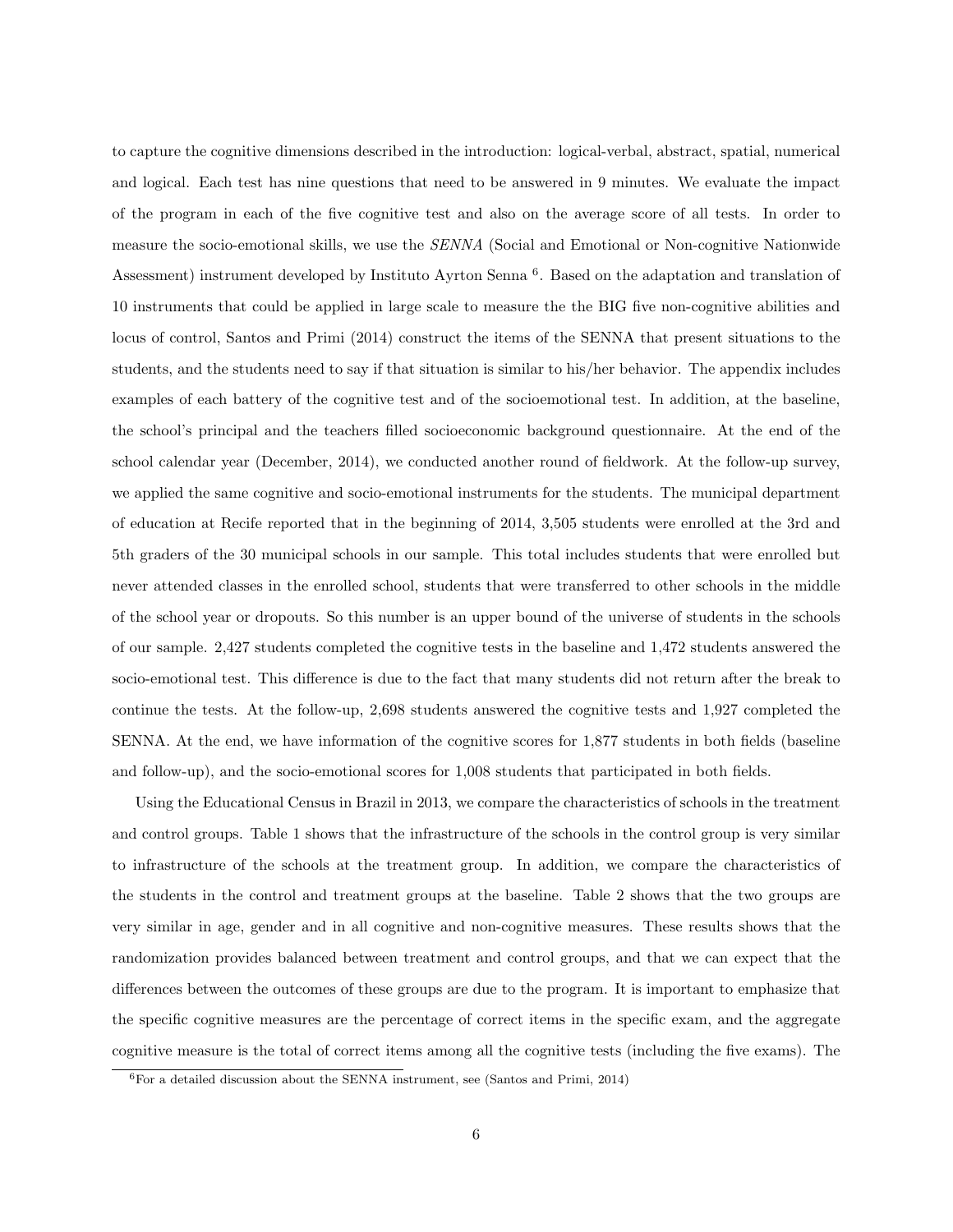socio-emotional scores are measures by factors that are constructed based on a weighted average of the questions in the instruments SENNA. The weights were validated by Santos and Primi (2014) in a large dataset in Brazil. All the factors are constructed in a monotonic way such that high values of the factors mean more of that specific ability. We measure internal locus of control, so the higher the factor, more internal is the student.

In this article, we use the sample of students that answered the cognitive tests in both fields (called full sample), baseline and follow-up. This corresponds to 54% of the students that were supposedly enrolled in 3rd and 5th grades of these 30 schools in the beginning of 2014. In addition, we have attrition between the two field works. Nevertheless, table 3 shows evidence that students in the full sample do not differ from the other students that were supposedly enrolled in 3rd and 5th grades in age, gender and treatment status. The results in this table are obtained by the regression of each variable (age, sex and treatment status) and a dummy variable that equals one if the student is in the full sample, and zero otherwise. In this table, we consider the whole sample of students that were supposedly enrolled in the beginning of the year.

Now, we restrict the sample to the 2,428 students that completed the cognitive tests at the baseline. Table 4 shows the results of a regression of the three variables (age, sex and the aggregate cognitive score at the baseline) on a dummy variable that equals one if the student answered the cognitive test in both fields, and zero otherwise, a binary variable that indicates treatment and the interaction between these two dummy variables. If attrition creates unbalance between treatment and group, we expect that this interaction would be significant. The results show that the attrition does not cause any unbalance between the treatment and the control groups. Table 5 presents the results of a similar analysis, but now we look at the socio-emotional sample by using a dummy variable that equals one if the student answered any question of the SENNA at the baseline and follow-up, and interact this dummy with treatment status. The results show that there is balance between the treatment and control groups even in the presence of attrition. So, the results of tables 3-5 suggest that attrition is not causing any selection in the sample that can bias our results.

Before presenting our methodology and main results, we just plot the density of the average cognitive measure for controls and treatment groups at the baseline and at the follow-up. At the baseline, we find no evidence that the density curve for the control group is different from the density of the treated group. The Komogorov-Smirnov test for the null hypothesis that the difference of the quantiles is equal to zero has a p-value of 0.57. At the follow-up, we clearly see a shift to the right in the treatment distribution. The p-value of the Komogorov-Smirnov test is 0.00. So this figure indicates that the program may have affected the cognitive scores of the treated group, increasing the mean score of the treated group in relation to the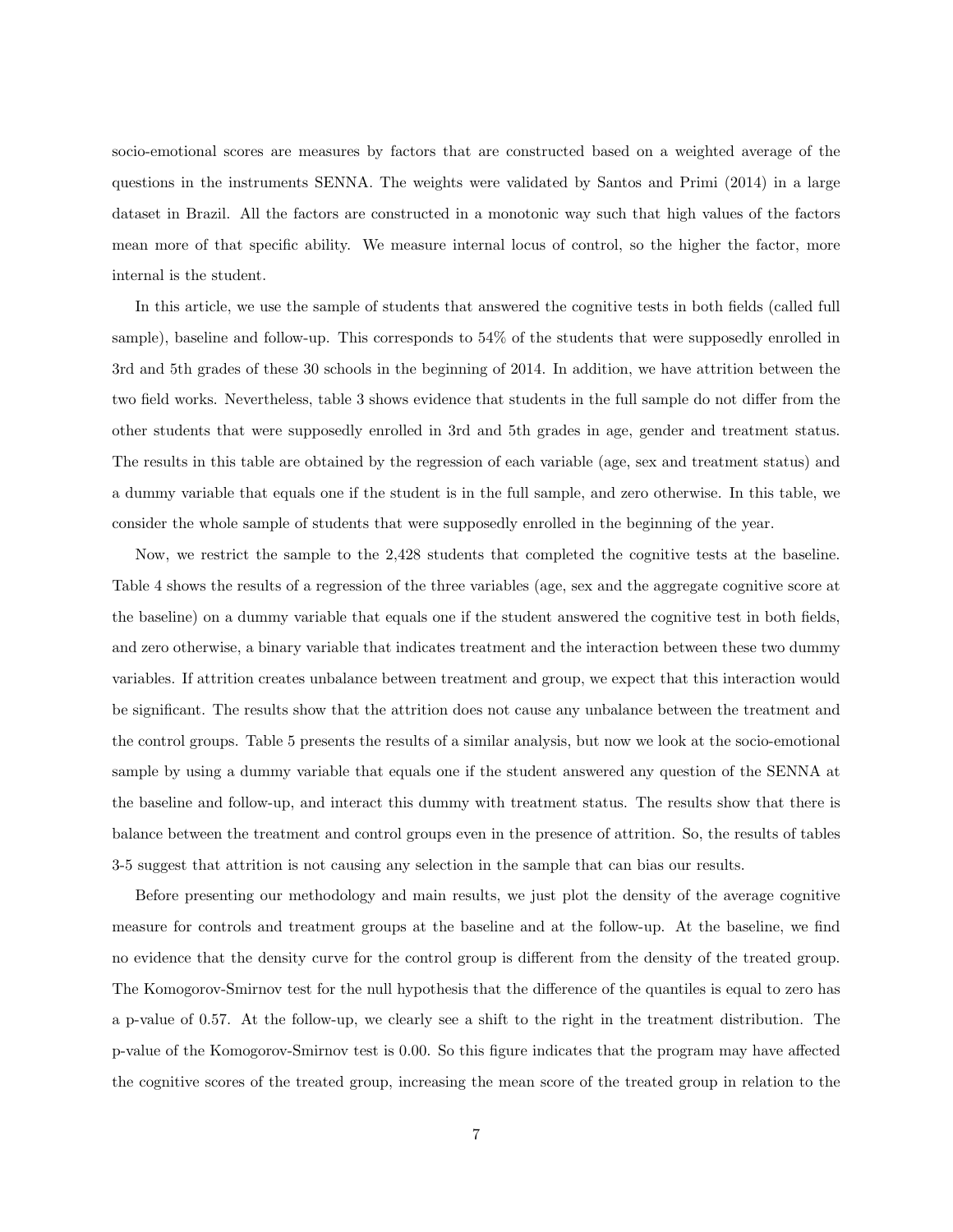control group.

Finally, we combine our collected data with a secondary data-set from the SAEPE ("Sistema da Avaliao") Bsica de Pernambuco"). SAEPE is an annual evaluation realized by the state government of Pernambuco, in which students at 3rd, 5th and 9th grades of elementary school, and at the senior year of high school take standardized Math and language exams. The language and math test are constructed based on Item Response Theory. In 2014, SAEPE was applied by the end of the school year, two weeks prior to our last field collection. We match our primary data with the SAEPE proficiency results using the students' name, school and classes. The students' names in SAEPE are not well written<sup>7</sup>. There were many misspelled names. Given this limitation of the SAEPE data, we use the Levenshtein distance to match the names of our data set with SAEPE data-set<sup>8</sup>. At the end, we find 1,853 students that answered both cognitive tests and have the language test scores, and 1,391 students that completed both cognitive tests, and have Math

#### test scores.

<sup>7</sup>SAEPE is focused on evaluating classes and schools and not the individual students. Therefore, it only has standard identification of the schools and classes. The students names were written by the children or exam proctors.

<sup>8</sup>Levenshtein distance measure the minimum number of single-character edits necessary to change one string into the other. We define the Levenshtein ratio as the distance between the names divided by the name in or base to match the students. Therefore, a student in SAEP in the same school, class and Levenshtein ratio below 20% of a student in our database as a match.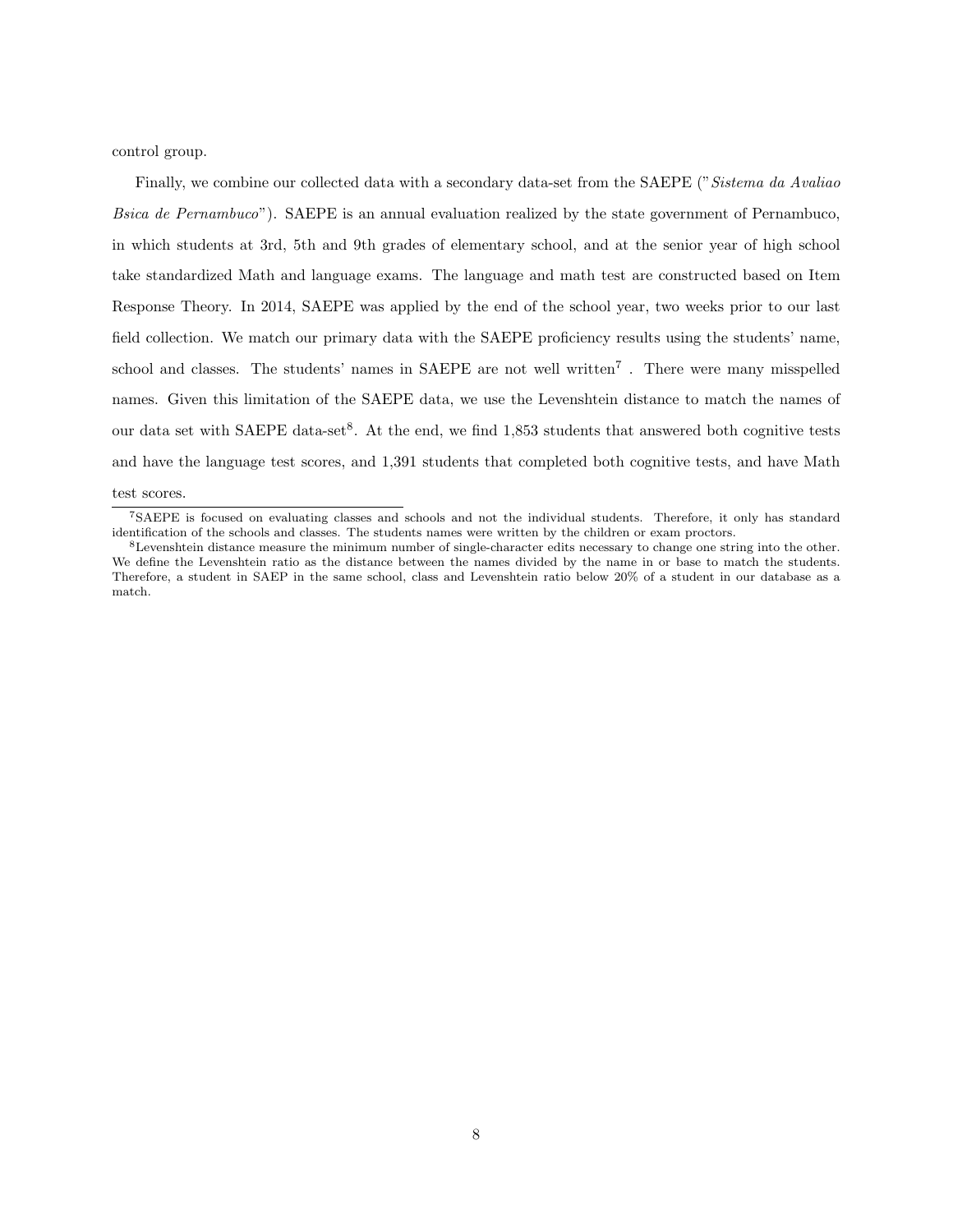|                                                             | Mean                        |              | Std. Dev.      |                |                  |  |  |  |  |
|-------------------------------------------------------------|-----------------------------|--------------|----------------|----------------|------------------|--|--|--|--|
| <b>Variables</b>                                            | Control                     | Treatment    | Control        | Treatment      | Means Diff       |  |  |  |  |
|                                                             | Infrastructure              |              |                |                |                  |  |  |  |  |
| Principal's Office                                          | 0,93                        | 0,8          | 0,26           | 0,41           | $-0,13$          |  |  |  |  |
| Teachers' Room                                              | 0,53                        | 0,33         | 0,52           | 0,49           | $-0,2$           |  |  |  |  |
| Computer Lab                                                | 0,93                        | 0,8          | 0,26           | 0,41           | $-0,13$          |  |  |  |  |
| Library                                                     | 0,4                         | 0,6          | 0,51           | 0,51           | $_{0,2}$         |  |  |  |  |
| Number of Classrooms                                        | 8,53                        | 8,13         | 2,33           | 2,56           | $-0,4$           |  |  |  |  |
| Number of Computers                                         | 16,2                        | 15           | 8,69           | 7,5            | $-1,2$           |  |  |  |  |
| Internet                                                    | $\mathbf{1}$                | $\mathbf{1}$ | $\overline{0}$ | $\overline{0}$ | $\boldsymbol{0}$ |  |  |  |  |
|                                                             | <b>Students and Classes</b> |              |                |                |                  |  |  |  |  |
| Third Grade Classes                                         | 3,2                         | 3,2          | 1,21           | 1,47           | $\boldsymbol{0}$ |  |  |  |  |
| Fifth Grade Classes                                         | 2,27                        | 2,27         | 1,16           | 0,8            | $\overline{0}$   |  |  |  |  |
| Third Grade Class Size                                      | 21,96                       | 21,63        | 5,42           | 4,74           | $-0,33$          |  |  |  |  |
| Fifth Grade Class Size                                      | 22,17                       | 22,98        | 4,75           | 5,37           | 0,81             |  |  |  |  |
| Teachers' Characteristics                                   |                             |              |                |                |                  |  |  |  |  |
| % Tertiary education                                        | 0,94                        | 0,97         | 0,14           | 0,07           | 0,03             |  |  |  |  |
| $%$ of teachers with 3 or more tenure years                 | 0,96                        | 0,96         | 0,14           | 0,14           | $\boldsymbol{0}$ |  |  |  |  |
| $\%$ of teachers with 3 or more tenure years at this school | 0,64                        | 0,63         | 0,41           | 0,39           | $-0,01$          |  |  |  |  |

### Table 1: Balanced Tests- Educational Census 2013

Note: The data source used to construct the table is Censo Escolar (2013). Standard errors clustered in school level - in parentheses.\*\*\* means p-value  $<\!\!0.01,$  \*\*p-value  $<\!\!0.05$  and \* p-value  $<\!\!0.1.$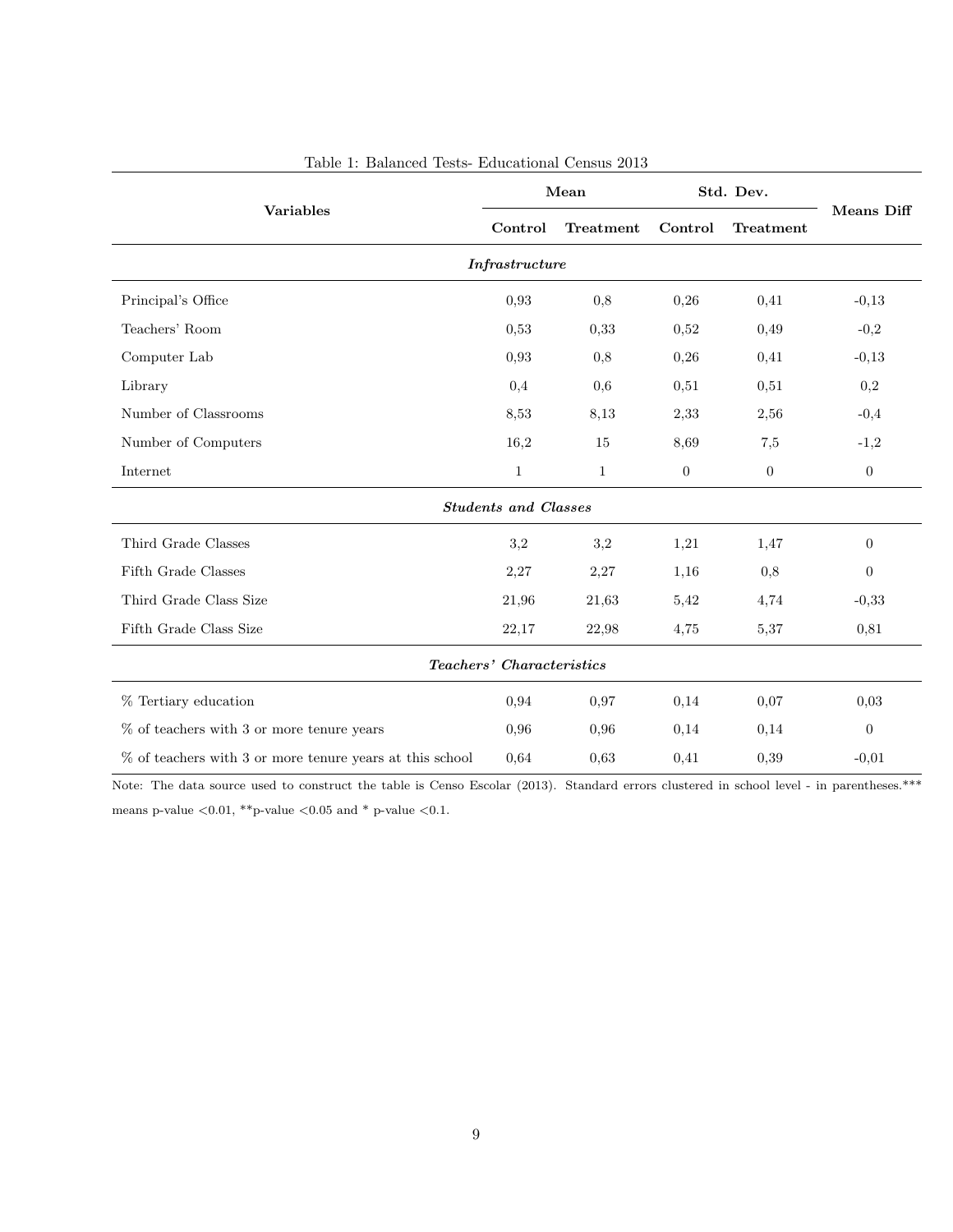|                            | Mean     |           | t-statistic       |           | <b>Standard Deviation</b> |
|----------------------------|----------|-----------|-------------------|-----------|---------------------------|
| Variables                  | Control  | Treatment | <b>Difference</b> | Control   | Treatment                 |
| Gender                     | 0.481    | 0.480     | $-0.009$          | 0.078     | 0.099                     |
| Age in days                | 3734.929 | 3751.242  | 0.007             | 384.544   | 404.292                   |
| Cognitive (Mean)           | 0.237    | 0.231     | $-1.123$          | $0.103\,$ | $\,0.099\,$               |
| Logical-Verbal             | 0.295    | 0.281     | $-1.108$          | 0.101     | 0.101                     |
| Abstract                   | 0.318    | $0.298\,$ | $-1.370$          | 0.114     | 0.094                     |
| Spatial                    | 0.241    | 0.229     | $-1.243$          | 0.083     | 0.078                     |
| Numeric                    | 0.235    | 0.224     | $-0.745$          | 0.116     | 0.114                     |
| Logical                    | 0.195    | 0.199     | 0.116             | 0.124     | $0.132\,$                 |
| Conscientiousness          | 3.503    | 3.519     | 0.241             | 0.231     | 0.205                     |
| Extraversion               | 3.282    | 3.247     | $-0.956$          | 0.155     | 0.169                     |
| <b>Emotional Stability</b> | 3.121    | 3.175     | 0.794             | 0.239     | 0.208                     |
| Agreeableness              | 3.429    | 3.443     | 0.194             | 0.286     | 0.231                     |
| Openness                   | 3.449    | 3.459     | $0.025\,$         | 0.336     | $0.300\,$                 |
| Locus of Control           | 2.978    | 3.010     | 0.186             | $0.346\,$ | $0.316\,$                 |

Table 2: Summary Statistics - Baseline

Note: This table was constructed with baseline data-set. Standard errors clustered in school level - in

parentheses.\*\*\* means p-value  $<\!\!0.01,$  \*\*p-value  $<\!\!0.05$  and \* p-value  $<\!\!0.1.$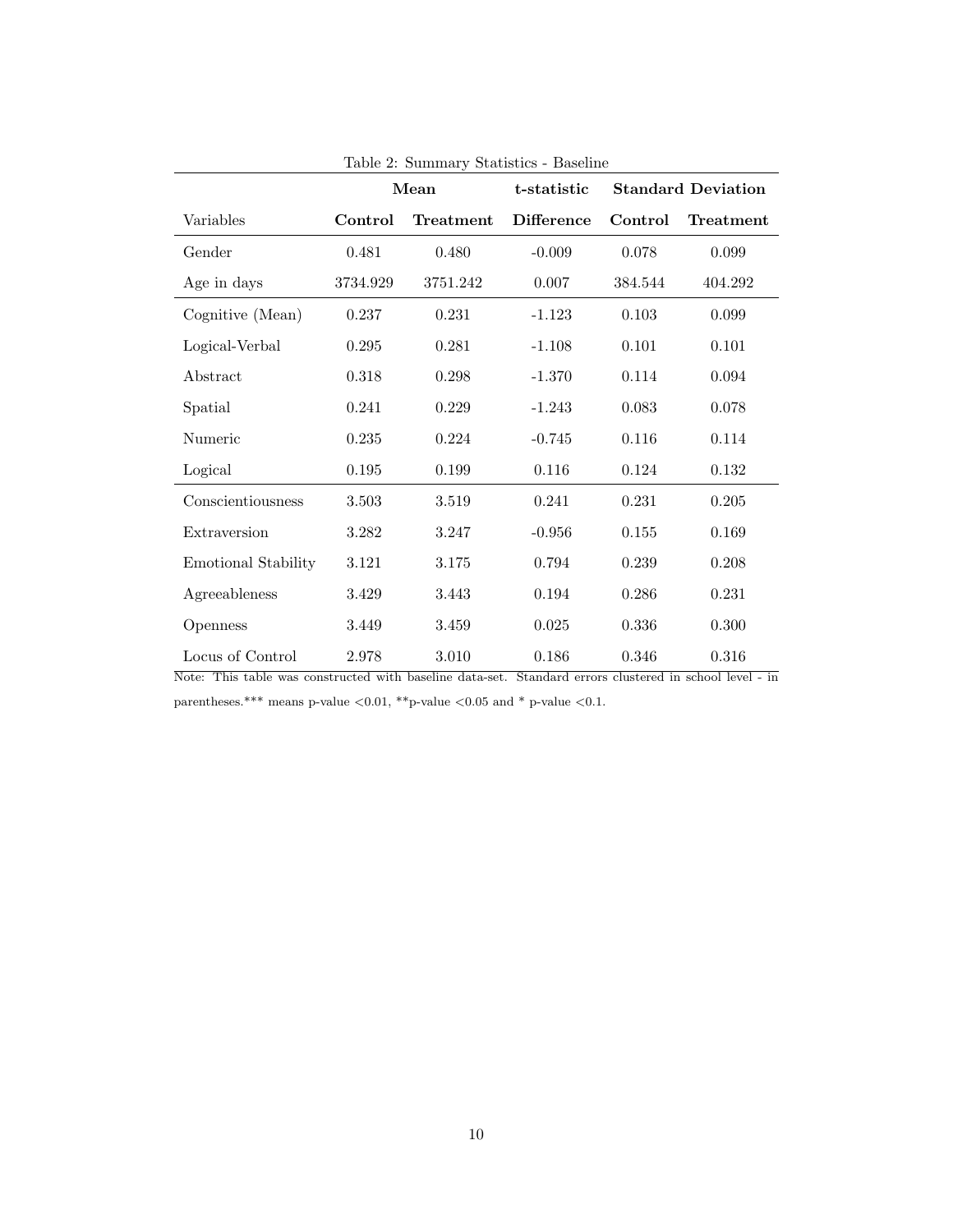| Table 3: Attrition Test - Full sample |             |            |            |  |  |  |  |  |
|---------------------------------------|-------------|------------|------------|--|--|--|--|--|
|                                       | (1)         | (2)        | (3)        |  |  |  |  |  |
| VARIABLES                             | Age in days | Sex        | Treatment  |  |  |  |  |  |
|                                       |             |            |            |  |  |  |  |  |
| <b>Full Sample</b>                    | 27.84       | $-0.00504$ | $-0.0257$  |  |  |  |  |  |
|                                       | (31.13)     | (0.0177)   | (0.0351)   |  |  |  |  |  |
| Constant                              | $3,734***$  | $0.472***$ | $0.519***$ |  |  |  |  |  |
|                                       | (22.86)     | (0.0104)   | (0.105)    |  |  |  |  |  |
|                                       |             |            |            |  |  |  |  |  |
| Observations                          | 3,458       | 3,505      | 3,505      |  |  |  |  |  |
| R-squared                             | 0.001       | 0.000      | 0.001      |  |  |  |  |  |

\*\*\* p<0.01, \*\* p<0.05, \* p<0.1

Note: This table was constructed with baseline data-set. Standard errors clustered in school level - in parentheses.\*\*\* means p-value  $<\!\!0.01,$  \*\*p-value  $<\!\!0.05$  and \* p-value  $<\!\!0.1.$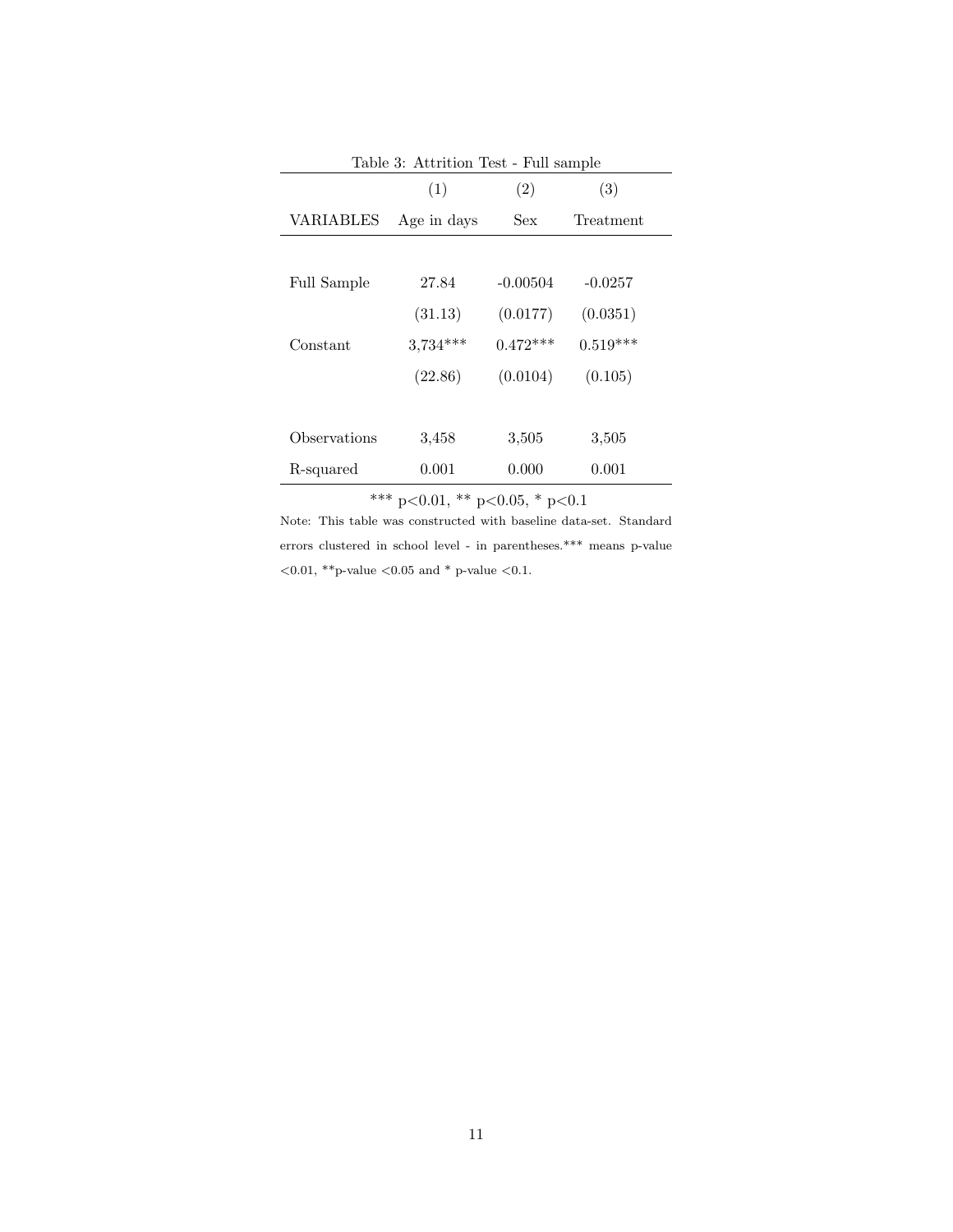|                                                                     | (1)       | (2)      | (3)                                    |
|---------------------------------------------------------------------|-----------|----------|----------------------------------------|
| <b>VARIABLES</b>                                                    | Cognitive | Age      | Sex                                    |
|                                                                     |           |          |                                        |
| Treat. $\times$ Full Sample                                         | 0.0857    | 5.257    | $-6.63e-05$                            |
|                                                                     | (0.0780)  | (67.60)  | (0.0513)                               |
| Treatment                                                           | $-0.177*$ | 67.08    | $-0.0131$                              |
|                                                                     | (0.0900)  | (64.61)  | (0.0349)                               |
| Full Sample                                                         | 0.0898    | 30.71    | $-0.0225$                              |
|                                                                     | (0.0635)  | (46.88)  | (0.0382)                               |
| Constant                                                            | $-0.0114$ | 3,696*** | $0.496***$                             |
|                                                                     | (0.0657)  | (42.96)  | (0.0274)                               |
|                                                                     |           |          |                                        |
| Observations                                                        | 2,427     | 2,411    | 2,428                                  |
| R-squared<br>Note: This table was constanted with becaling data set | 0.016     | 0.005    | 0.000<br>$C_{\text{bound}}$ and $\sim$ |

Table 4: Atrition Test - Cognitive Sample\*Treatment - Baseline

Note: This table was constructed with baseline data-set. Standard errors clustered in school level - in parentheses.\*\*\* means p-value  $<\!\!0.01,$  $^{**}\mathrm{p}\text{-}\mathrm{value}$   $<\!0.05$  and  $^{*}$  p-value  $<\!0.1.$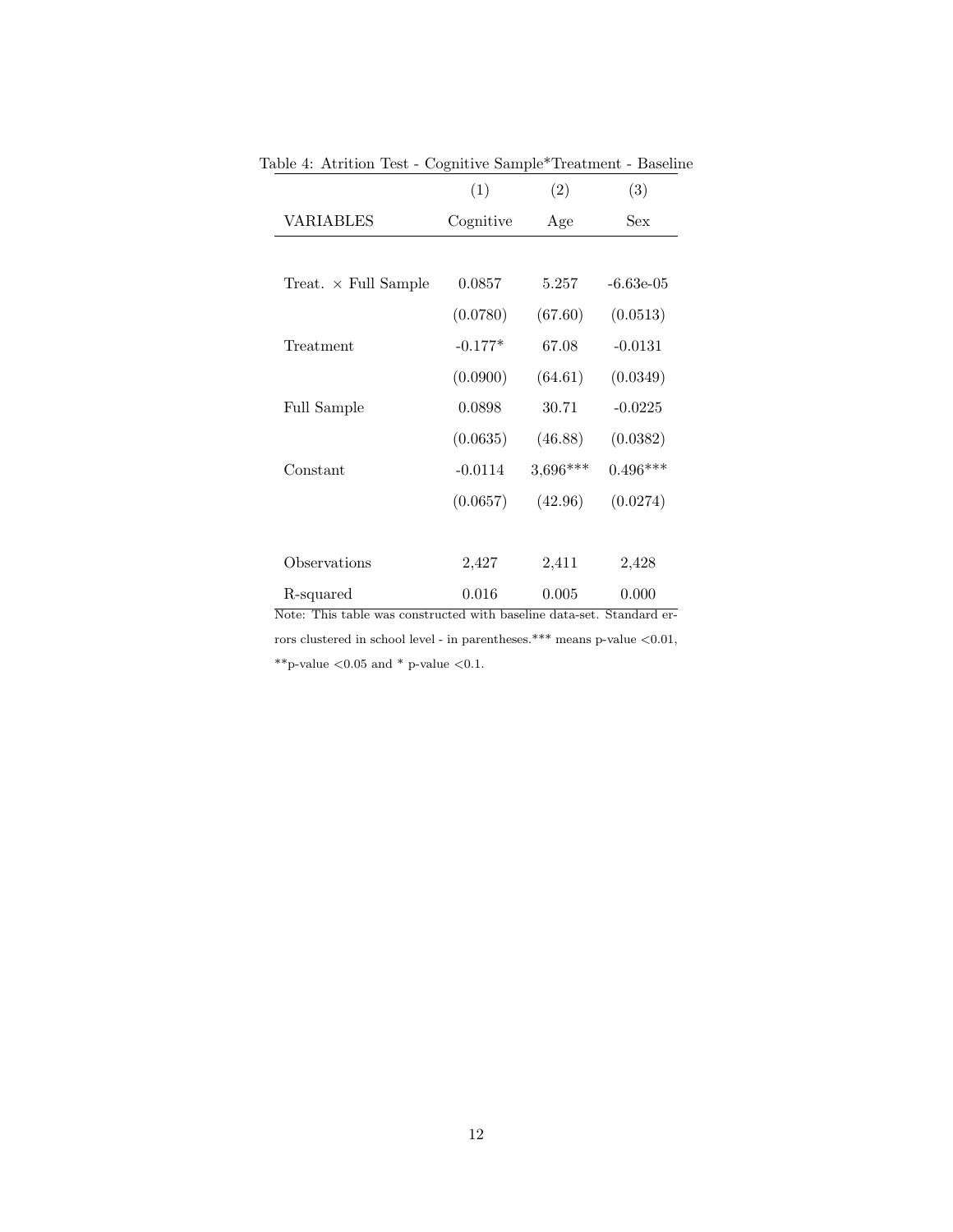|                              | (1)        | (2)        | (3)        |
|------------------------------|------------|------------|------------|
| VARIABLES                    | Cognitive  | Age        | Sex        |
|                              |            |            |            |
| $Treat. \times Socio Sample$ | 0.0972     | $-66.21$   | $-0.0144$  |
|                              | (0.0719)   | (65.83)    | (0.0400)   |
| Treatment                    | $-0.170**$ | $88.24*$   | $-0.00713$ |
|                              | (0.0719)   | (46.44)    | (0.0208)   |
| Socio Sample                 | $0.237***$ | $239.8***$ | 0.0367     |
|                              | (0.0495)   | (51.36)    | (0.0293)   |
| Constant                     | $-0.0319$  | $3,626***$ | $0.463***$ |
|                              | (0.0556)   | (35.40)    | (0.0168)   |
|                              |            |            |            |
| Observations                 | 2,427      | 2,411      | 2,428      |
| R-squared                    | 0.053      | 0.045      | 0.001      |

Table 5: Atrition Test - Socio-Cognitive Sample\*Treatment - Baseline

Note: This table was constructed with baseline data-set. Standard errors clustered in school level - in parentheses.\*\*\* means p-value  $<\!\!0.01,$  \*\*pvalue  $<\!0.05$  and \* p-value  $<\!0.1.$ 



Figure 1: Cognitive Skills - Average Scores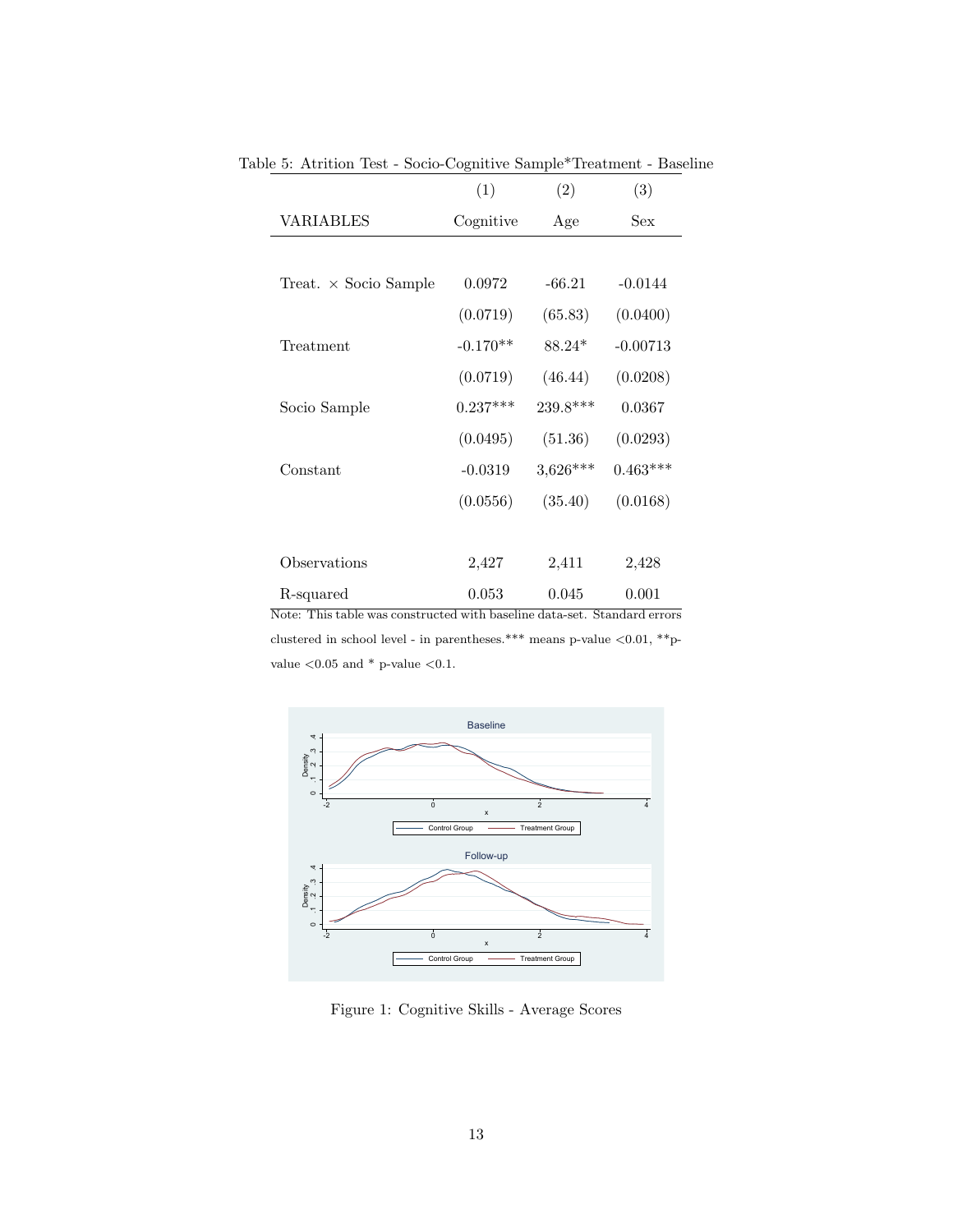### 3 Impact of the Program

Since the schools were randomly assigned to the treatment or control group, we can estimate the impact of the program by a simple regression model that relates the outcome of interest (skills' measures) with a dummy that indicates the treatment status and another set of dummy variables that indicate the randomization pair. However, in order to increase precision, we include a vector of students characteristics (age, gender and the previous ability measure), a binary variable that indicates the grade of the student (3rd or 5th), and the school-pair fixed effects. This grade dummy variable is necessary to control for the fact that abilities change over the life cycle, and students at the 5th have a different ability level than students at the 3rd grade. We start by estimating the following model:

$$
y_{ist} = \alpha + \beta \cdot T_s + \gamma \cdot y_{it-1} + \theta \cdot X_{ist} + \eta \cdot par_s + \varepsilon_{ist} \tag{1}
$$

where  $y_{it}$  represents the outcome of interest for student i at school s at time t,  $T_s$  is the treatment dummy at school level,  $X_{it}$  is the vector of controls that includes age, gender and a dummy variable that equals one for the third grade,  $par_s$  is a set of binary variable that indicates the randomization pair for school s and  $\varepsilon_{it}$  is the idiosyncratic error. Since treatment is pairwise randomly assigned,  $\varepsilon_{it}$  is uncorrelated with the treatment status and the other covariates in the regression. We estimate the standard errors by cluster at the school level.

Table 6 presents the results of this main model considering the cognitive skills as the outcome of interest. This table shows that the treatment has a positive and significant effect on the average cognitive measure, and in three specific cognitive abilities: Logical-Verbal, Spatial and Logical. These results confirm the previous results in the psychological and education literature that playing with blocks is related to the development of spatial and logical skills. In addition, the previous specific cognitive ability has a significant and positive correlation with future ability. Since schools were randomly assigned to treatment, we expect that the impact of program does not change when we exclude from the regression the past ability. Table 7 shows that the sign and significance of the coefficients do not change, but the magnitudes change. This change is explained by the fact that in these new results the sample included all the students that completed the cognitive tests at the follow-up, and not only the students in the balanced panel (students that completed the cognitive tests at the baseline and follow-up).

As discussed in the previous sections, skills may change over the life cycle. Given that, we investigate whether there are heterogeneous effects by grade. In order to do that, we include in the equation 1 an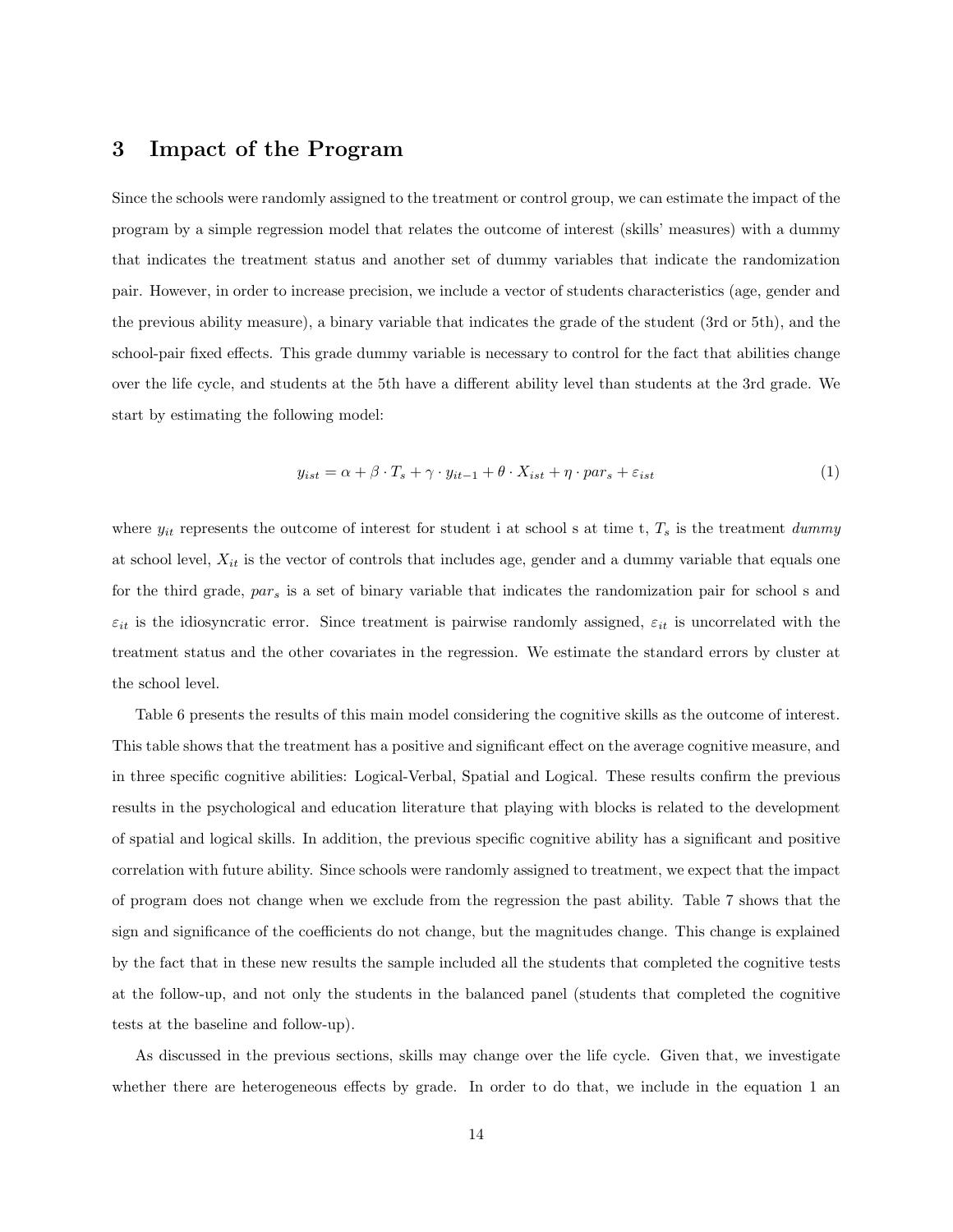interaction between dummy indicator of 3rd grade and the treatment indicator. Table 8 shows the treatment effects are always higher for the 3rd graders. The last two lines of the table shows the coefficient for the 3rd graders, and the respectively p-value. There is evidence that the intervention has a positive and significant effect on the average cognitive measure, and on other specific cognitive measures (logical-verbal, logical, abstract). This finding that the effects of the intervention for the 3rd graders is higher than for the fifth graders corroborates the theory that the cognitive skills are more malleable at younger ages.

Now, we look at the impact of intervention in each of the socio-emotional skills. In Table 9 , the results show evidence of significant and positive effects on extroversion and openness, and a negative and significant effect on emotional stability. The effect on consciousness is also negative, but non-significant. There is not a robust pattern for the effect of the LEGO intervention on the socio-emotional skills. In addition, we look how the results vary by grade. Table 10 shows that, in contrast to the results on cognitive skills, the effects on socio-emotional skills seem to be more important for the 5th graders. The last two rows of the table show that the effects of the intervention on all non-cognitive skills are non-significant for the 3rd graders, but all the signs are positive. These results are in line with the evidence that the non-cognitive skills are more malleable throughout the life cycle.

#### 3.1 Intensive Treatment

We randomly selected three treated schools out of the 15 to receive a more intensive treatment. Instead of one-hour activities per day, these schools implemented two two-hour activities per day. The idea is to test the intensive margin of the program. We changed in refeq1 by including two treatment indicator variables. The first dummy variable is equal to one if the school receive regular treatment, and zero, otherwise; and the second indicator variable equals one if the school received the intensive treatment, and zero, otherwise. At the bottom of this table, we present a test for the difference between these coefficients. Table 11 contains the coefficients for the cognitive outcomes. This table shows that the coefficients related to intensive treatment are always higher than the coefficient for the regular treatment, however due to the small sample size the test does not have power to reject the null that the coefficients are equal. Table 12 presents the results for the non-cognitive outcomes. In this case, the sign of the impact of intensive treatment on consciousness is statistically different from the sign of the impact of the regular treatment. In the case, of the intensive treatment has a positive effect on consciousness, and locus of control. In addition, the magnitudes of the coefficients of the impact of the intensive treatment on the other non-cognitive abilities are higher than the coefficients of the impact of the regular treatment.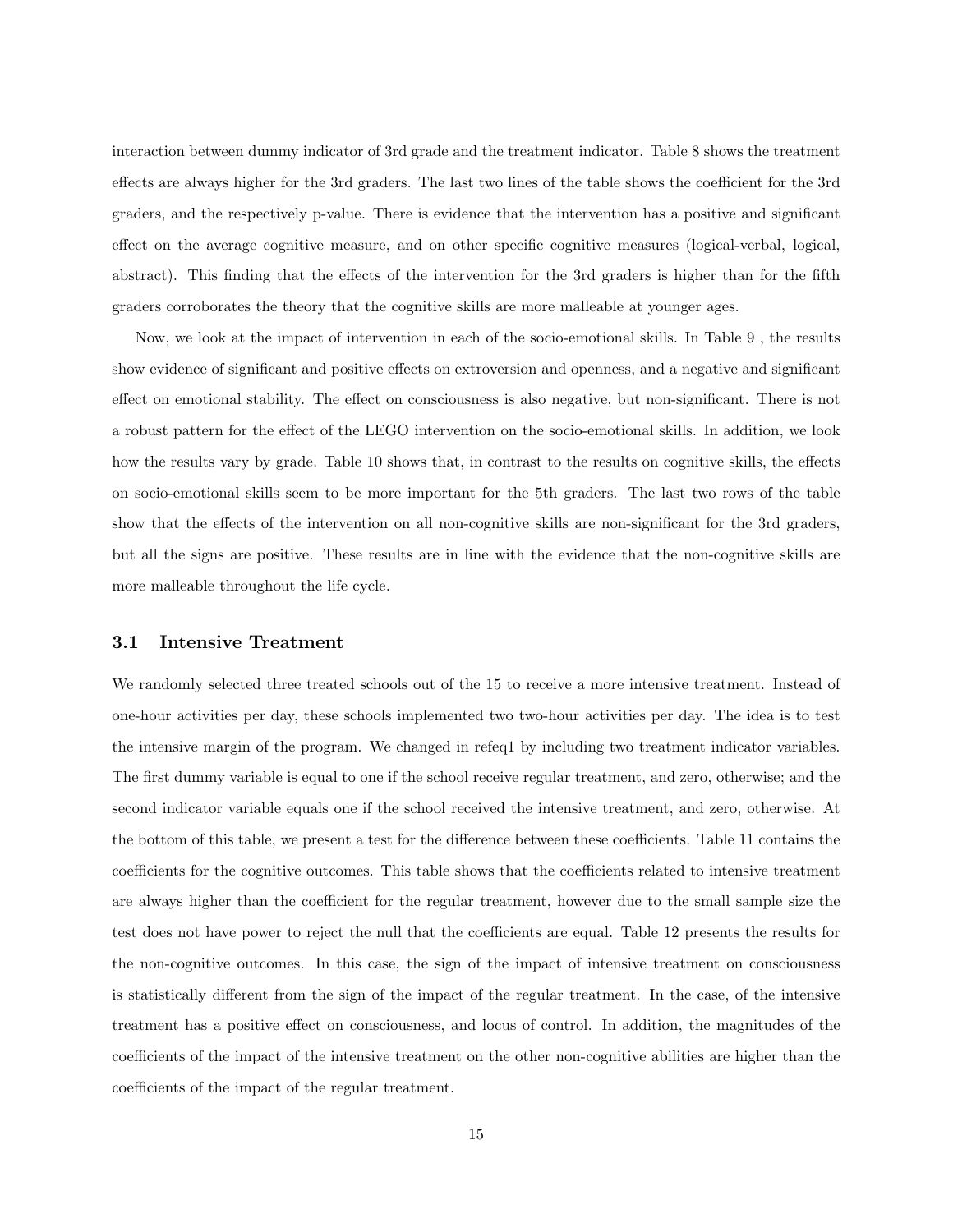#### 3.2 Proficiency Scores

Finally, we estimate the impact of the LEGO intervention on Math and language scores, using the SAEPE dataset. Table 13 contains the main results of this model. The first two columns of this table show the treatment effect without controlling for the cognitive and socio-emotional skills. The effect of the LEGO program is positive and significant on language test scores. The impact of the program on Math test scores is also positive, although non-significant. Columns (3) and (4) show the impact of cognitive aggregate measure and the socio-emotional skills on proficiency. These columns show positive and significant effects of the cognitive ability, conscientiousness and agreeableness on Math and language test scores. These results confirm some of the findings of the literature that conscientiousness has an important correlation with education achievement (Almlund et al., 2011). In addition, the results show a negative and significant impact of internal locus of control on language test scores. At columns (5) and (6), we estimate a model that includes the treatment indicator, the cognitive measure and the socio-emotional skills. The results indicate that the impacts of the LEGO intervention on the Math and language happen in a indirect way, throughout the development of the cognitive and non-cognitive skills. One possibility is that the treatment has an impact on the skills at the current moment (period t), but what matters for the Math and language scores are the abilities developed one period before (t-1). Table 14 contains the impact of the treatment on proficiencies, including the past abilities as controls in the place of current abilties. The results indicate a positive and significant impact of the intervention on language test scores, and confirms the evidence that previous cognitive skills have a positive and significant impact on test scores. The effects of the socioemotional abilities on proficiency almost disappear. There is evidence of the negative and significant impact of previous locus of control on language test scores, and of a positive and significant impact of previous conscientiousness on Math test scores. Since we have evidence that the effects of the program on the abilities vary by grade, we would like estimate the models in Table 15 for the third and fifth grades, separately. For the third grades, table 15 shows a positive and significant effect of the program on language test scores without controlling for the cognitive and socio-emotional abilities, however this effect disappears when we control for the skills. The results confirm that for the 3rd graders, the impact of the program happen indirectly throughout the cognitive and non-cognitive skills. In addition, the results show evidence that the cognitive measure, conscientiousness and agreeableness have positive and significant effects on Math and language test scores. For the fifth grades, all the students that have a Math test scores in SAEPE are in the treatment group. So, for this case, we only estimate the impact of the program on language. In this case, the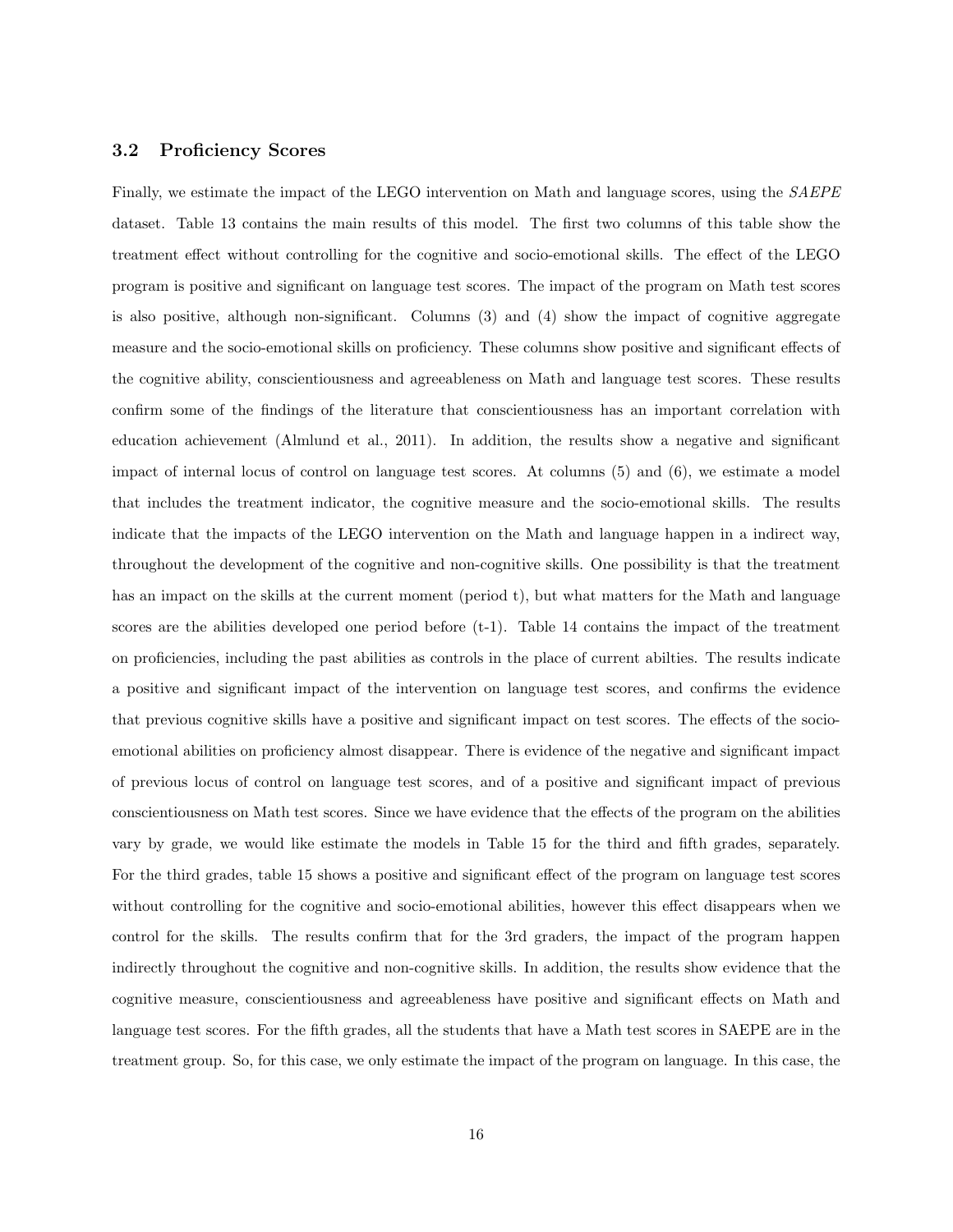LEGO intervention has a positive effect on language proficiency even when we control for the cognitive and socio-emotional abilities. In all the specifications, there is a positive and significant impact of the cognitive measure on Math and language test scores. There is a very marginal effect of the non-cognitive abilities on proficiency. There is a significant and negative impact of locus of control on language test scores, and a positive and significant effect of emotional stability on Math test scores.

At the end, the results show a positive and significant effect of LEGO intervention on the cognitive skills, specially on logical-verbal, logical and abstract abilities. The effects of the program on the socio-emotional abilities are not robust, showing non-significant effects on the majority of skills. In addition, the effect of the program on proficiency seems to happen indirectly throughout the development of skills, specially the cognitive skills. In the next section, we estimate the dynamic complementarity between the investment (LEGO program) and previous abilities.

| Table 6: Impact of Treatment on Cognitive Skills                                                                                                                                        |            |                |            |                                                                 |            |            |  |  |
|-----------------------------------------------------------------------------------------------------------------------------------------------------------------------------------------|------------|----------------|------------|-----------------------------------------------------------------|------------|------------|--|--|
| <b>VARIABLES</b>                                                                                                                                                                        | Cognitive  | Logical-Verbal | Abstract   | Spatial                                                         | Numeric    | Logical    |  |  |
|                                                                                                                                                                                         |            |                |            |                                                                 |            |            |  |  |
| Treatment                                                                                                                                                                               | $0.168***$ | $0.274***$     | 0.099      | $0.099*$                                                        | 0.073      | $0.179**$  |  |  |
|                                                                                                                                                                                         | (0.059)    | (0.072)        | (0.066)    | (0.057)                                                         | (0.087)    | (0.081)    |  |  |
| Specific Cognitive $_{t-1}$                                                                                                                                                             | $0.624***$ | $0.213***$     | $0.403***$ | $0.238***$                                                      | $0.452***$ | $0.521***$ |  |  |
|                                                                                                                                                                                         | (0.039)    | (0.033)        | (0.023)    | (0.030)                                                         | (0.048)    | (0.054)    |  |  |
| Constant                                                                                                                                                                                | $0.876***$ | $0.835**$      | $1.147***$ | $1.574***$                                                      | $1.121***$ | $1.578***$ |  |  |
|                                                                                                                                                                                         | (0.300)    | (0.322)        | (0.353)    | (0.375)                                                         | (0.312)    | (0.442)    |  |  |
|                                                                                                                                                                                         |            |                |            |                                                                 |            |            |  |  |
| Observations                                                                                                                                                                            | 1,866      | 1,866          | 1,866      | 1,866                                                           | 1,866      | 1,866      |  |  |
| R-squared<br>$\mathbf{M}$ and $\mathbf{m}$ is a set of the set of $\mathbf{M}$ of $\mathbf{C}$ is set of $\mathbf{C}$ is a set of $\mathbf{M}$ of $\mathbf{C}$ is a set of $\mathbf{M}$ | 0.348      | 0.116<br>TPL:  | 0.188      | 0.081<br>ويبيعه المتعارضين والمتعارض والمحارب والمعارض المتلاوي | 0.179      | 0.298      |  |  |

Table 6: Impact of Treatment on Cognitive Skills

Note: This table presents the OLS results of equation 1. This model also includes a gender dummy variable, age in month, a dummy variable for 3rd grade and the set of pair dummies as explanatory variables. The coefficients of these variables are omitted and available upon on request.Standard errors clustered in school level - in parentheses.\*\*\* means p-value  $\langle 0.01, **p$ -value  $\langle 0.05, *p*p \rangle$  p-value  $\langle 0.1, *p*p \rangle$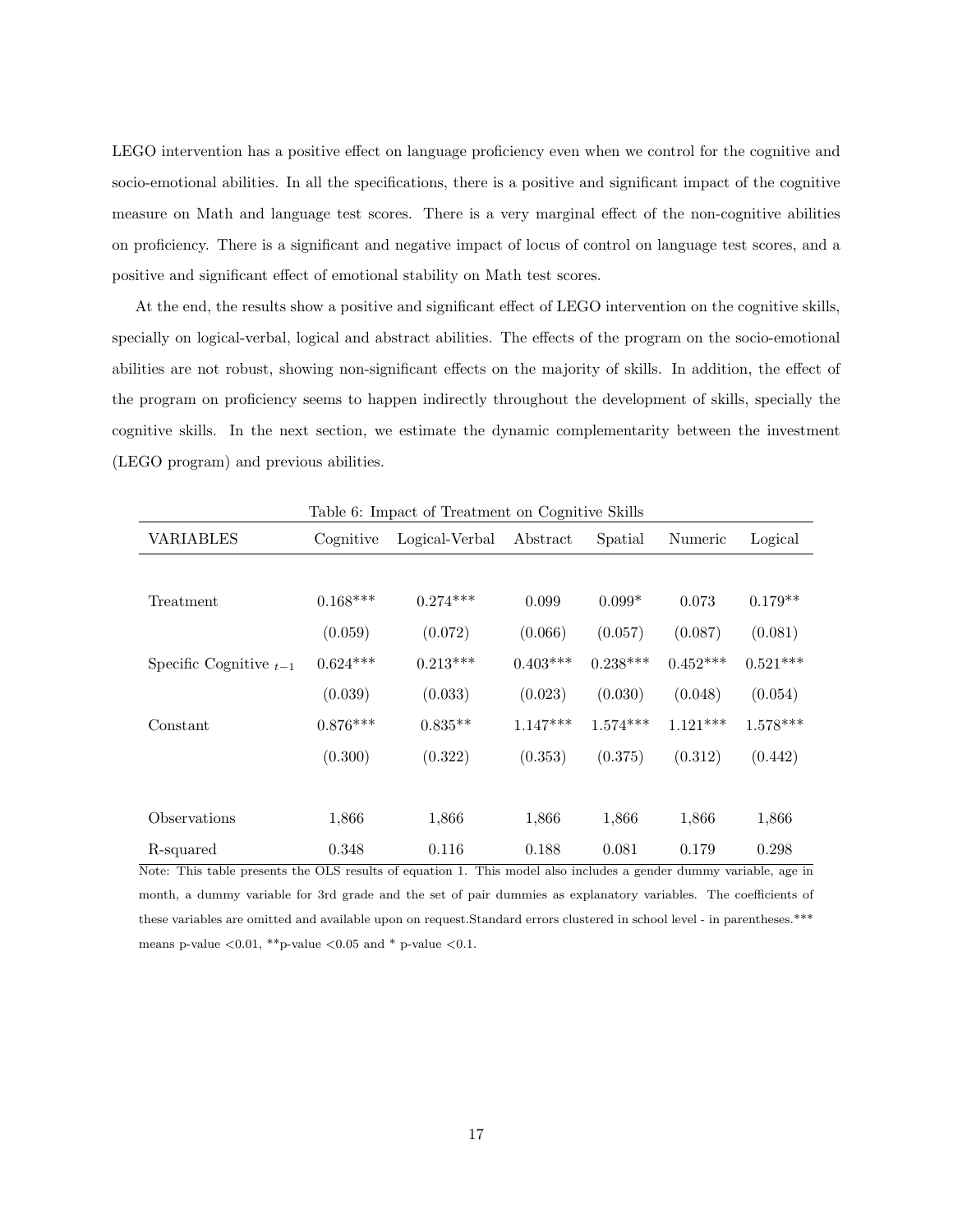|              | Table 7: Impact of Treatment on Cognitive Skills - No Lag |            |                   |            |            |            |  |  |  |
|--------------|-----------------------------------------------------------|------------|-------------------|------------|------------|------------|--|--|--|
|              | (1)                                                       | (2)        | $\left( 3\right)$ | (4)        | (5)        | (6)        |  |  |  |
| VARIABLES    | Cognitive(Mean)                                           | Verbal     | Abstract          | Spatial    | Numeric    | Logical    |  |  |  |
|              |                                                           |            |                   |            |            |            |  |  |  |
| Treatment    | $0.108**$                                                 | $0.200***$ | 0.014             | $0.119**$  | 0.005      | $0.153*$   |  |  |  |
|              | (0.054)                                                   | (0.070)    | (0.059)           | (0.056)    | (0.084)    | (0.080)    |  |  |  |
| Constant     | $1.843***$                                                | $1.249***$ | $1.446***$        | $1.814***$ | $1.689***$ | $3.020***$ |  |  |  |
|              | (0.225)                                                   | (0.363)    | (0.257)           | (0.346)    | (0.296)    | (0.317)    |  |  |  |
|              |                                                           |            |                   |            |            |            |  |  |  |
| Observations | 2,638                                                     | 2,638      | 2,638             | 2,638      | 2,638      | 2,638      |  |  |  |
| R-squared    | 0.072                                                     | 0.056      | 0.044             | 0.032      | 0.040      | 0.096      |  |  |  |

Note: This table presents the OLS results of equation 1. This model also includes a gender dummy variable, age in month, a dummy variable for 3rd grade and the set of pair dummies as explanatory variables. The coefficients of these variables are omitted and available upon on request.Standard errors clustered in school level - in parentheses.\*\*\* means p-value  $<\!\!0.01,$  \*\*p-value  $<\!\!0.05$  and \* p-value  $<\!\!0.1.$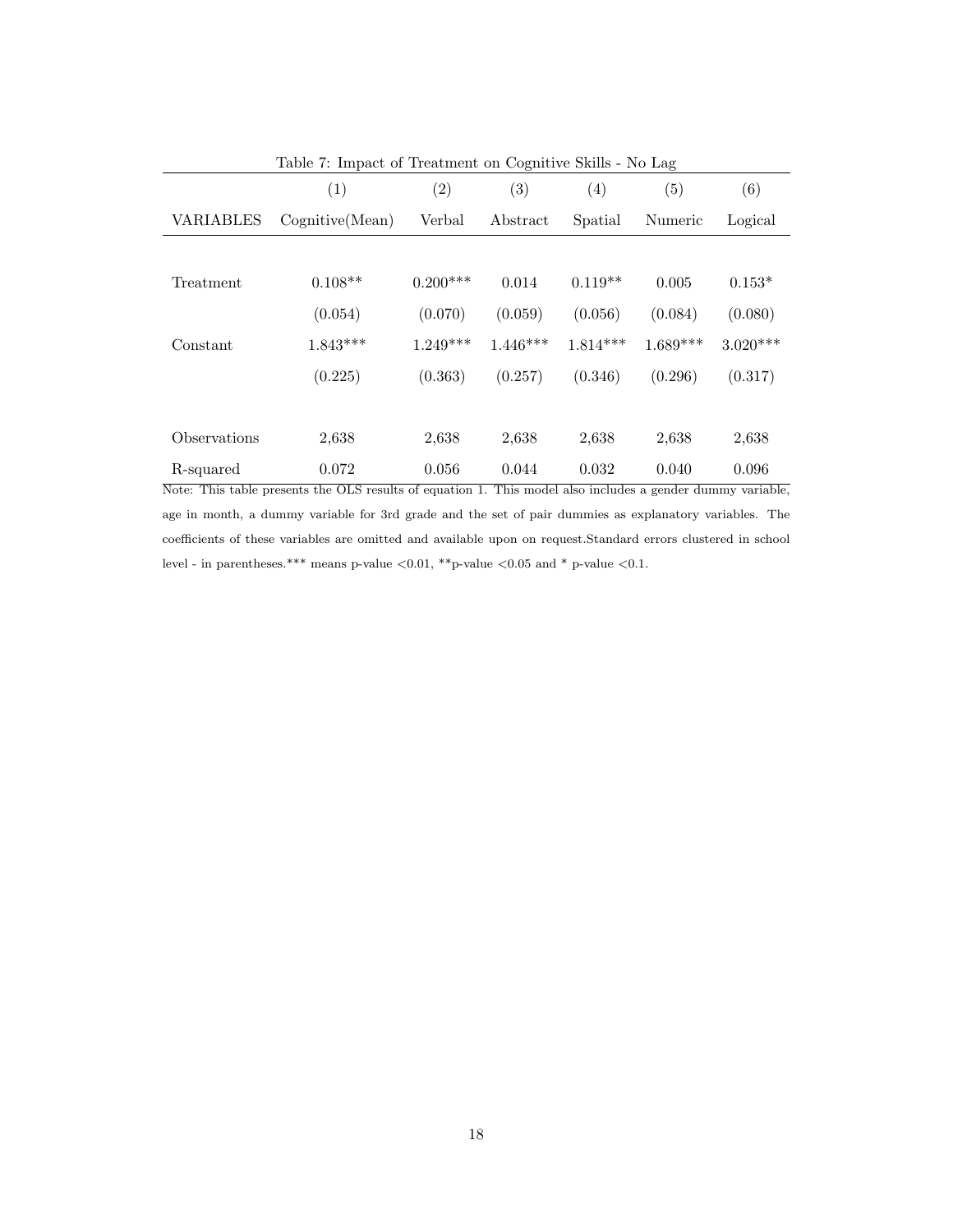| Lable 6. Hilpact of Treatment on Cognitive Dams - by Grade |            |                |            |            |            |             |
|------------------------------------------------------------|------------|----------------|------------|------------|------------|-------------|
|                                                            | (1)        | (2)            | (3)        | (4)        | (5)        | (6)         |
| <b>VARIABLES</b>                                           | Cognitive  | Logical-Verbal | Abstract   | Spatial    | Numeric    | Logical     |
|                                                            |            |                |            |            |            |             |
| Treatment                                                  | 0.072      | 0.102          | $-0.020$   | 0.047      | 0.072      | 0.051       |
|                                                            | (0.064)    | (0.081)        | (0.082)    | (0.086)    | (0.120)    | (0.093)     |
| Treat. $\times$ 3rd Grade                                  | 0.209      | $0.376**$      | $0.258**$  | 0.113      | 0.004      | 0.277       |
|                                                            | (0.130)    | (0.168)        | (0.119)    | (0.165)    | (0.271)    | (0.194)     |
| 3rd Grade                                                  | $-0.083$   | $-0.023$       | $-0.064$   | $-0.069$   | $-0.110$   | $-0.403***$ |
|                                                            | (0.096)    | (0.109)        | (0.087)    | (0.127)    | (0.240)    | (0.145)     |
| Specific Cognitive $_{t-1}$                                | $0.624***$ | $0.215***$     | $0.403***$ | $0.238***$ | $0.452***$ | $0.519***$  |
|                                                            | (0.039)    | (0.031)        | (0.022)    | (0.030)    | (0.048)    | (0.055)     |
| Constant                                                   | $0.922***$ | $0.916***$     | $1.204***$ | $1.599***$ | $1.122***$ | $1.644***$  |
|                                                            | (0.306)    | (0.324)        | (0.359)    | (0.389)    | (0.341)    | (0.444)     |
|                                                            |            |                |            |            |            |             |
| Observations                                               | 1,866      | 1,866          | 1,866      | 1,866      | 1,866      | 1,866       |
| R-squared                                                  | 0.352      | 0.124          | 0.192      | 0.082      | 0.179      | 0.301       |
| Treat - 3rd Grade                                          | 0.281      | 0.477          | 0.238      | 0.160      | 0.0754     | 0.328       |
| p-value                                                    | 0.0149     | 0.00149        | 0.0155     | 0.171      | 0.706      | 0.0493      |

Table 8: Impact of Treatment on Cognitive Skills - by Grade

Note: This table presents the OLS results of equation 1. This model also includes a gender dummy variable, age in month, a dummy variable for 3rd grade and the set of pair dummies as explanatory variables. The coefficients of these variables are omitted and available upon on request.Standard errors clustered in school level - in parentheses.\*\*\* means p-value  $<\!\!0.01,$  \*\*p-value  $<\!\!0.05$  and \* p-value  $<\!\!0.1.$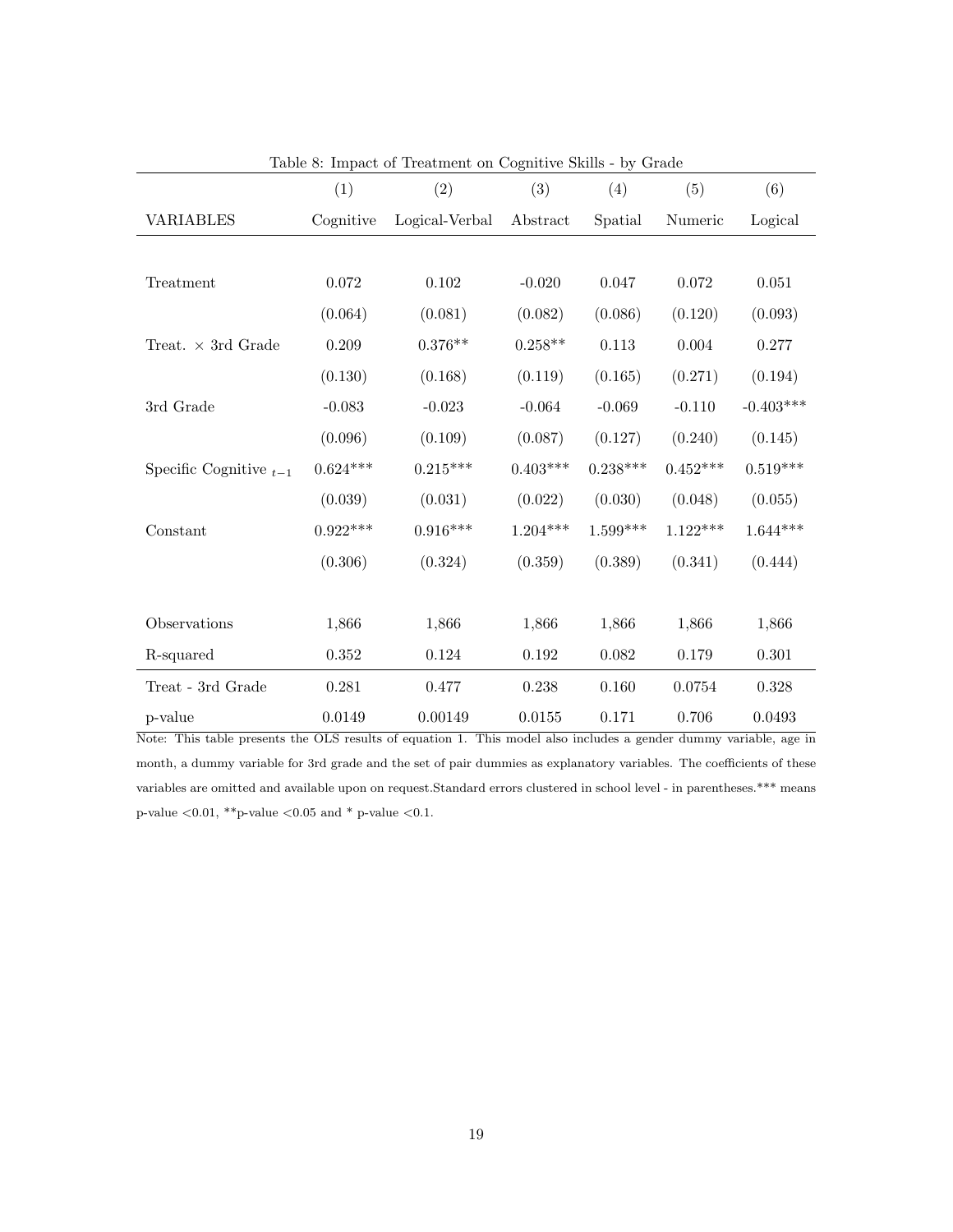| Table 9: Impact of Treatment on Socio-emotional Skills |            |                   |             |            |                 |               |  |  |  |
|--------------------------------------------------------|------------|-------------------|-------------|------------|-----------------|---------------|--|--|--|
|                                                        | (1)        | $\left( 2\right)$ | (3)         | (4)        | (5)             | (6)           |  |  |  |
| VARIABLES                                              | Conscien.  | Extrav.           | Emot. Stab. | Agree.     | <i>Openness</i> | L. of Control |  |  |  |
|                                                        |            |                   |             |            |                 |               |  |  |  |
| Treatment                                              | $-0.0373$  | $0.137**$         | $-0.0971*$  | 0.0992     | $0.171***$      | 0.00335       |  |  |  |
|                                                        | (0.0494)   | (0.0593)          | (0.0552)    | (0.0672)   | (0.0618)        | (0.0617)      |  |  |  |
| Spec. Socio. $_{t-1}$                                  | $0.509***$ | $0.361***$        | $0.487***$  | $0.434***$ | $0.479***$      | $0.307***$    |  |  |  |
|                                                        | (0.0283)   | (0.0289)          | (0.0323)    | (0.0286)   | (0.0344)        | (0.0301)      |  |  |  |
| Constant                                               | $1.707***$ | $0.828*$          | $0.972*$    | $0.756*$   | $1.446**$       | 0.572         |  |  |  |
|                                                        | (0.346)    | (0.450)           | (0.497)     | (0.439)    | (0.531)         | (0.458)       |  |  |  |
|                                                        |            |                   |             |            |                 |               |  |  |  |
| Observations                                           | 1,005      | 1,005             | 1,005       | 1,005      | 1,005           | 1,005         |  |  |  |
| R-squared                                              | 0.311      | 0.165             | 0.213       | 0.224      | 0.231           | 0.106         |  |  |  |

Note: This table presents the OLS results of equation 1. This model also includes a gender dummy variable, age in month, a dummy variable for 3rd grade and the set of pair dummies as explanatory variables. The coefficients of these variables are omitted and available upon on request.Standard errors clustered in school level - in parentheses.\*\*\* means p-value  $<\!\!0.01,$  \*\*p-value  $<\!\!0.05$  and \* p-value  $<\!\!0.1.$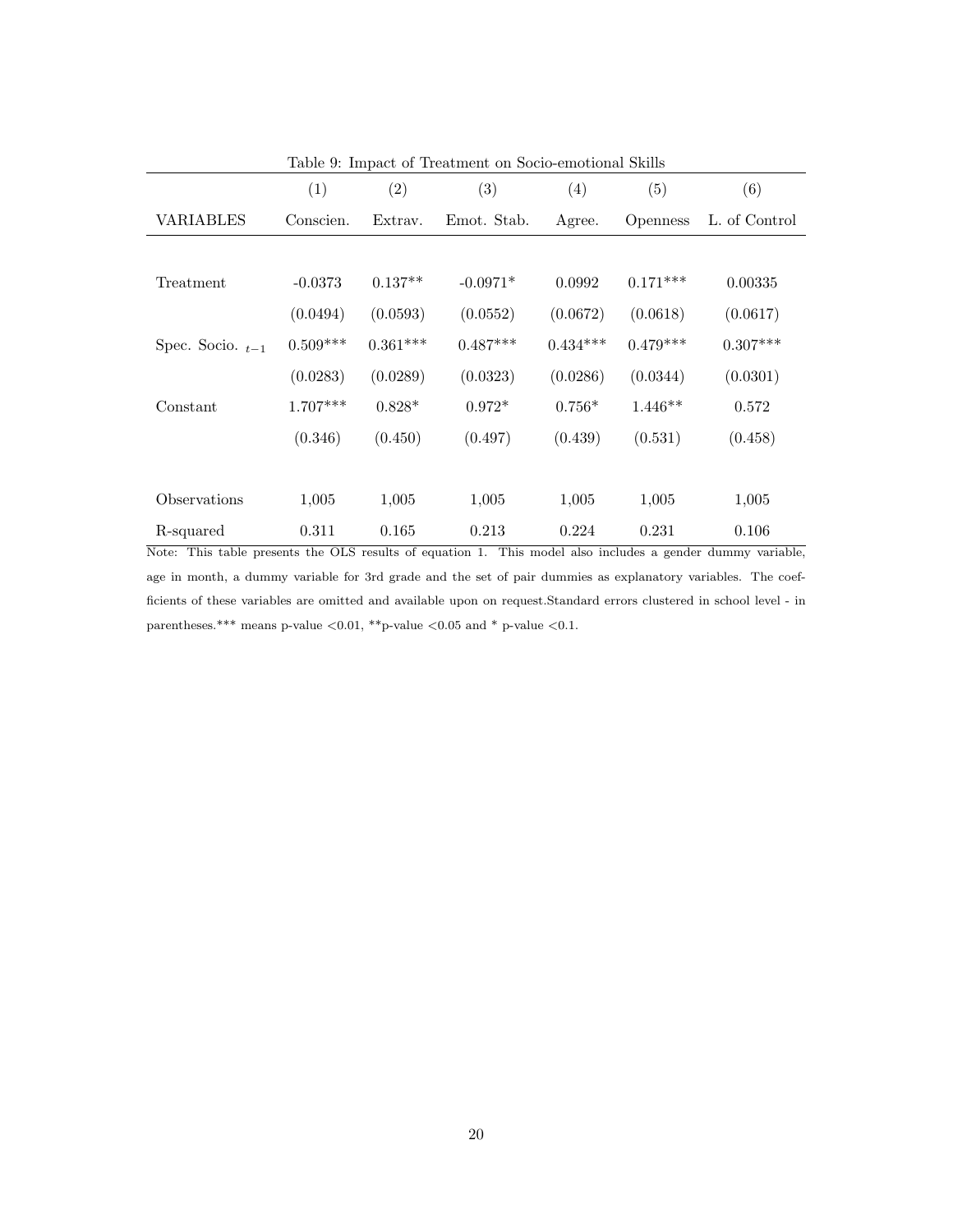| Lable 10. Impact of Treatment on Socio-emotional Skins - by Graue |            |            |             |            |            |               |
|-------------------------------------------------------------------|------------|------------|-------------|------------|------------|---------------|
|                                                                   | (1)        | (2)        | (3)         | (4)        | (5)        | (6)           |
| <b>VARIABLES</b>                                                  | Conscien.  | Extrav.    | Emot. Stab. | Agree.     | Openness   | L. of Control |
|                                                                   |            |            |             |            |            |               |
| Treatment                                                         | $-0.057$   | $0.177**$  | $-0.143**$  | 0.082      | $0.190**$  | $-0.012$      |
|                                                                   | (0.065)    | (0.079)    | (0.065)     | (0.090)    | (0.089)    | (0.087)       |
| Treat. $\times$ 3rd Grade                                         | 0.069      | $-0.135$   | $0.157\,$   | 0.059      | $-0.066$   | 0.052         |
|                                                                   | (0.151)    | (0.134)    | (0.162)     | (0.131)    | (0.142)    | (0.154)       |
| 3rd Grade                                                         | $-0.205*$  | $-0.081$   | $-0.337***$ | $-0.119$   | $-0.174$   | $-0.108$      |
|                                                                   | (0.103)    | (0.111)    | (0.109)     | (0.105)    | (0.121)    | (0.129)       |
| Spec. Socio. $_{t-1}$                                             | $0.509***$ | $0.361***$ | $0.487***$  | $0.435***$ | $0.479***$ | $0.307***$    |
|                                                                   | (0.028)    | (0.029)    | (0.032)     | (0.029)    | (0.034)    | (0.030)       |
| Constant                                                          | $1.714***$ | $0.813*$   | $0.990**$   | $0.762*$   | $1.438**$  | 0.577         |
|                                                                   | (0.346)    | (0.437)    | (0.483)     | (0.441)    | (0.528)    | (0.458)       |
|                                                                   |            |            |             |            |            |               |
| Observations                                                      | 1,005      | 1,005      | 1,005       | 1,005      | 1,005      | 1,005         |
| R-squared                                                         | 0.312      | 0.166      | 0.214       | 0.224      | 0.231      | 0.106         |
| Treat - 3rd Grade                                                 | 0.0114     | 0.0417     | 0.0140      | 0.141      | 0.125      | 0.0404        |
| p-value                                                           | 0.925      | 0.676      | 0.919       | 0.132      | 0.171      | 0.713         |

Table 10: Impact of Treatment on Socio-emotional Skills - by Grade

Note: This table presents the OLS results of equation 1. This model also includes a gender dummy variable, age in month, a dummy variable for 3rd grade and the set of pair dummies as explanatory variables. The coefficients of these variables are omitted and available upon on request.Standard errors clustered in school level - in parentheses.\*\*\* means p-value  $<\!\!0.01,$  \*\*p-value  $<\!\!0.05$  and \* p-value  $<\!\!0.1.$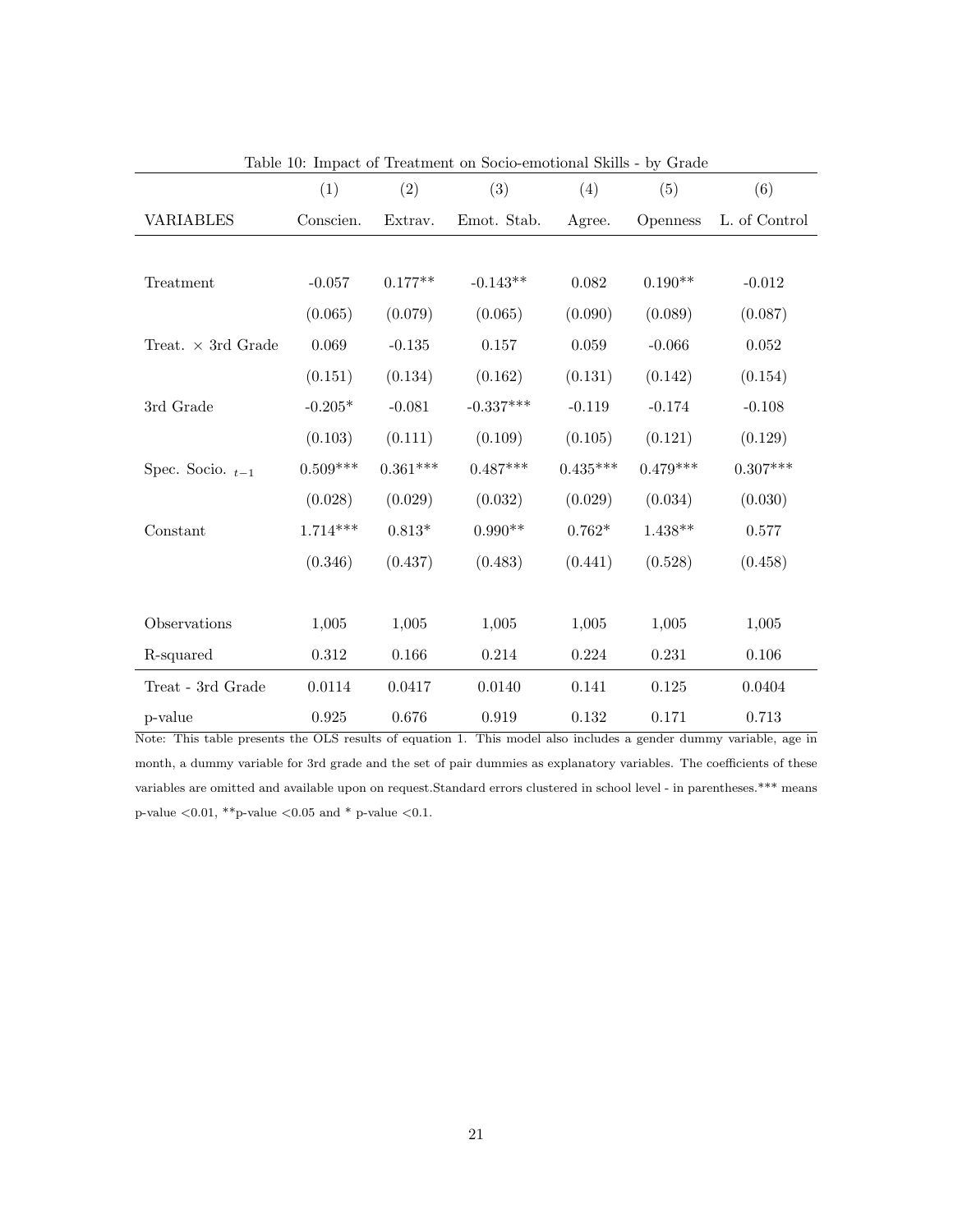| Table 11: Impact of Treatment on Cognitive Skills - Intensive Treatment |            |                |            |            |            |                 |  |  |
|-------------------------------------------------------------------------|------------|----------------|------------|------------|------------|-----------------|--|--|
|                                                                         | (1)        | (2)            | (3)        | (4)        | (5)        | (6)             |  |  |
| VARIABLES                                                               | Cognitive  | Logical-Verbal | Abstract   | Spatial    | Numeric    | Logical         |  |  |
|                                                                         |            |                |            |            |            |                 |  |  |
| Regular Treat.                                                          | $0.122*$   | $0.262***$     | 0.085      | 0.087      | 0.061      | 0.074           |  |  |
|                                                                         | (0.063)    | (0.069)        | (0.072)    | (0.058)    | (0.108)    | (0.084)         |  |  |
| Intensive Treat.                                                        | $0.383***$ | 0.329          | 0.165      | 0.155      | 0.130      | $0.652^{***}\,$ |  |  |
|                                                                         | (0.139)    | (0.235)        | (0.166)    | (0.165)    | (0.090)    | (0.054)         |  |  |
| p-value diff.                                                           | 0.0968     | 0.786          | 0.662      | 0.696      | 0.654      | 0.002           |  |  |
| Constant                                                                | $0.891***$ | $0.842**$      | $1.155***$ | $1.581***$ | $1.127***$ | $1.596***$      |  |  |
|                                                                         | (0.288)    | (0.318)        | (0.348)    | (0.368)    | (0.309)    | (0.422)         |  |  |
|                                                                         |            |                |            |            |            |                 |  |  |
| Observations                                                            | 1,866      | 1,866          | 1,866      | 1,866      | 1,866      | 1,866           |  |  |
| R-squared                                                               | 0.352      | 0.116          | 0.188      | 0.081      | 0.179      | 0.306           |  |  |

Note: This table presents the OLS results for the model that includes two indicators of treatment: a dummy variable for regular treatment, and another one for intensive treatment. This model also includes a gender dummy variable, age in month, a dummy variable for 3rd grade and the set of pair dummies as explanatory variables. The coefficients of these variables are omitted and available upon on request.Standard errors clustered in school level - in parentheses.\*\*\* means p-value  $\langle 0.01,$  \*\*p-value  $\langle 0.05 \text{ and }$  \* p-value  $\langle 0.1.$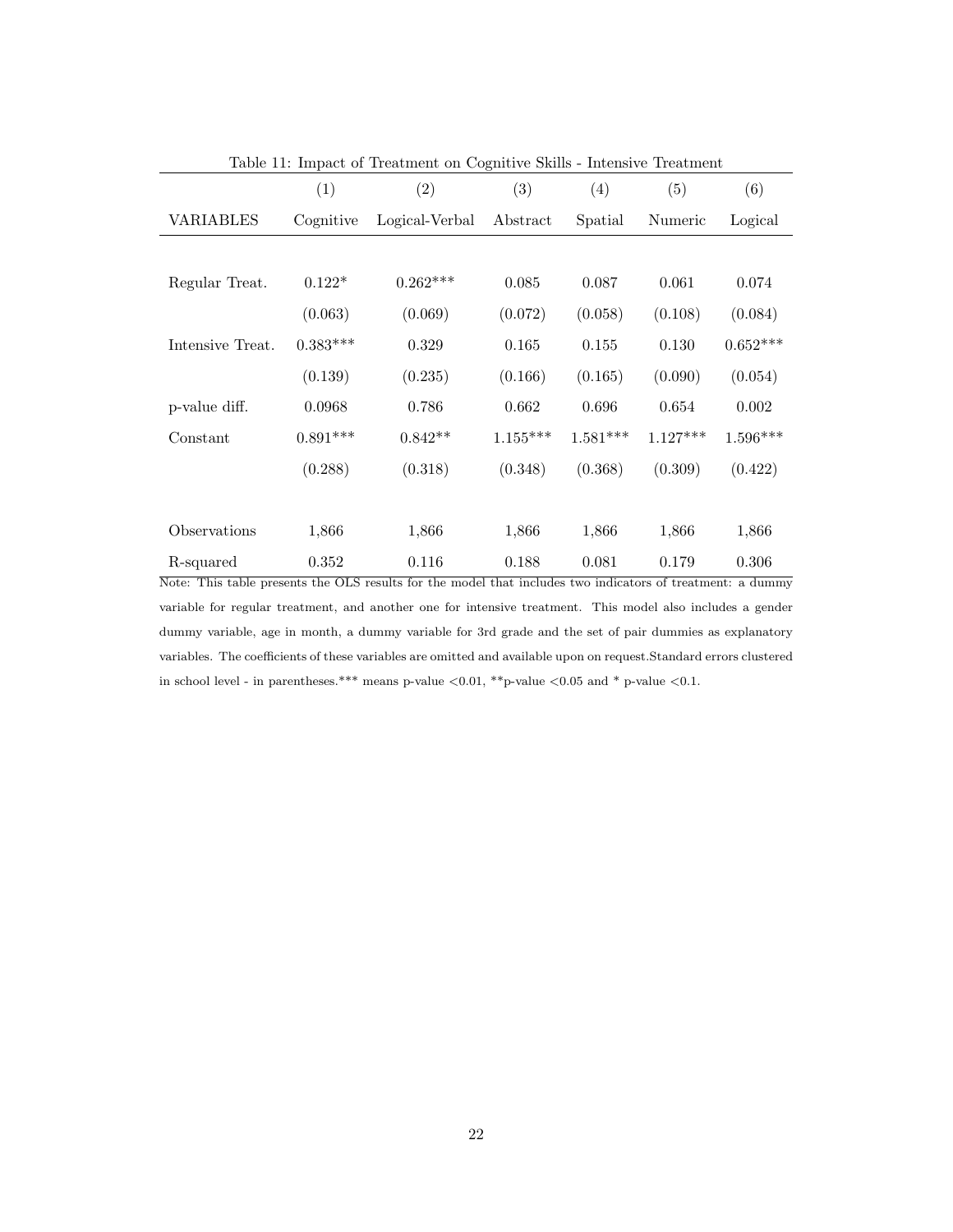| Table 12: Impact of Treatment on Socio-emotional Skills - Intensive Treatment |            |            |             |          |                 |               |  |  |  |
|-------------------------------------------------------------------------------|------------|------------|-------------|----------|-----------------|---------------|--|--|--|
|                                                                               | (1)        | (2)        | (3)         | (4)      | (5)             | (6)           |  |  |  |
| VARIABLES                                                                     | Conscien.  | Extrav.    | Emot. Stab. | Agree.   | <i>Openness</i> | L. of Control |  |  |  |
|                                                                               |            |            |             |          |                 |               |  |  |  |
| Regular Treat.                                                                | $-0.084$   | 0.112      | $-0.080$    | 0.053    | $0.147**$       | $-0.009$      |  |  |  |
|                                                                               | (0.053)    | (0.073)    | (0.069)     | (0.067)  | (0.062)         | (0.050)       |  |  |  |
| Intensive Treat.                                                              | 0.133      | $0.229***$ | $-0.158***$ | 0.270    | 0.261           | 0.048         |  |  |  |
|                                                                               | (0.084)    | (0.061)    | (0.018)     | (0.159)  | (0.172)         | (0.222)       |  |  |  |
| p-value diff.                                                                 | 0.0339     | 0.227      | 0.283       | 0.214    | 0.536           | 0.804         |  |  |  |
| Constant                                                                      | $1.742***$ | $0.848*$   | $0.959*$    | $0.792*$ | $1.464**$       | 0.581         |  |  |  |
|                                                                               | (0.350)    | (0.458)    | (0.501)     | (0.448)  | (0.539)         | (0.464)       |  |  |  |
|                                                                               |            |            |             |          |                 |               |  |  |  |
| Observations                                                                  | 1,005      | 1,005      | 1,005       | 1,005    | 1,005           | 1,005         |  |  |  |
| R-squared                                                                     | 0.313      | 0.166      | 0.213       | 0.226    | 0.231           | 0.106         |  |  |  |

Note: This table presents the OLS results for the model that includes two indicators of treatment: a dummy variable for regular treatment, and another one for intensive treatment. This model also includes a gender dummy variable, age in month, a dummy variable for 3rd grade and the set of pair dummies as explanatory variables. The coefficients of these variables are omitted and available upon on request.Standard errors clustered in school level - in parentheses.\*\*\* means p-value  $<\!\!0.01,$  \*\*p-value  $<\!\!0.05$  and \* p-value  $<\!\!0.1.$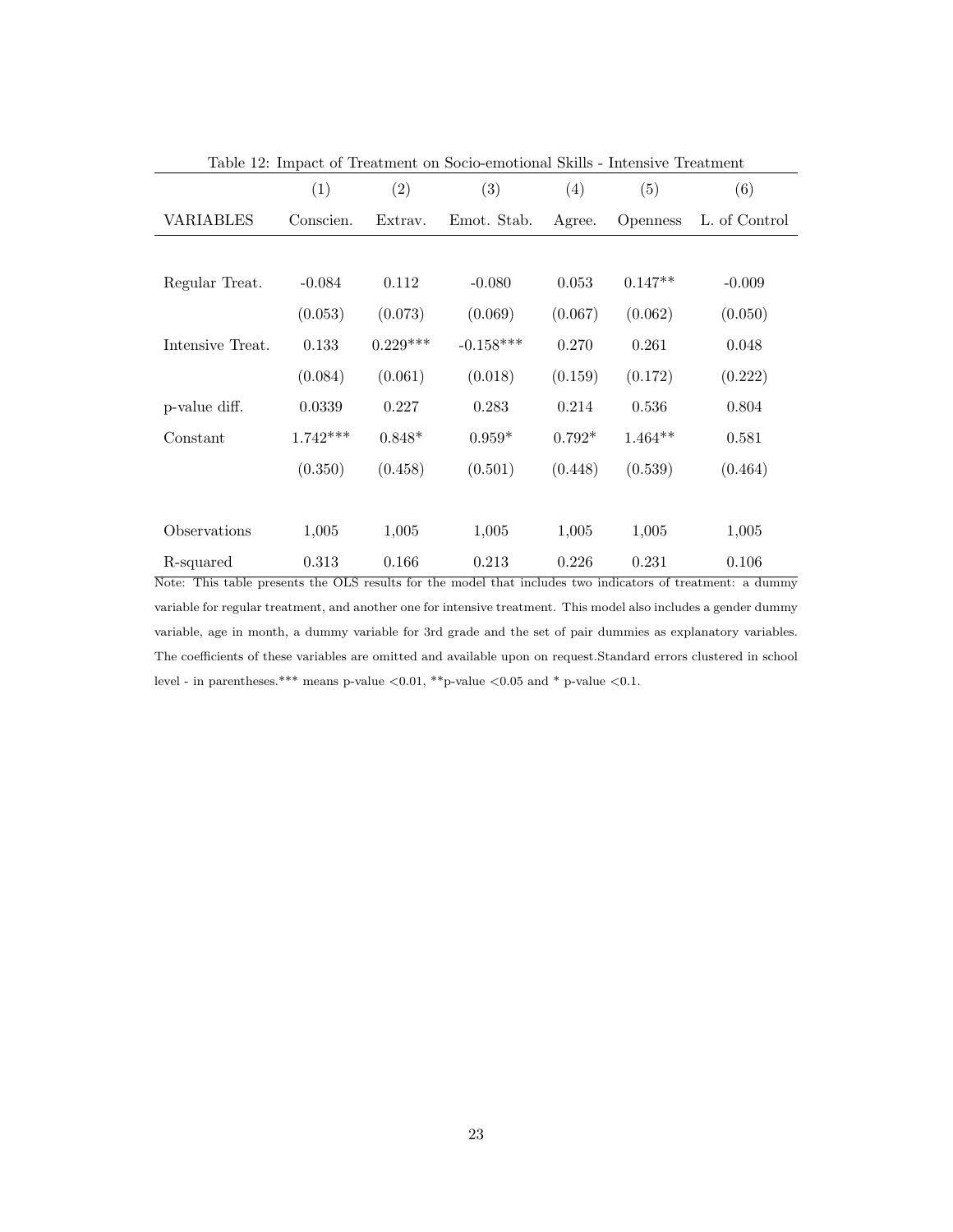|                   |            |          |             |                                                                                      | Table 10. Impact of Ireatment on math and Banguage Test bestep |             |
|-------------------|------------|----------|-------------|--------------------------------------------------------------------------------------|----------------------------------------------------------------|-------------|
|                   | (1)        | (2)      | (3)         | (4)                                                                                  | (5)                                                            | (6)         |
| <b>VARIABLES</b>  | Language   | Math     | Language    | $\operatorname*{Math}% \left( X\right) \equiv\operatorname*{Mat}% \left( X\right) ,$ | Language                                                       | Math        |
|                   |            |          |             |                                                                                      |                                                                |             |
| Treatment         | $0.127***$ | 0.084    |             |                                                                                      | 0.072                                                          | $-0.024$    |
|                   | (0.046)    | (0.062)  |             |                                                                                      | (0.051)                                                        | (0.075)     |
| Cognitive         |            |          | $0.598***$  | $0.602***$                                                                           | $0.598***$                                                     | $0.603***$  |
|                   |            |          | (0.044)     | (0.046)                                                                              | (0.044)                                                        | (0.046)     |
| Conscientiousness |            |          | $0.057**$   | $0.085**$                                                                            | $0.058**$                                                      | $0.085**$   |
|                   |            |          | (0.028)     | (0.034)                                                                              | (0.027)                                                        | (0.034)     |
| Extraversion      |            |          | 0.049       | 0.030                                                                                | 0.048                                                          | $\,0.031\,$ |
|                   |            |          | (0.029)     | (0.022)                                                                              | (0.029)                                                        | (0.022)     |
| Emotional Stab.   |            |          | 0.025       | $0.053**$                                                                            | 0.026                                                          | $0.053**$   |
|                   |            |          | (0.025)     | (0.026)                                                                              | (0.025)                                                        | (0.026)     |
| Agreeableness     |            |          | $0.120***$  | $0.115***$                                                                           | $0.118***$                                                     | $0.115***$  |
|                   |            |          | (0.040)     | (0.037)                                                                              | (0.041)                                                        | (0.036)     |
| Openness          |            |          | $-0.012$    | $-0.080$                                                                             | $-0.015$                                                       | $-0.080$    |
|                   |            |          | (0.034)     | (0.052)                                                                              | (0.034)                                                        | (0.052)     |
| Locus of Control  |            |          | $-0.106***$ | $-0.026$                                                                             | $-0.102***$                                                    | $-0.026$    |
|                   |            |          | (0.028)     | (0.032)                                                                              | (0.028)                                                        | (0.032)     |
| Constant          | $2.393***$ | $0.973*$ | $0.928***$  | $-0.176$                                                                             | $0.881***$                                                     | $-0.151$    |
|                   | (0.345)    | (0.509)  | (0.267)     | (0.404)                                                                              | (0.280)                                                        | (0.433)     |
|                   |            |          |             |                                                                                      |                                                                |             |
| Observations      | 1,853      | 1,391    | 1,342       | 952                                                                                  | 1,342                                                          | 952         |
| R-squared         | 0.088      | 0.054    | 0.390       | 0.348                                                                                | 0.391                                                          | 0.348       |

Table 13: Impact of Treatment on Math and Language Test Scores

Note: This table presents the OLS results for the model uses Math and language test scores from the SAEPE data-set as the outcomes. This model also includes a gender dummy variable, age in month, a dummy variable for 3rd grade and the set of pair dummies as explanatory variables. The coefficients of these variables are omitted and available upon on request.Standard errors clustered in school level - in parentheses.\*\*\* means p-value  $<\!\!0.01,$  \*\*p-value  $<\!\!0.05$  and \* p-value  $<\!\!0.1.$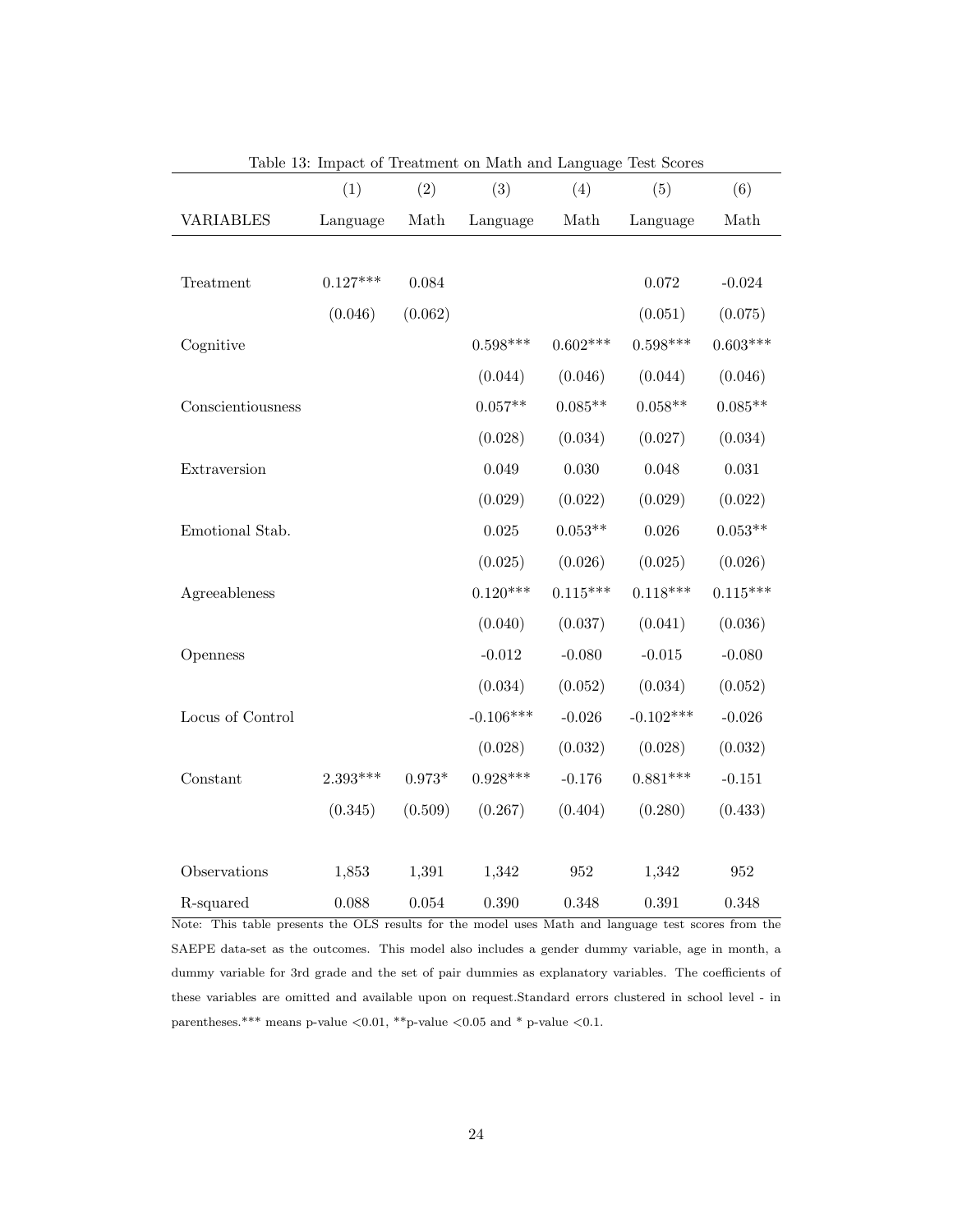|                            | (1)        | (2)        |
|----------------------------|------------|------------|
| <b>VARIABLES</b>           | Language   | Math       |
|                            |            |            |
| Treatment                  | $0.192***$ | 0.134      |
|                            | (0.045)    | (0.121)    |
| Cognitive $_{t-1}$         | $0.562***$ | $0.538***$ |
|                            | (0.052)    | (0.074)    |
| Conscientiousness $_{t-1}$ | 0.023      | $0.121**$  |
|                            | (0.036)    | (0.044)    |
| Extraversion $_{t-1}$      | 0.048      | 0.031      |
|                            | (0.035)    | (0.057)    |
| Emotional Stab. $_{t-1}$   | 0.052      | 0.041      |
|                            | (0.038)    | (0.041)    |
| Agreeableness $_{t-1}$     | 0.062      | $-0.014$   |
|                            | (0.038)    | (0.064)    |
| Openness $_{t-1}$          | 0.055      | 0.070      |
|                            | (0.040)    | (0.067)    |
| Locus of Control $_{t-1}$  | $-0.078**$ | 0.007      |
|                            | (0.032)    | (0.043)    |
| Constant                   | $1.496***$ | $-0.154$   |
|                            | (0.370)    | (0.674)    |
|                            |            |            |
|                            |            |            |

Table 14: Impact of Treatment on Math and Language Test Scores - Lag Abilities

| <i>Observations</i>                                     | 837   | 567   |
|---------------------------------------------------------|-------|-------|
| R-squared                                               | 0.321 | 0.251 |
| Note: This table presents the OLS results for the model |       |       |

uses Math and language test scores from the SAEPE data-set as the outcomes. This model also includes a gender dummy variable, age in month, a dummy variable for 3rd grade and the set of pair dummies as explanatory variables. The coefficients of these variables are omitted and available upon on request.Standard errors clustered in school level - in parentheses.\*\*\* means p-value  $< 0.01$ ,  $^{\ast\ast} \textrm{p-value}$   $<\!0.05$  and  $^{\ast}$  p-value  $<\!0.1.$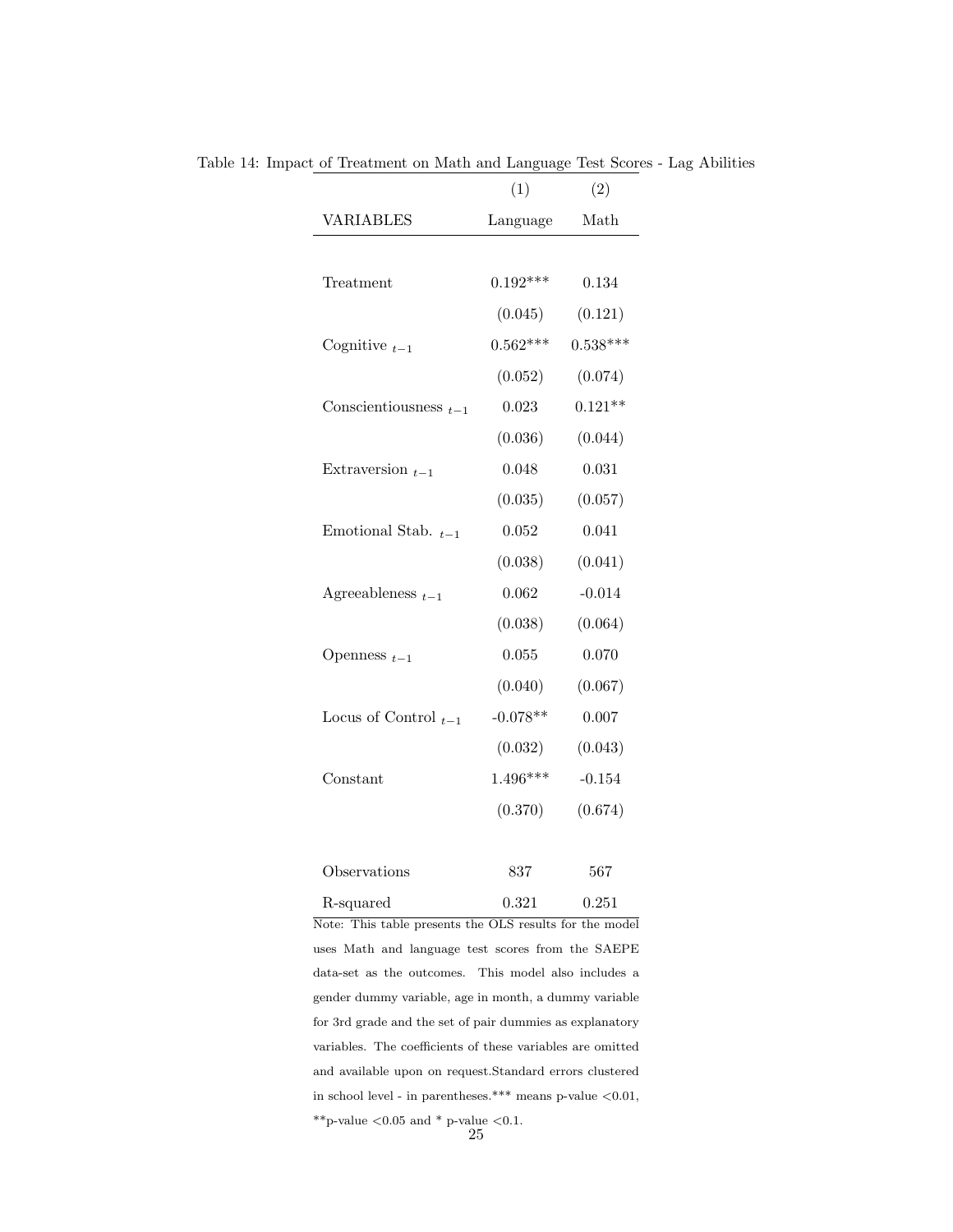|                   | (1)        | (2)     | (3)        | (4)        | (5)        | (6)        |
|-------------------|------------|---------|------------|------------|------------|------------|
| <b>VARIABLES</b>  | Language   | Math    | Language   | Math       | Language   | Math       |
| Treatment         | $0.133**$  | 0.083   |            |            | 0.056      | $-0.010$   |
|                   | (0.060)    | (0.060) |            |            | (0.075)    | (0.063)    |
| Cognitive         |            |         | $0.521***$ | $0.600***$ | $0.517***$ | $0.601***$ |
|                   |            |         | (0.061)    | (0.051)    | (0.062)    | (0.051)    |
| Conscientiousness |            |         | $0.168***$ | $0.163***$ | $0.169***$ | $0.163***$ |
|                   |            |         | (0.052)    | (0.050)    | (0.053)    | (0.050)    |
| Extraversion      |            |         | 0.007      | 0.069      | 0.004      | 0.070      |
|                   |            |         | (0.046)    | (0.045)    | (0.046)    | (0.045)    |
| Emotional Stab.   |            |         | 0.009      | 0.011      | 0.009      | $0.011\,$  |
|                   |            |         | (0.043)    | (0.035)    | (0.044)    | (0.035)    |
| Agreeableness     |            |         | $0.177***$ | $0.107**$  | $0.176***$ | $0.108**$  |
|                   |            |         | (0.055)    | (0.041)    | (0.055)    | (0.042)    |
| Openness          |            |         | $-0.154**$ | $-0.084$   | $-0.156**$ | $-0.084$   |
|                   |            |         | (0.060)    | (0.071)    | (0.061)    | (0.071)    |
| Locus of Control  |            |         | 0.014      | $-0.048$   | 0.016      | $-0.048$   |
|                   |            |         | (0.074)    | (0.069)    | (0.074)    | (0.069)    |
| Constant          | $2.007***$ | 0.855   | $1.113***$ | $-0.127$   | $1.079***$ | $-0.122$   |
|                   | (0.444)    | (0.560) | (0.237)    | (0.371)    | (0.247)    | (0.377)    |
|                   |            |         |            |            |            |            |
| Observations      | 905        | 909     | 535        | 533        | 535        | 533        |
| R-squared         | 0.074      | 0.052   | 0.368      | 0.394      | 0.369      | 0.394      |

Table 15: Impact of Treatment on Math and Language Test Scores - 3rd Grade

Note: This table presents the OLS results for the model uses Math and language test scores from the SAEPE data-set as the outcomes. This model also includes a gender dummy variable, age in month, a dummy variable for 3rd grade and the set of pair dummies as explanatory variables. The coefficients of these variables are omitted and available upon on request.Standard errors clustered in school level - in parentheses.\*\*\* means p-value  $<\!\!0.01,$  \*\*p-value  $<\!\!0.05$  and \* p-value  $<\!\!0.1.$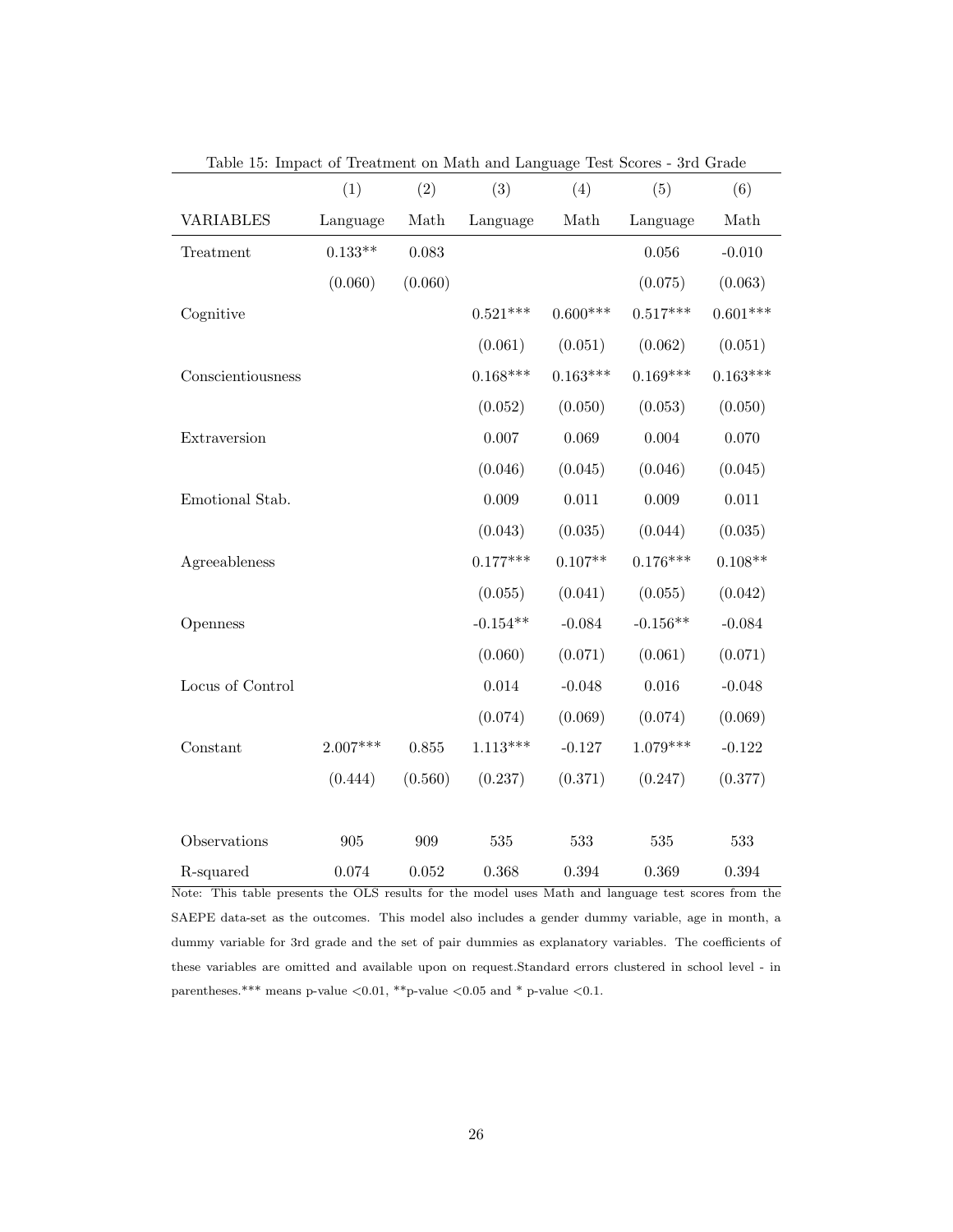| Table 10. Impact of Treatment on Math and Danguage Test Scores |            |         |             |                                                                                      |             |            |
|----------------------------------------------------------------|------------|---------|-------------|--------------------------------------------------------------------------------------|-------------|------------|
|                                                                | (1)        | (2)     | (3)         | (4)                                                                                  | (5)         | (6)        |
| <b>VARIABLES</b>                                               | Language   | Math    | Language    | $\operatorname*{Math}% \left( X\right) \equiv\operatorname*{Mat}% \left( X\right) ,$ | Language    | Math       |
|                                                                |            |         |             |                                                                                      |             |            |
| Treatment                                                      | $0.153**$  |         |             |                                                                                      | $0.164***$  |            |
|                                                                | (0.059)    |         |             |                                                                                      | (0.053)     |            |
| Cognitive                                                      |            |         | $0.680***$  | $0.691***$                                                                           | $0.689***$  | $0.691***$ |
|                                                                |            |         | (0.045)     | (0.044)                                                                              | (0.044)     | (0.044)    |
| Conscientiousness                                              |            |         | 0.012       | $-0.024$                                                                             | 0.018       | $-0.024$   |
|                                                                |            |         | (0.040)     | (0.041)                                                                              | (0.041)     | (0.041)    |
| Extraversion                                                   |            |         | 0.052       | $-0.016$                                                                             | $0.055\,$   | $-0.016$   |
|                                                                |            |         | (0.036)     | (0.027)                                                                              | (0.036)     | (0.027)    |
| Emotional Stab.                                                |            |         | 0.041       | $0.129**$                                                                            | 0.045       | $0.129**$  |
|                                                                |            |         | (0.032)     | (0.046)                                                                              | (0.032)     | (0.046)    |
| Agreeableness                                                  |            |         | 0.077       | 0.108                                                                                | 0.067       | $0.108\,$  |
|                                                                |            |         | (0.047)     | (0.068)                                                                              | (0.048)     | (0.068)    |
| Openness                                                       |            |         | 0.042       | $-0.075$                                                                             | 0.032       | $-0.075$   |
|                                                                |            |         | (0.047)     | (0.082)                                                                              | (0.047)     | (0.082)    |
| Locus of Control                                               |            |         | $-0.131***$ | $-0.001$                                                                             | $-0.120***$ | $-0.001$   |
|                                                                |            |         | (0.034)     | (0.027)                                                                              | (0.034)     | (0.027)    |
| Constant                                                       | $2.333***$ | 0.862   | 0.495       | $-0.516$                                                                             | $\,0.365\,$ | $-0.516$   |
|                                                                | (0.425)    | (0.591) | (0.364)     | (0.586)                                                                              | (0.390)     | (0.586)    |
|                                                                |            |         |             |                                                                                      |             |            |
| Observations                                                   | 948        | 482     | 807         | 419                                                                                  | 807         | 419        |
| R-squared                                                      | 0.118      | 0.098   | 0.440       | 0.374                                                                                | 0.446       | 0.374      |

| Table 16: Impact of Treatment on Math and Language Test Scores - 5th Grade |  |  |  |  |
|----------------------------------------------------------------------------|--|--|--|--|
|----------------------------------------------------------------------------|--|--|--|--|

Note: This table presents the OLS results for the model uses Math and language test scores from the SAEPE data-set as the outcomes. This model also includes a gender dummy variable, age in month, a dummy variable for 3rd grade and the set of pair dummies as explanatory variables. The coefficients of these variables are omitted and available upon on request.Standard errors clustered in school level - in parentheses.\*\*\* means p-value  $<\!\!0.01,$  \*\*p-value  $<\!\!0.05$  and \* p-value  $<\!\!0.1.$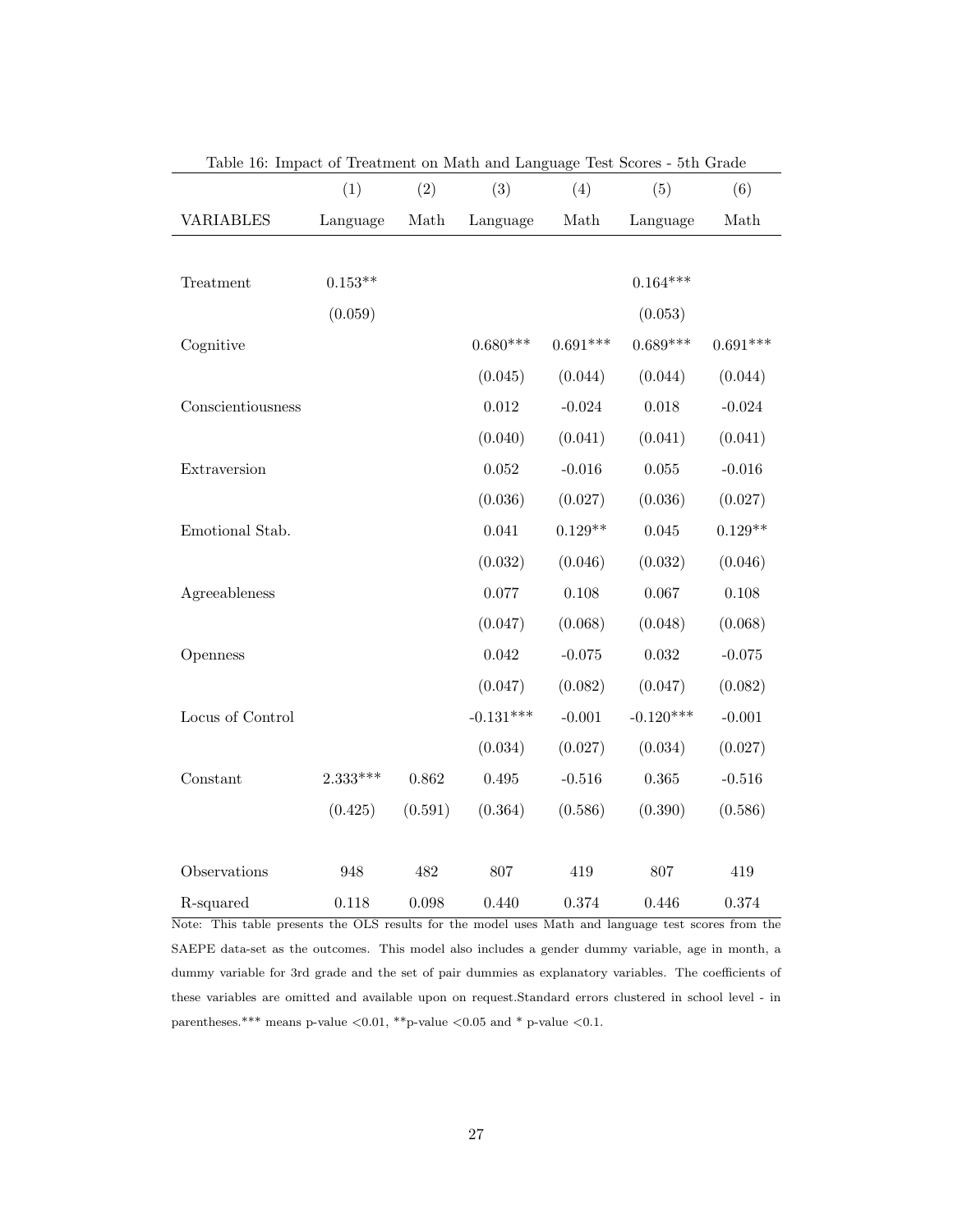### 4 Dynamic Complementarities

In this section, we investigate the existence of dynamic complementarities between an exogenous investment in elementary education (The LEGO program) and the previous acquired skills. In order to investigate the existence of complementarities between the LEGO intervention and students' previous skills, we estimate the following model:

$$
y_{ist} = \alpha + \beta \cdot T_s + \delta \cdot S_{it-1} \times T_s + \gamma \cdot y_{it-1} + \rho \cdot S_{it-1} + \theta \cdot X_{ist} + \eta \cdot par_s + \varepsilon_{ist}
$$

where  $y_{ist}$  is the cognitive outcome of student i at school s at time t, and  $S_{it-1} S_{it-1}$  is a skill measure in  $t-1$ (maybe different from  $y_{it}$ ). If  $\delta$  is positive and significant, we have evidence of dynamic complementarity between the exogenous intervention and the skill measured at the baseline.

Table 17 contains the results using the cognitive measures as outcomes, and estimating the heterogeneous effects by previous cognitive abilities. The interactions between previous cognitive abilities and treatment are not significant in most models, so we do not have evidence of complementarities between previous cognitive skills and the LEGO intervention. To investigate if these interaction effects vary grade, we estimate the model separately for 3rd and 5th graders. Tables 18 and 19 shows that the treatment effects on cognitive skills are stronger at the 3rd grade than at the 5th grade, and for both grades, we do not have evidence of complementarities between previous cognitive abilities and the investment.

Tables 20, 21 and 22 show the heterogeneous effects on cognitive measures by previous socio-emotional skills. We have evidence of dynamic complementarities between the exogenous investment and previous socioemotional skills. Table 20 shows that the effects are higher for students with a higher level of socio-emotional skills, specially for more extroverted students and students with more agreeableness. We also estimate the same model for the 3rd and 5th grades separately, the results are in table 21 and 22 respectively. The results in these tables show the existence of dynamic complementarities between previous non-cognitive skills and the investment in both grades, and the interaction effects are significant for extroversion in both grades, and for agreeableness in the 5th grade.

Figures 2, 3 and 4 show how these complementary effects (interaction effects) vary by the deciles of the socio-emotional skills. The first graph shows that for the entire sample, the interaction effects are higher and significant for higher quantiles of previous socio-emotional abilities, except for emotional stability. The evidence shows that students with higher level of previous socio-emotional skills (Agreeableness,Extroversion, Openness to Experience and Consciousness) benefit more of the investment. For the 3rd graders, the figures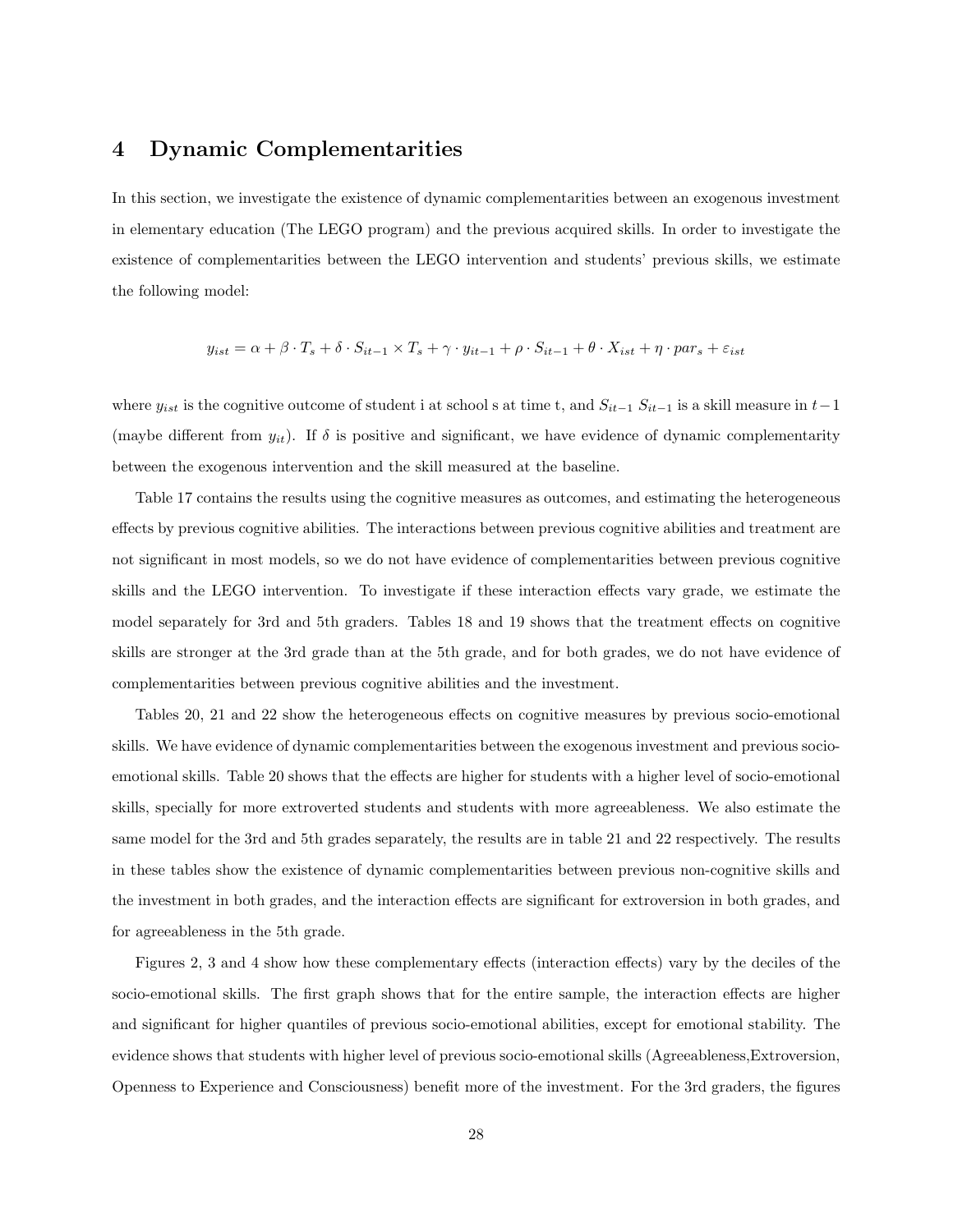are more accentuated than for the 5th graders as we can see in graphs 3 and 4. Students at the 3rd graders with high socio-emotional skills (including emotional stability) benefit more from the LEGO program than students at the 5th graders.

So, we have evidence of strong dynamic complementarities between previous non-cognitive skills and the exogenous investment. The literature points out that non-cognitive skills are more malleable over the life cycle than the cognitive skills, and in this paper we have evidence that improving the socio-emotional skills of the individuals may increase the opportunity window that an investment can affect the cognitive development. Investing in socio-emotional is not only important for behavior and labor market outcomes, but also because these previous socio-emotional skills can help the development of the cognitive skills and increase the return of exogenous investments.

|                                  |            | Ő              |            |            |            |            |
|----------------------------------|------------|----------------|------------|------------|------------|------------|
|                                  | (1)        | (2)            | (3)        | (4)        | (5)        | (6)        |
| <b>VARIABLES</b>                 | Cognitive  | Logical-Verbal | Abstract   | Spatial    | Numeric    | Logical    |
|                                  |            |                |            |            |            |            |
| Treatment                        | $0.169***$ | $0.274***$     | 0.097      | $0.103*$   | 0.073      | $0.181**$  |
|                                  | (0.059)    | (0.071)        | (0.066)    | (0.054)    | (0.087)    | (0.081)    |
| Treat. $\times$ Cognit. $_{t-1}$ | $-0.027$   | 0.027          | $0.081*$   | $-0.136**$ | $0.045\,$  | $-0.058$   |
|                                  | (0.072)    | (0.066)        | (0.041)    | (0.055)    | (0.108)    | (0.099)    |
| Spec. Cognit. $_{t-1}$           | $0.637***$ | $0.200***$     | $0.363***$ | $0.305***$ | $0.432***$ | $0.553***$ |
|                                  | (0.059)    | (0.033)        | (0.027)    | (0.041)    | (0.055)    | (0.077)    |
| Constant                         | $0.881***$ | $0.833**$      | $1.139***$ | $1.555***$ | $1.096***$ | $1.598***$ |
|                                  | (0.300)    | (0.322)        | (0.347)    | (0.376)    | (0.337)    | (0.434)    |
|                                  |            |                |            |            |            |            |
| Observations                     | 1,866      | 1,866          | 1,866      | 1,866      | 1,866      | 1,866      |
| R-squared                        | 0.348      | 0.116          | 0.189      | 0.085      | 0.180      | 0.298      |

Table 17: Heterogeneous Impact on Cognitive by Previous Skills - Cognitive Abilities

Note: This table presents the OLS results for the model in 4 using the cognitive measures as the outcomes and estimating the heterogeneous effects by previous cognitive measures. This model also includes a gender dummy variable, age in month, a dummy variable for 3rd grade and the set of pair dummies as explanatory variables. The coefficients of these variables are omitted and available upon on request.Standard errors clustered in school level - in parentheses.\*\*\* means p-value  $\langle 0.01,$ \*\*p-value  $\langle 0.05 \rangle$  and \* p-value  $\langle 0.1$ .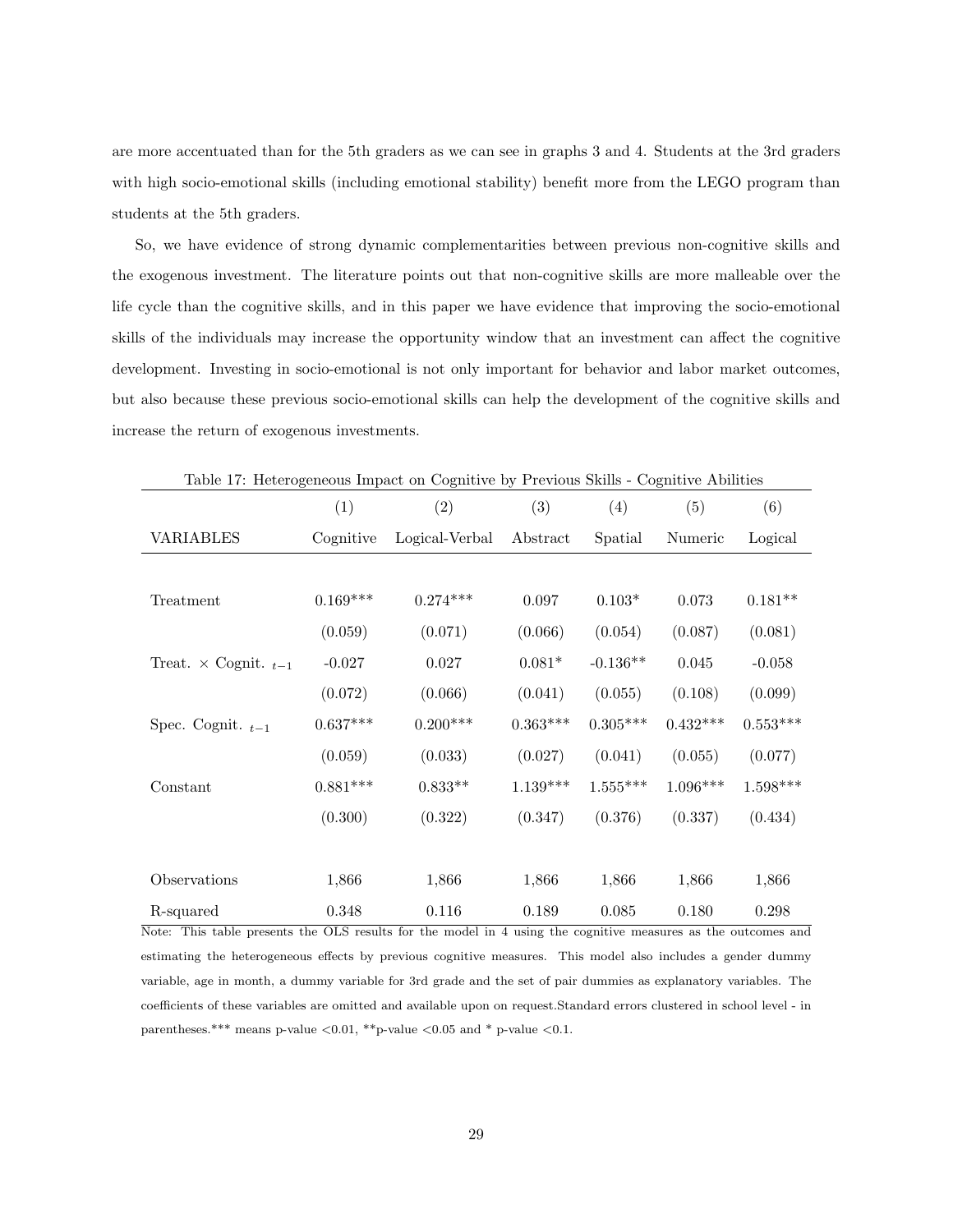|                                  | (1)             | (2)            | (3)        | (4)        | (5)        | (6)        |
|----------------------------------|-----------------|----------------|------------|------------|------------|------------|
| <b>VARIABLES</b>                 | Cognitive       | Logical-Verbal | Abstract   | Spatial    | Numeric    | Logical    |
|                                  |                 |                |            |            |            |            |
| Treatment                        | $0.270**$       | $0.472***$     | $0.267***$ | 0.162      | $-0.017$   | $0.340**$  |
|                                  | (0.108)         | (0.126)        | (0.089)    | (0.100)    | (0.191)    | (0.164)    |
| Treat. $\times$ Cognit. $_{t-1}$ | $-0.035$        | 0.113          | 0.022      | $-0.125$   | 0.032      | $-0.206$   |
|                                  | (0.137)         | (0.087)        | (0.083)    | (0.092)    | (0.193)    | (0.170)    |
| Spec. Cognit. $_{t-1}$           | $0.530^{***}\,$ | $0.099*$       | $0.324***$ | $0.218***$ | $0.322***$ | $0.613***$ |
|                                  | (0.098)         | (0.054)        | (0.068)    | (0.074)    | (0.078)    | (0.130)    |
| Constant                         | $0.825*$        | 0.749          | $1.125**$  | $1.103*$   | 0.618      | 1.363      |
|                                  | (0.477)         | (0.466)        | (0.501)    | (0.578)    | (0.390)    | (0.809)    |
|                                  |                 |                |            |            |            |            |
| Observations                     | 855             | 855            | 855        | 855        | 855        | 855        |
| R-squared                        | 0.227           | 0.107          | 0.127      | 0.073      | 0.156      | 0.250      |

Table 18: Heterogeneous Impact on Cognitive by Previous Skills - Cognitive Abilities - 3rd Grade

Note: This table presents the OLS results for the model in 4 using the cognitive measures as the outcomes and estimating the heterogeneous effects by previous cognitive measures. This model also includes a gender dummy variable, age in month, a dummy variable for 3rd grade and the set of pair dummies as explanatory variables. The coefficients of these variables are omitted and available upon on request.Standard errors clustered in school level - in parentheses.\*\*\* means p-value  $\langle 0.01,$  \*\*p-value  $\langle 0.05 \text{ and }$ \* p-value  $\langle 0.1$ .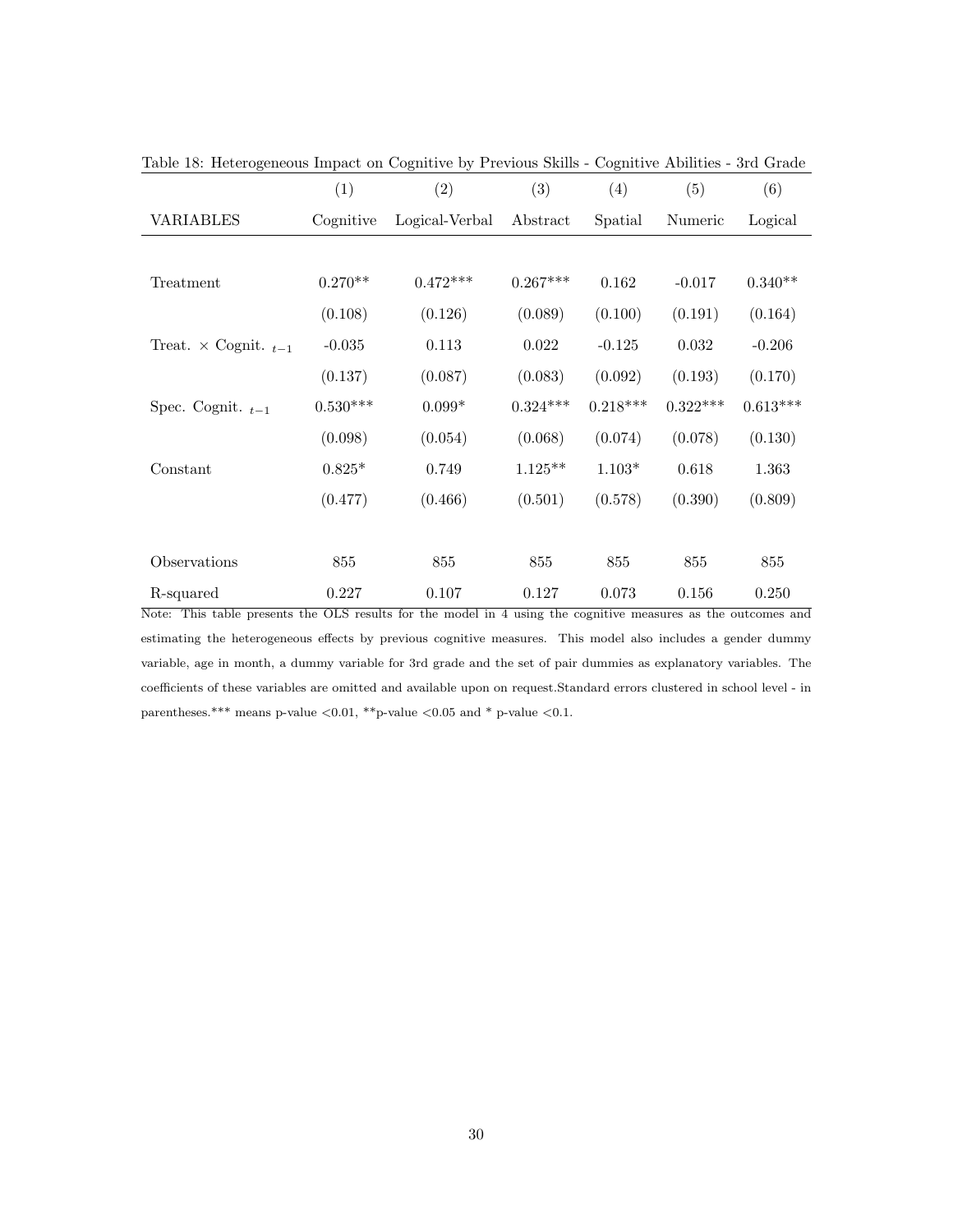|                                       | (1)                                                | (2)            | (3)        | (4)        | (5)        | (6)        |
|---------------------------------------|----------------------------------------------------|----------------|------------|------------|------------|------------|
| VARIABLES                             | Cognitive                                          | Logical-Verbal | Abstract   | Spatial    | Numeric    | Logical    |
|                                       |                                                    |                |            |            |            |            |
| Treatment                             | 0.067                                              | 0.076          | $-0.034$   | 0.033      | 0.110      | 0.040      |
|                                       | (0.059)                                            | (0.068)        | (0.082)    | (0.066)    | (0.085)    | (0.073)    |
| Treat. $\times$ Cognit. $_{t-1}$      | $-0.050$                                           | $-0.067$       | 0.095      | $-0.143$   | $-0.014$   | 0.049      |
|                                       | (0.087)                                            | (0.051)        | (0.067)    | (0.086)    | (0.061)    | (0.093)    |
| Spec. Cognit. $_{t-1}$                | $0.727***$                                         | $0.299***$     | $0.417***$ | $0.376***$ | $0.568***$ | $0.556***$ |
|                                       | (0.077)                                            | (0.036)        | (0.055)    | (0.059)    | (0.043)    | (0.082)    |
| Constant                              | $0.798***$                                         | $0.883**$      | $0.988***$ | $1.677***$ | $1.339***$ | $1.491***$ |
|                                       | (0.182)                                            | (0.335)        | (0.325)    | (0.330)    | (0.380)    | (0.334)    |
|                                       |                                                    |                |            |            |            |            |
| Observations                          | 1,011                                              | 1,011          | 1,011      | 1,011      | 1,011      | 1,011      |
| R-squared<br>$\overline{X}$<br>771.77 | 0.493<br>$\overline{\wedge}$ T $\overline{\wedge}$ | 0.141          | 0.251      | 0.134      | 0.301      | 0.409      |

Table 19: Heterogeneous Impact on Cognitive by Previous Skills - Cognitive Abilities - 5th Grade

Note: This table presents the OLS results for the model in 4 using the cognitive measures as the outcomes and estimating the heterogeneous effects by previous cognitive measures. This model also includes a gender dummy variable, age in month, a dummy variable for 3rd grade and the set of pair dummies as explanatory variables. The coefficients of these variables are omitted and available upon on request.Standard errors clustered in school level - in parentheses.\*\*\* means p-value  $<0.01$ , \*\*p-value  $<0.05$  and \* p-value  $<0.1$ .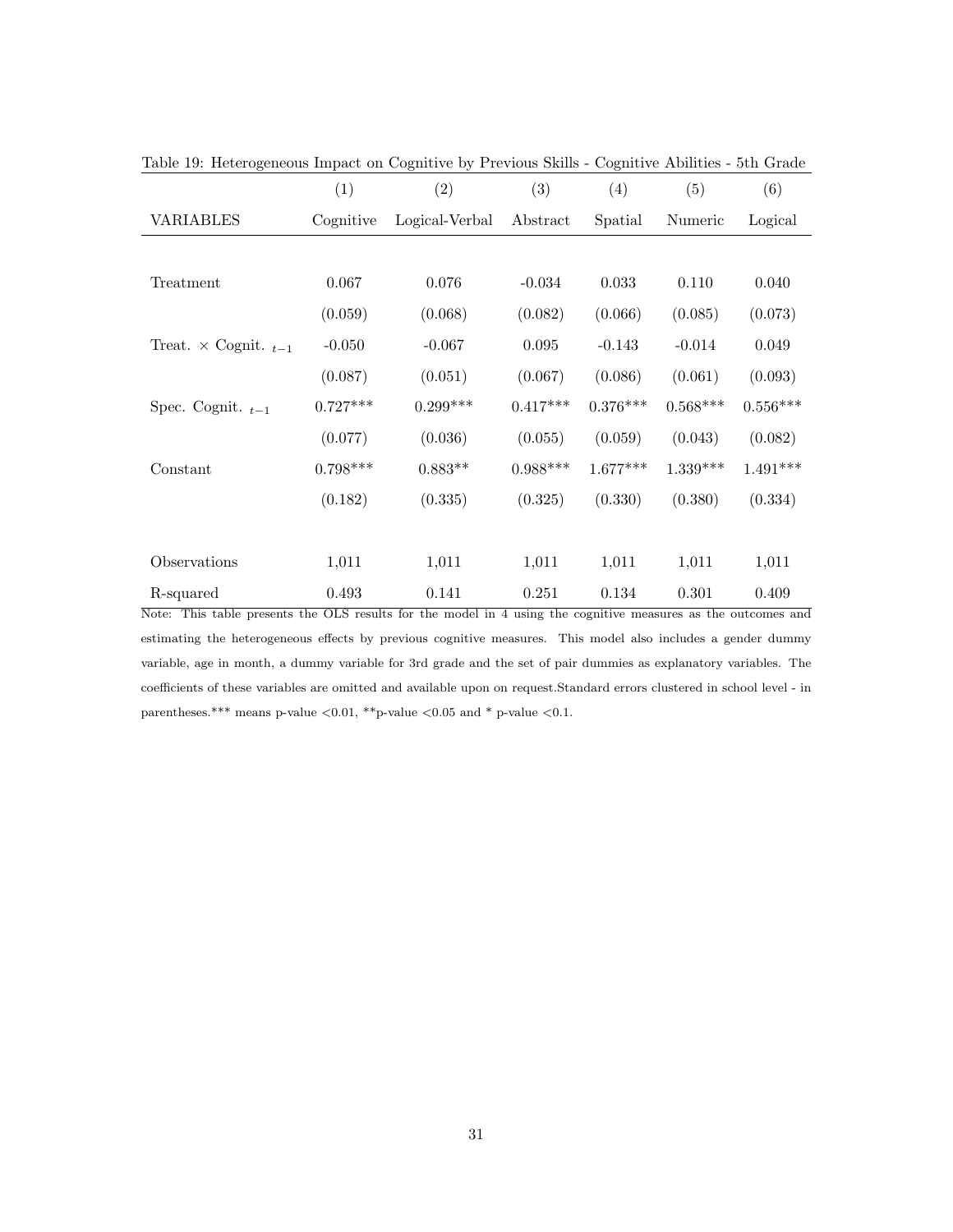| Table 20. Here ogeneous Impact on Cognitive by Trevious banis |            |            |             |            | $\sim$ pocio Emperontar Tromatos |                 |
|---------------------------------------------------------------|------------|------------|-------------|------------|----------------------------------|-----------------|
|                                                               | (1)        | (2)        | (3)         | (4)        | (5)                              | (6)             |
|                                                               | Cog. by    | Cog. by    | Cog. by     | Cog. by    | $\cos$ by                        | $\log$ , by     |
| <b>VARIABLES</b>                                              | Conscien.  | Extrav.    | Emot. Stab. | Agree.     | <i>Openness</i>                  | L. of Control   |
|                                                               |            |            |             |            |                                  |                 |
| Treatment                                                     | $0.204***$ | $0.218***$ | $0.200***$  | $0.211***$ | $0.217***$                       | $0.209***$      |
|                                                               | (0.061)    | (0.061)    | (0.063)     | (0.061)    | (0.062)                          | (0.063)         |
| Treat. $\times$ Socio. $_{t-1}$                               | 0.041      | $0.136***$ | 0.014       | $0.093*$   | 0.073                            | 0.052           |
|                                                               | (0.042)    | (0.038)    | (0.044)     | (0.046)    | (0.048)                          | (0.048)         |
| Spec. Socio. $_{t-1}$                                         | $0.075**$  | $-0.037$   | $0.059**$   | 0.008      | $-0.000$                         | $-0.090***$     |
|                                                               | (0.033)    | (0.031)    | (0.025)     | (0.032)    | (0.034)                          | (0.025)         |
| Cognitive $_{t-1}$                                            | $0.635***$ | $0.661***$ | $0.655***$  | $0.652***$ | $0.661***$                       | $0.663^{***}\,$ |
|                                                               | (0.043)    | (0.045)    | (0.048)     | (0.045)    | (0.046)                          | (0.048)         |
| Constant                                                      | $0.847**$  | $0.903***$ | $0.940***$  | $0.935***$ | $0.910***$                       | $0.964***$      |
|                                                               | (0.309)    | (0.296)    | (0.272)     | (0.301)    | (0.300)                          | (0.289)         |
|                                                               |            |            |             |            |                                  |                 |
| Observations                                                  | 1,175      | 1,175      | 1,175       | 1,175      | 1,175                            | 1,175           |
| R-squared                                                     | 0.402      | $0.398\,$  | $0.396\,$   | $0.397\,$  | 0.393                            | 0.396           |

Note: This table presents the OLS results for the model in 4 using the cognitive measures as the outcomes and estimating the heterogeneous effects by previous non-cognitive measures. This model also includes a gender dummy variable, age in month, a dummy variable for 3rd grade and the set of pair dummies as explanatory variables. The coefficients of these variables are omitted and available upon on request.Standard errors clustered in school level - in parentheses.\*\*\* means p-value  $<\!\!0.01,$  \*\*p-value  $<\!\!0.05$  and \* p-value  $<\!\!0.1.$ 

Table 20: Heterogeneous Impact on Cognitive by Previous Skills - Socio-Emotional Abilities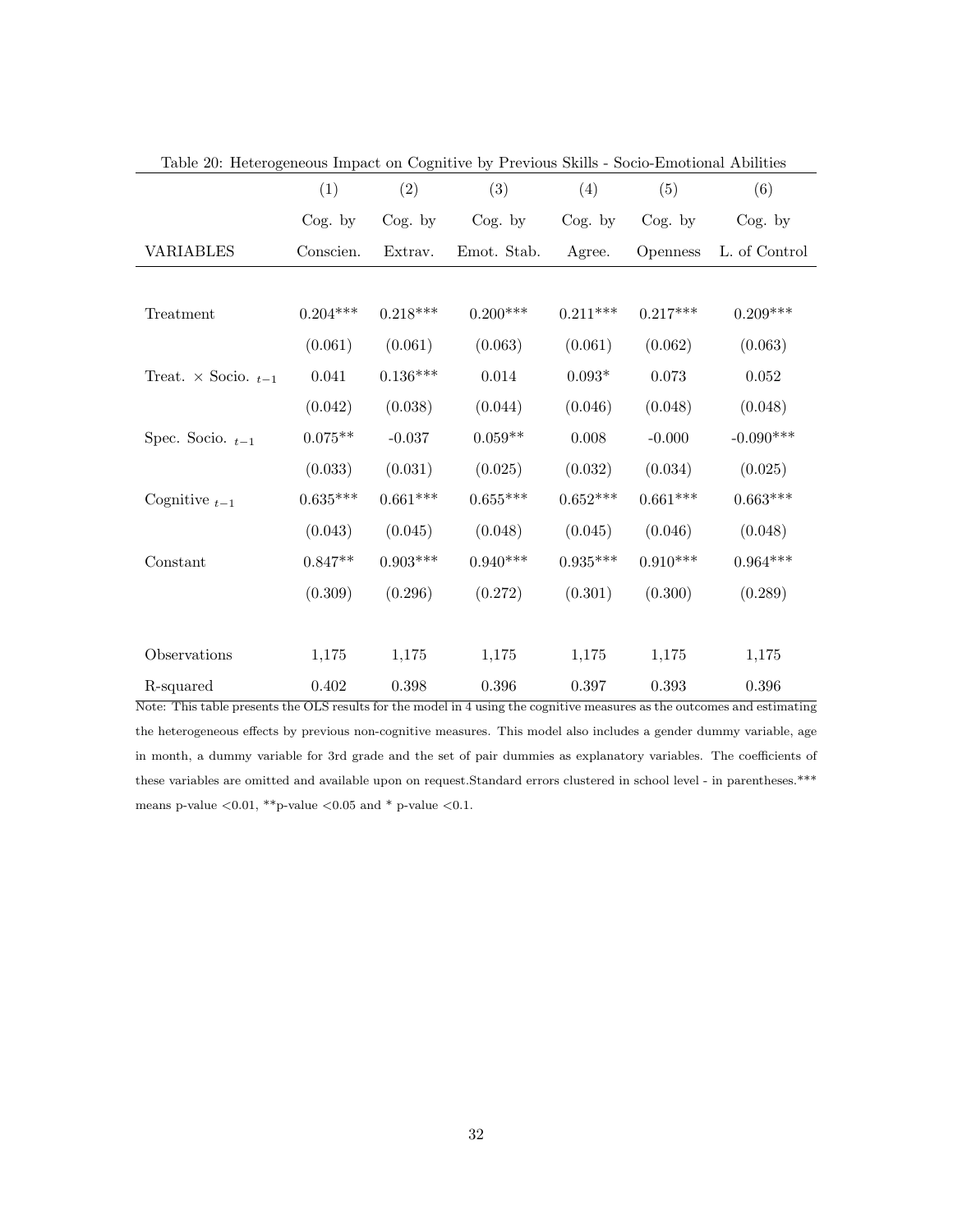|                                 | (1)        | (2)         | (3)         | (4)        | (5)        | (6)             |
|---------------------------------|------------|-------------|-------------|------------|------------|-----------------|
|                                 | $\cos$ by  | $\log$ , by | Cog. by     | $Cog.$ by  | $\cos$ by  | $\cos$ by       |
| <b>VARIABLES</b>                | Conscien.  | Extrav.     | Emot. Stab. | Agree.     | Openness   | L. of Control   |
|                                 |            |             |             |            |            |                 |
| Treatment                       | $0.430***$ | $0.459***$  | $0.432***$  | $0.438***$ | $0.453***$ | $0.448***$      |
|                                 | (0.140)    | (0.148)     | (0.149)     | (0.146)    | (0.149)    | (0.151)         |
| Treat. $\times$ Socio. $_{t-1}$ | 0.050      | $0.174**$   | $0.045\,$   | 0.134      | 0.109      | $0.133*$        |
|                                 | (0.100)    | (0.072)     | (0.076)     | (0.090)    | (0.080)    | (0.072)         |
| Spec. Socio. $_{t-1}$           | $0.176**$  | $-0.069$    | $0.056\,$   | $0.016\,$  | $0.002\,$  | $-0.112**$      |
|                                 | (0.069)    | (0.061)     | (0.040)     | (0.049)    | (0.041)    | (0.050)         |
| Cognitive $_{t-1}$              | $0.470***$ | $0.570***$  | $0.547***$  | $0.536***$ | $0.550***$ | $0.558^{***}\,$ |
|                                 | (0.116)    | (0.123)     | (0.127)     | (0.120)    | (0.124)    | (0.126)         |
| Constant                        | 0.725      | $0.756\,$   | 0.842       | 0.787      | 0.669      | 0.784           |
|                                 | (0.542)    | (0.588)     | (0.528)     | (0.592)    | (0.645)    | (0.575)         |
|                                 |            |             |             |            |            |                 |
| Observations                    | 375        | 375         | 375         | 375        | 375        | 375             |
| R-squared                       | 0.332      | 0.299       | 0.297       | 0.301      | 0.296      | 0.297           |

Table 21: Heterogeneous Impact on Cognitive by Previous Skills - 3rd Grade- Socio-Emotional Abilities

Note: This table presents the OLS results for the model in 4 using the cognitive measures as the outcomes and estimating the heterogeneous effects by previous non-cognitive measures. This model also includes a gender dummy variable, age in month, a dummy variable for 3rd grade and the set of pair dummies as explanatory variables. The coefficients of these variables are omitted and available upon on request.Standard errors clustered in school level - in parentheses.\*\*\* means p-value  $<\!\!0.01,$  \*\*p-value  $<\!\!0.05$  and \* p-value  $<\!\!0.1.$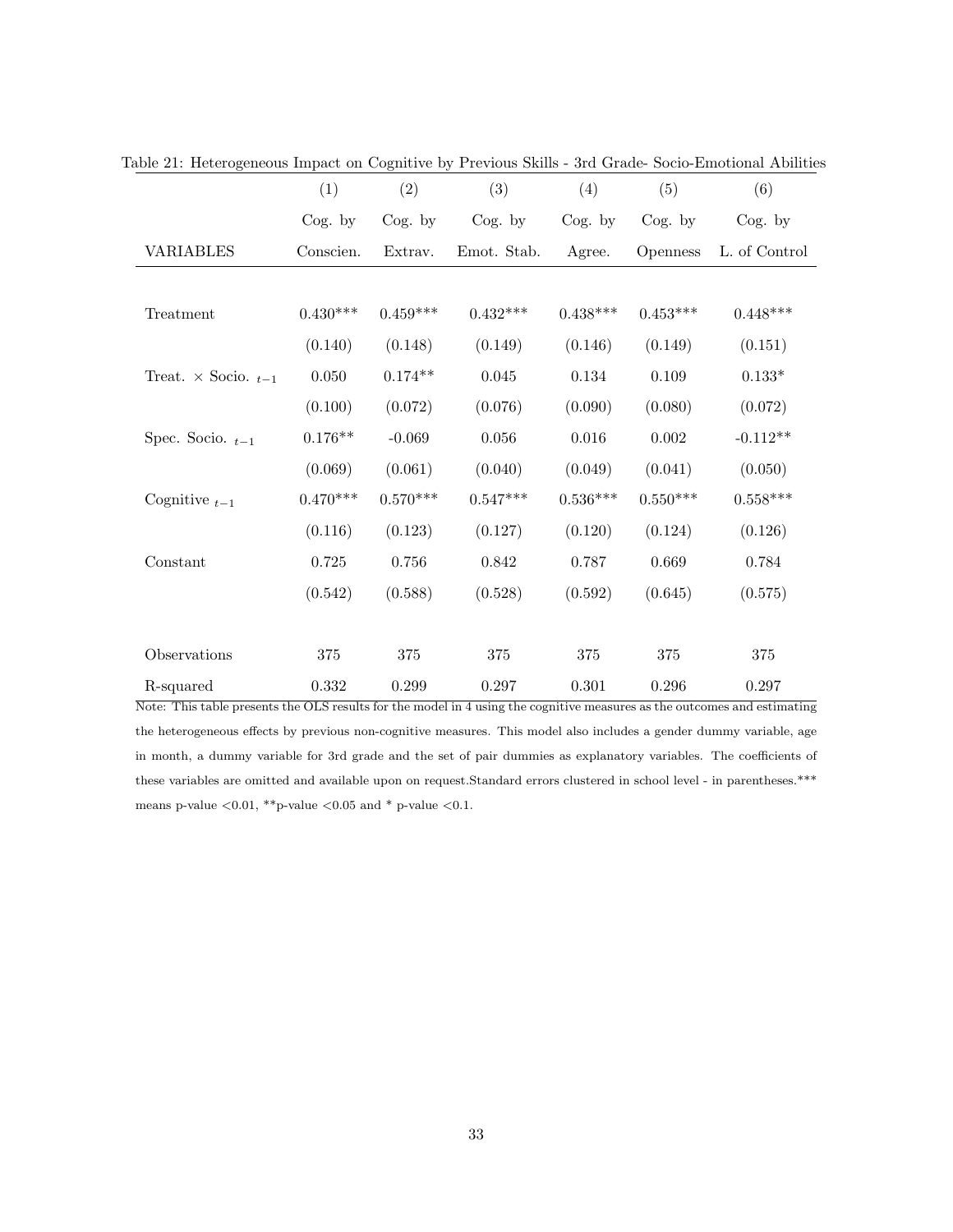|                                 | (1)         | (2)         | (3)         | (4)        | (5)             | (6)           |
|---------------------------------|-------------|-------------|-------------|------------|-----------------|---------------|
|                                 | $\cos$ by   | Cog. by     | Cog. by     | Cog. by    | $\cos$ by       | Cog. by       |
| <b>VARIABLES</b>                | Conscien.   | Extrav.     | Emot. Stab. | Agree.     | <b>Openness</b> | L. of Control |
|                                 |             |             |             |            |                 |               |
| Treatment                       | $\,0.085\,$ | $\,0.092\,$ | 0.077       | 0.090      | $\,0.093\,$     | $0.085\,$     |
|                                 | (0.061)     | (0.060)     | (0.062)     | (0.061)    | (0.060)         | (0.062)       |
| Treat. $\times$ Socio. $_{t-1}$ | 0.033       | $0.139***$  | $-0.019$    | $0.090**$  | 0.057           | 0.014         |
|                                 | (0.044)     | (0.038)     | (0.048)     | (0.042)    | (0.044)         | (0.049)       |
| Spec. Socio. $_{t-1}$           | $\,0.045\,$ | $-0.039$    | $0.077***$  | $0.006\,$  | $-0.000$        | $-0.069***$   |
|                                 | (0.026)     | (0.028)     | (0.025)     | (0.020)    | (0.028)         | (0.024)       |
| Cognitive $_{t-1}$              | $0.704***$  | $0.711***$  | $0.708***$  | $0.707***$ | $0.717***$      | $0.715***$    |
|                                 | (0.050)     | (0.050)     | (0.050)     | (0.051)    | (0.052)         | (0.053)       |
| Constant                        | $0.699**$   | $0.700**$   | $0.729***$  | $0.738**$  | $0.756***$      | $0.763***$    |
|                                 | (0.275)     | (0.273)     | (0.256)     | (0.273)    | (0.261)         | (0.265)       |
|                                 |             |             |             |            |                 |               |
| Observations                    | 800         | 800         | 800         | 800        | 800             | 800           |
| R-squared                       | 0.495       | 0.499       | 0.496       | 0.498      | 0.492           | 0.495         |

Table 22: Heterogeneous Impact on Cognitive by Previous Skills - 5th Grade- Socio-Emotional Abilities

Note: This table presents the OLS results for the model in 4 using the cognitive measures as the outcomes and estimating the heterogeneous effects by previous non-cognitive measures. This model also includes a gender dummy variable, age in month, a dummy variable for 3rd grade and the set of pair dummies as explanatory variables. The coefficients of these variables are omitted and available upon on request.Standard errors clustered in school level - in parentheses.\*\*\* means p-value  $<\!\!0.01,$  \*\*p-value  $<\!\!0.05$  and \* p-value  $<\!\!0.1.$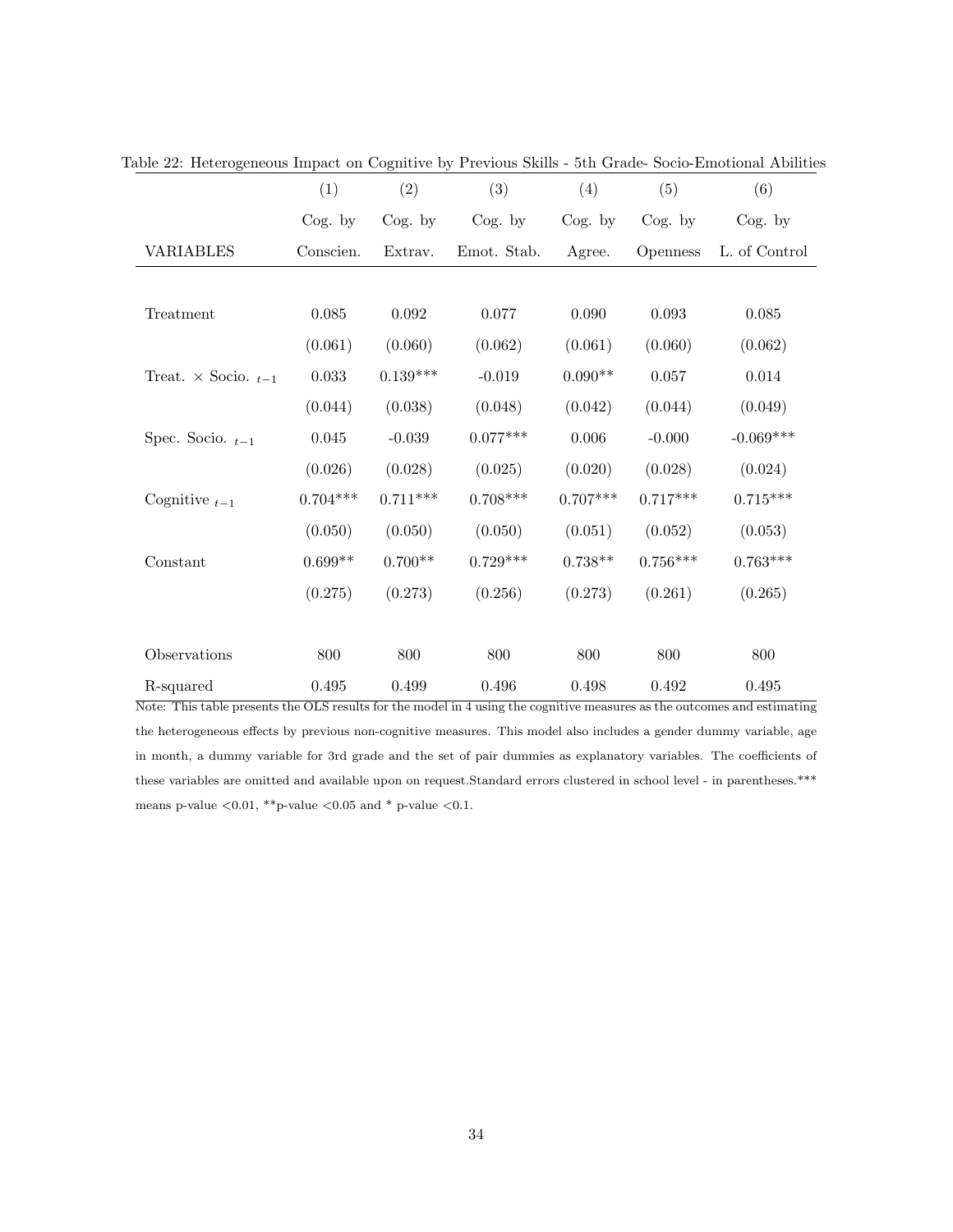

Figure 2: Heterogeneous Impact on Cognitive by Previous Socio-emotional Skills



Figure 3: Heterogeneous Impact on Cognitive by Previous Socio-emotional Skills - 3rd Grade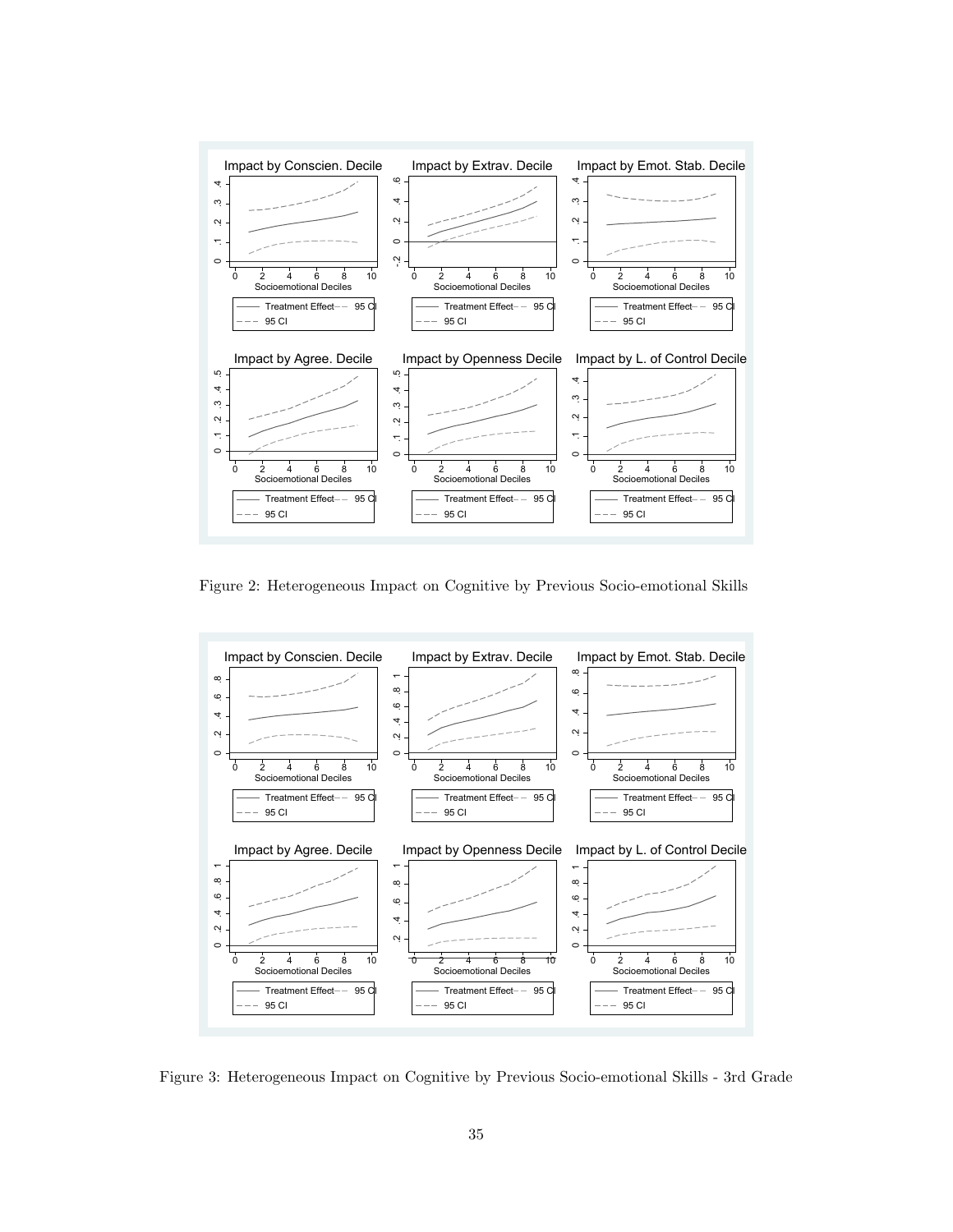

Figure 4: Heterogeneous Impact on Cognitive by Previous Socio-emotional Skills - 5th Grade

## 5 Conclusion

In this section, we present our main conclusions so far and future remarks. Using a randomized experiment in Recife (one of the largest city in Brazil), we find sizable short-run effects of the LEGO intervention on the cognitive measures. These effects are higher for children at early ages. This evidence supports the finding in the literature that the cognitive abilities are more malleable in early ages. In addition, we estimate a positive and significant effect of the program on language test scores, and we also find that this effect happens throughout the impact of the program on the development of cognitive and socio-emotional skills.

Moreover, we find strong complementarities between early socio-emotional skills and the exogenous investments (LEGO program). Students with a higher level of non-cognitive skills benefit more from the intervention. This complementary effect happens for students at the 3rd and 5th grades. The development of non-cognitive skills are not only important because the well-documented effect of these skills on risk behaviors and labour market outcomes, but also because these skills can increase the return of investments on the development of cognitive skills and increase the window of opportunity to change these cognitive skills. One question for further research is that if this complementarity with previous non-cognitive skills is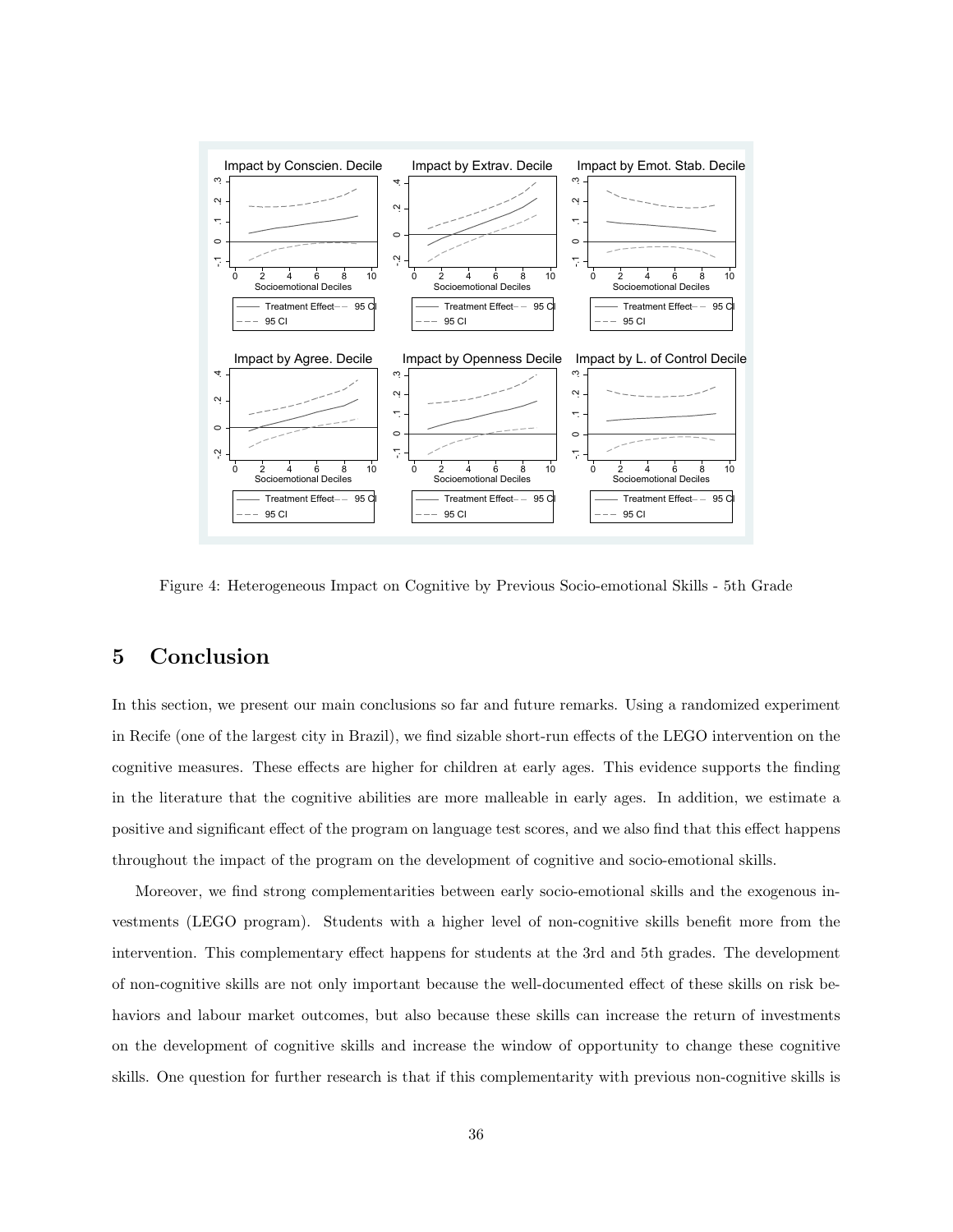a particular characteristic of the building blocks program, or it can be find with other types of teamwork programs and investments.

## References

- Adhvaryu, A., T. Molina, and A. Nyshadham, "Helping Children Catch Up: Early Life Shocks and the Progresa Experiment," 2015. Working Paper.
- Almlund, M., A. L. Duckworth, J.J Heckman, and T.D. Kautz, "Pesonality Psychology and Economics," NBER Working Paper 16822, 2011.
- Barrick, Murray R., Greg L. Stewart, Mitchell J. Neubert, and Michael K. Mount, "Relating member ability and personality to work-team processes and team effectiveness.," Journal of applied psychology, 1998, 83 (3), 377.
- Casey, Beth M., Nicole Andrews, Holly Schindler, Joanne E. Kersh, Alexandra Samper, and Juanita Copley, "The Development of Spatial Skills Through Interventions Involving Block Building Activities," Cognition and Instruction, 2008, 26 (3), 269–309.
- C.H., Wolfgang, Stannard L.L., and Jones I., "Advanced constructional play with LEGOs among preschoolers as a predictor of later school achievement in mathematics.," Early Child Development and Care 173(5): 467-475, 2003.
- Cunha, Flavio, James J. Heckman, and Susanne M. Schennach, "Estimating the Technology of Cognitive and Noncognitive Skill Formation," Econometrica, 2010, 78 (3), 883–931.
- Duckworth, Angela L and Martin EP Seligman, "Self-discipline outdoes IQ in predicting academic performance of adolescents," Psychological science, 2005, 16 (12), 939–944.
- Hampson, Sarah E and Howard S Friedman, "Personality and health: A lifespan perspective.," Handbook of personality: Theory and research, 3rd ed., , (pp. 770-794). New York, NY, US: Guilford Press, xv, 862 pp, 2008.
- Heckman, James J., Jora Stixrud, and Sergio Urzua, "The Effects of Cognitive and Noncognitive Abilities on Labor Market Outcomes and Social Behavior," Journal of Labor Economics, 2006, 24 (3), 411–482.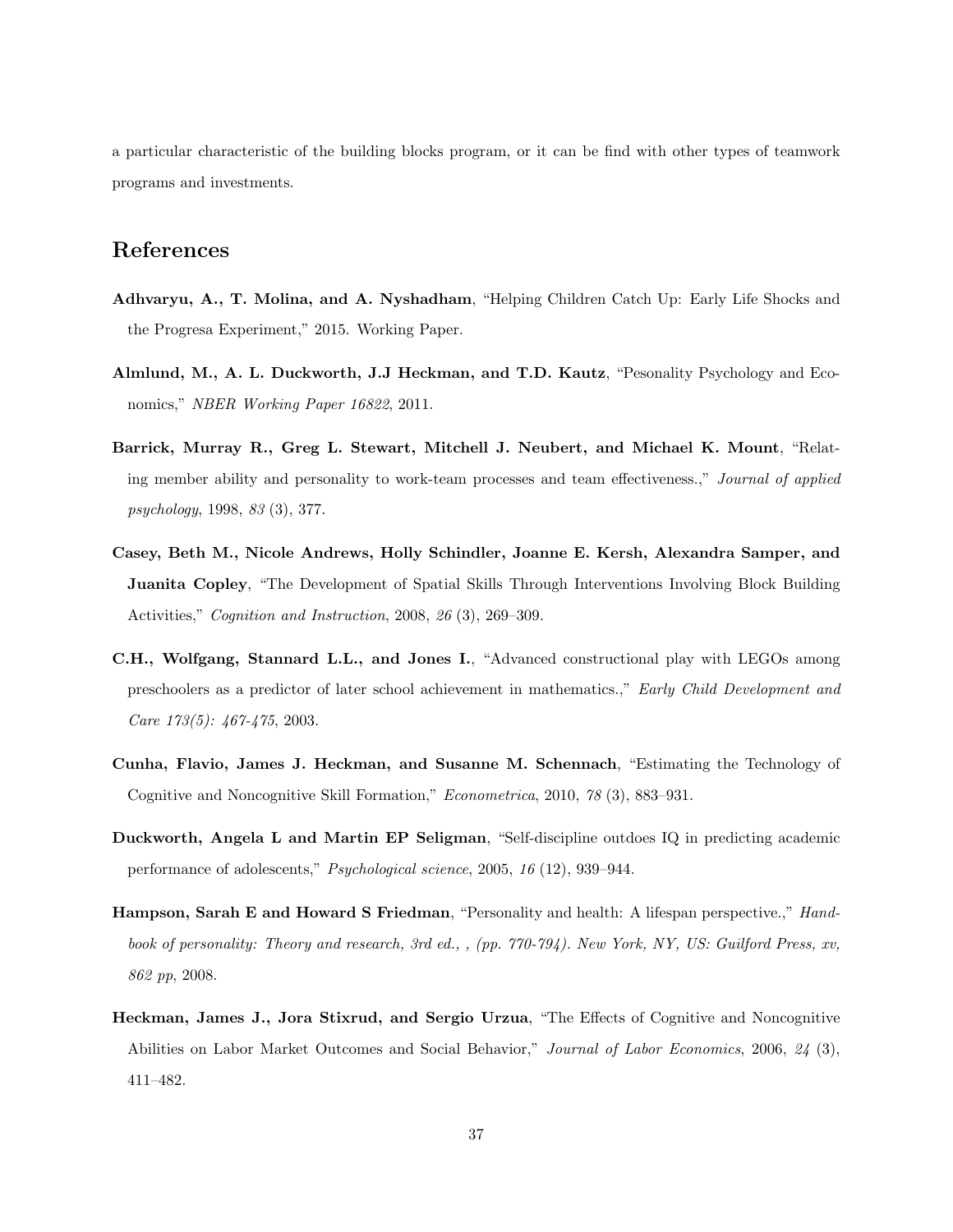Heckman, JJ., "Schools, SSkill and Synapses," Economic Inquiry, 46(3):289, 2008.

- Malamud, O., C. Pop-Eleches, and M. Urquiola, "Interactions Between Family and School Environments: Evidence of Dynamic Complementarities?," 2016. Working Paper.
- Moffitt, Terrie E, Louise Arseneault, Daniel Belsky, Nigel Dickson, Robert J Hancox, HonaLee Harrington, Renate Houts, Richie Poulton, Brent W Roberts, Stephen Ross et al., "A gradient of childhood self-control predicts health, wealth, and public safety," Proceedings of the National Academy of Sciences, 2011, p. 201010076.
- Nakano, T. and R. Primi, "Bateria de Avaliao das Altas Habilidades," 2014. Working Paper.
- Noftle, Erik E and Richard W Robins, "Personality predictors of academic outcomes: big five correlates of GPA and SAT scores.," Journal of personality and social psychology, 2007, 93 (1), 116.
- Papert, S., "Study of Educational Impact of the LEGo Dacta Materials INFOESCUELA-MED," 1999. Working Paper.
- Rossin-Slater, M. and M. Wust, "Are Different Early Investment Complements or Substitutes? Long-Run and Intergenerational Evidence from Denmark," 2016. Working Paper.
- Santos, D. and R. Primi, "Resultados preliminares dor Projeto de medio de competncias socioemocionais no Rio de Janeiro," 2014. Working Paper.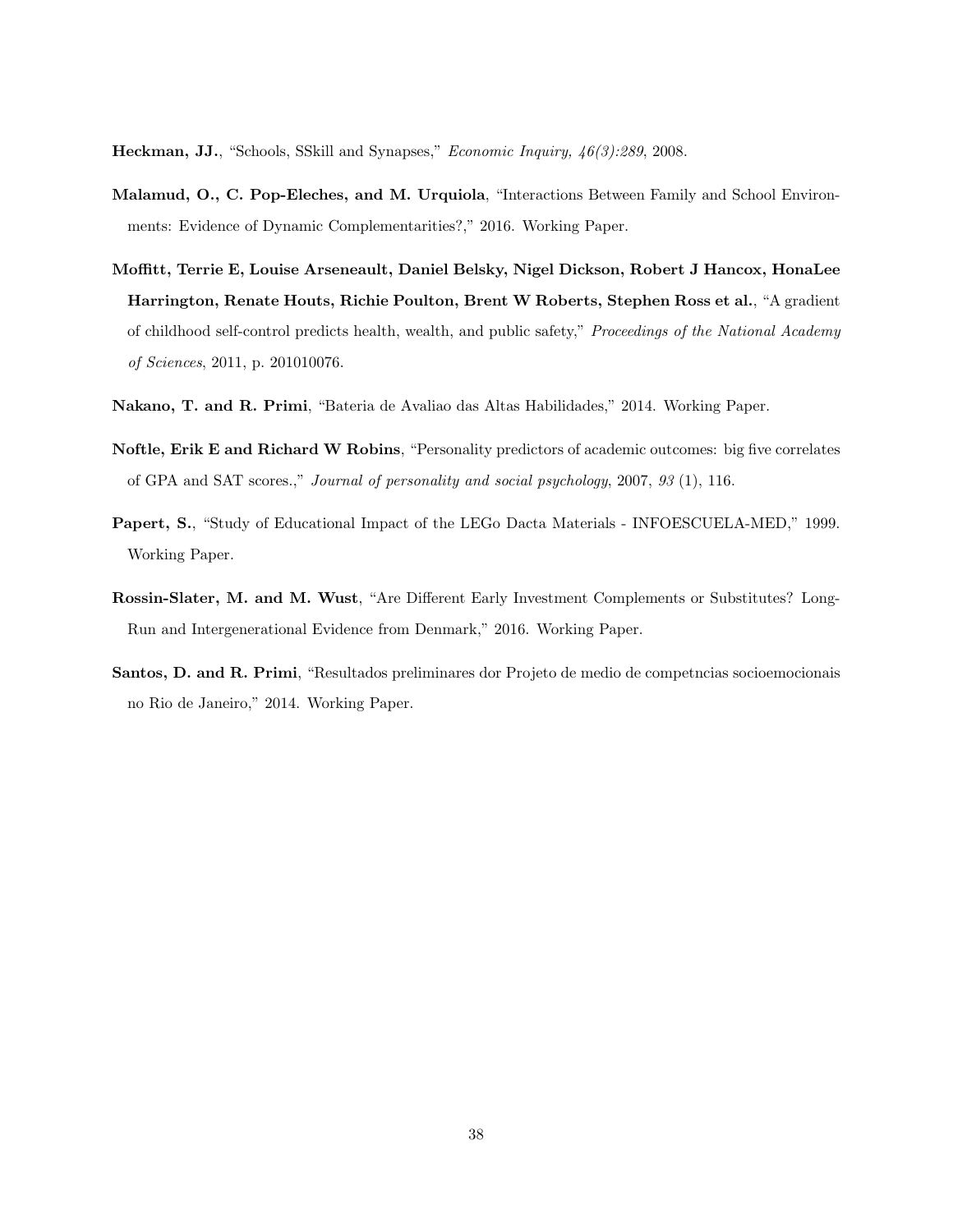# A Appendix

## A.1 School Sample

|  |  |  | Table A.1: School Sample |
|--|--|--|--------------------------|
|--|--|--|--------------------------|

| E.M. Alto Jardim Progresso      | E.M. Educador Paulo Freire | E.M. Prof. Mauro Mota         |
|---------------------------------|----------------------------|-------------------------------|
| E.M. Bola Na Rede               | E.M. General San Martin    | E.M. Prof. Maria Da Paz Alves |
| E.M. Capela Santo Antonio       | E.M. Jardim Uchoa          | E.M. Santa Cecilia            |
| E.M. Casa Dos Ferroviarios      | E.M. Josefina Marinho      | E.M. Santa Maria              |
| E.M. Compositor Levino Ferreira | E.M. Marluce Santiago      | E.M. Santo Amaro              |
| E.M. Do Jordao                  | E.M. Novo Pina             | E.M. Serra Da Prata           |
| E.M. Do Leao                    | E.M. Padre Jose Delgado    | E.M. Tres Carneiros           |
| E.M. Dois Rios                  | E.M. Presbitero Bezerra    | E.M. Vila Santa Luzia         |
| E.M. Dom Helder Camara          | E.M. Prof. Adauto Pontes   | E.M. Virgem Poderosa          |
| E.M. Draomiro Chaves Aguiar     | E.M. Prof. Manoel Torres   | E.M. Sao Domingos             |

Note: This table contains the name of the 30 schools in Recife that were assigned to the evaluation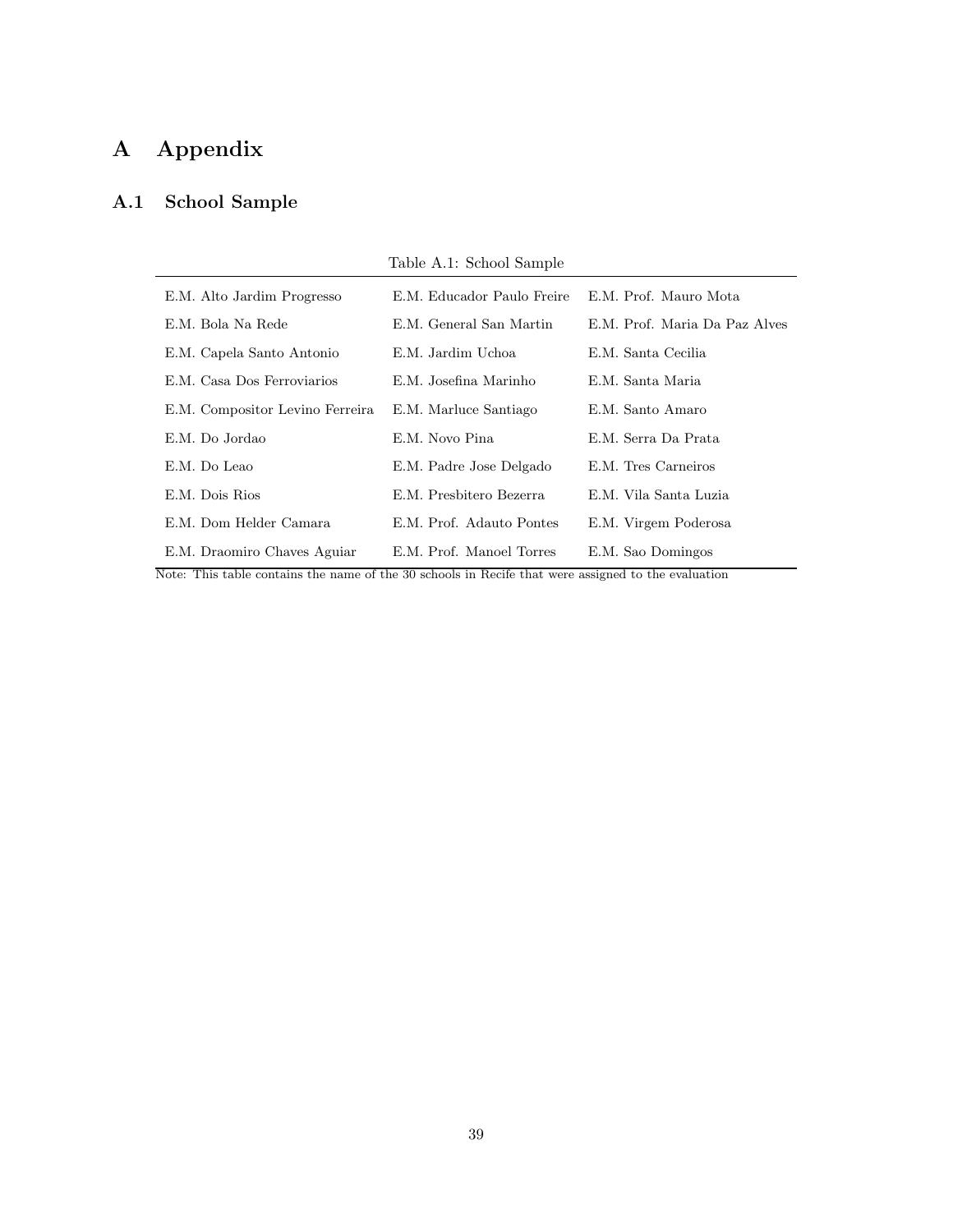## A.2 Representative Test

| Table A.2: Similarity Test - Recife Municipality |                                   |                             |                   |                |          |  |  |  |  |
|--------------------------------------------------|-----------------------------------|-----------------------------|-------------------|----------------|----------|--|--|--|--|
|                                                  | Mean<br><b>Standard Deviation</b> |                             | <b>Difference</b> |                |          |  |  |  |  |
|                                                  | All                               | Selected                    | Selected<br>All   |                | of Means |  |  |  |  |
|                                                  | <i>Infra-structure</i>            |                             |                   |                |          |  |  |  |  |
| Principal's Office                               | 0.8                               | 0.87                        | 0.4               | 0.35           | 0.07     |  |  |  |  |
| Teachers' Room                                   | 0.59                              | 0.43                        | 0.49              | 0.5            | $-0.15$  |  |  |  |  |
| Computer Lab                                     | 0.88                              | 0.87                        | 0.32              | 0.35           | $-0.02$  |  |  |  |  |
| Library                                          | 0.51                              | 0.5                         | 0.5               | 0.51           | $-0.01$  |  |  |  |  |
| Number of Classrooms                             | 8.61                              | 8.33                        | 3.85              | 2.41           | $-0.27$  |  |  |  |  |
| Number of Computers                              | 15.18                             | 15.6                        | 8.27              | 8              | 0.42     |  |  |  |  |
| Internet                                         | 0.97                              | $\mathbf{1}$                | 0.16              | $\overline{0}$ | 0.03     |  |  |  |  |
|                                                  |                                   | <b>Students and Classes</b> |                   |                |          |  |  |  |  |
| Third Grade Classes                              | 2.41                              | 3.2                         | 1.37              | 1.32           | $0.79*$  |  |  |  |  |
| Fifth Grade Classes                              | 2.19                              | 2.27                        | 1.18              | 0.98           | 0.07     |  |  |  |  |
| Third Grade Class Size                           | 23.12                             | 21.79                       | 5.39              | $\overline{5}$ | $-1.33$  |  |  |  |  |
| Fifth Grade Class Size                           | 24.7                              | 22.59                       | 6.07              | 5.01           | $-2.11$  |  |  |  |  |

Note: The data source used to construct the table is Censo Escolar (2013) and Prova Brasil (2011). Standard errors clustered in school level - in parentheses.\*\*\* means p-value  $< 0.01$ ,  $^{**}\mathrm{p}\text{-}\mathrm{value}$   $<\!0.05$  and  $^{*}$  p-value  $<\!0.1.$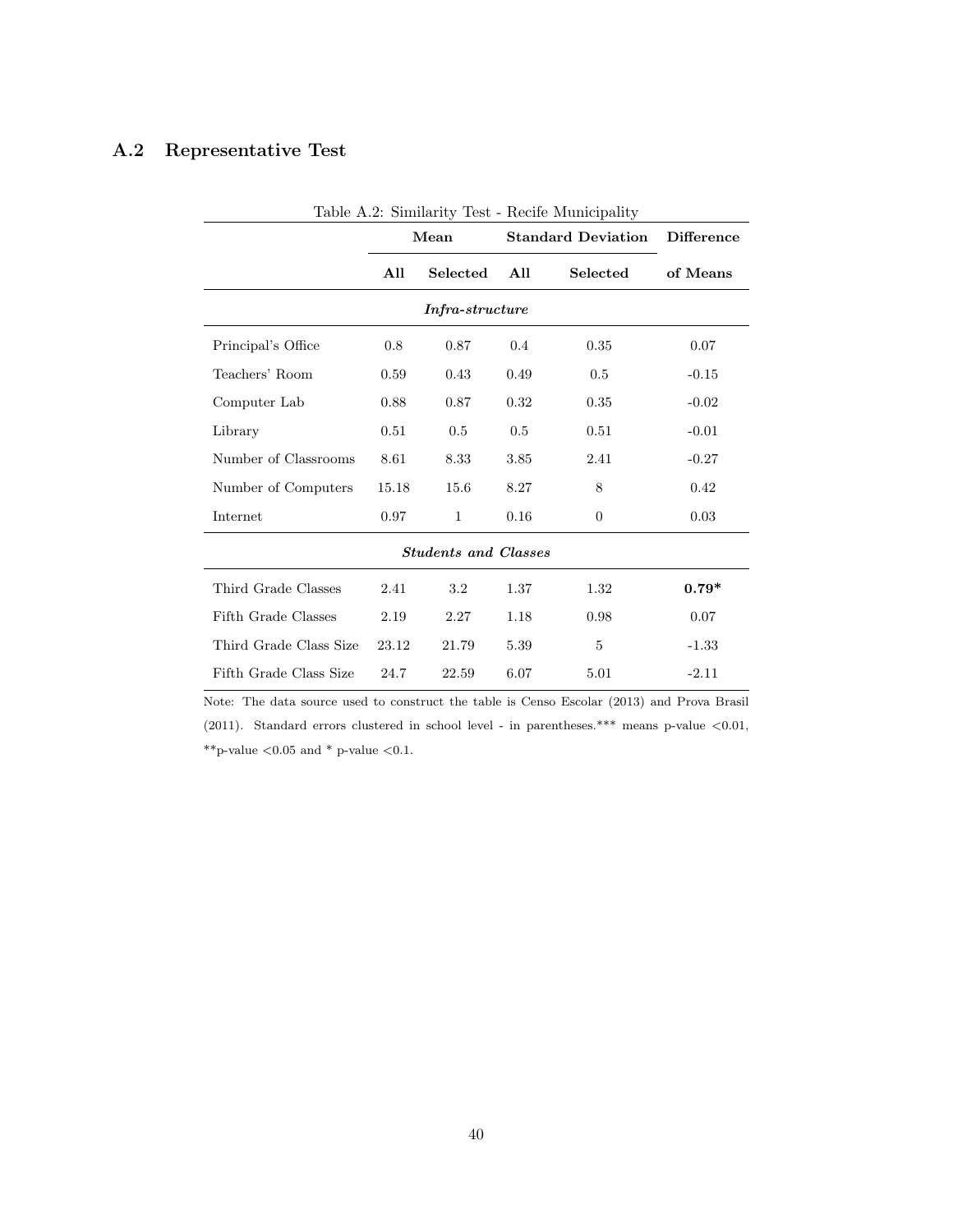|                                     | Mean   |          | <b>Standard Deviation</b> |          | <b>Difference</b> |  |  |
|-------------------------------------|--------|----------|---------------------------|----------|-------------------|--|--|
|                                     | All    | Selected |                           | Selected | of Means          |  |  |
| <i>Teachers' Characteristics</i>    |        |          |                           |          |                   |  |  |
| % Tertiary education                | 0.97   | 0.96     | 0.11                      | 0.11     | $-0.02$           |  |  |
| $\%$ of teachers - 3 years +        | 0.89   | 0.96     | 0.23                      | 0.14     | 0.07              |  |  |
| % of teachers - 3 years + at school | 0.47   | 0.64     | 0.39                      | 0.39     | $0.17*$           |  |  |
| Prova Brasil                        |        |          |                           |          |                   |  |  |
| Port. Proficiency (5th grade)       | 170.87 | 172.49   | 12.7                      | 10.8     | 1.62              |  |  |
| Math Proficiency (5th grade)        | 186.2  | 189.46   | 13.52                     | 10.98    | 3.25              |  |  |

| Table A.3: Similarity Test - Recife Municipality |  |  |  |  |
|--------------------------------------------------|--|--|--|--|
|                                                  |  |  |  |  |

Note: The data source used to construct the table is Censo Escolar (2013) and Prova Brasil (2011) . Standard errors clustered in school level - in parentheses.\*\*\* means p-value  $<0.01$ , \*\*p-value  $<0.05$  and \* p-value  $<0.1$ .

## A.3 Cognitive Instruments - Examples

| 1. Lua está para noite como sol está para |        |                                                |                    |               |  |  |  |  |  |  |
|-------------------------------------------|--------|------------------------------------------------|--------------------|---------------|--|--|--|--|--|--|
| A. Semana                                 | B. Dia | C. Noite                                       | D. Madrugada       | E. Calor      |  |  |  |  |  |  |
|                                           |        | 2. Frio está para Inverno como calor está para |                    |               |  |  |  |  |  |  |
| A. <b>Primavera</b>                       |        | <b>B.</b> Férias                               | D. Verão<br>C. Sol | E. Ventilador |  |  |  |  |  |  |

Figure A.1: Logical-Verbal Test Example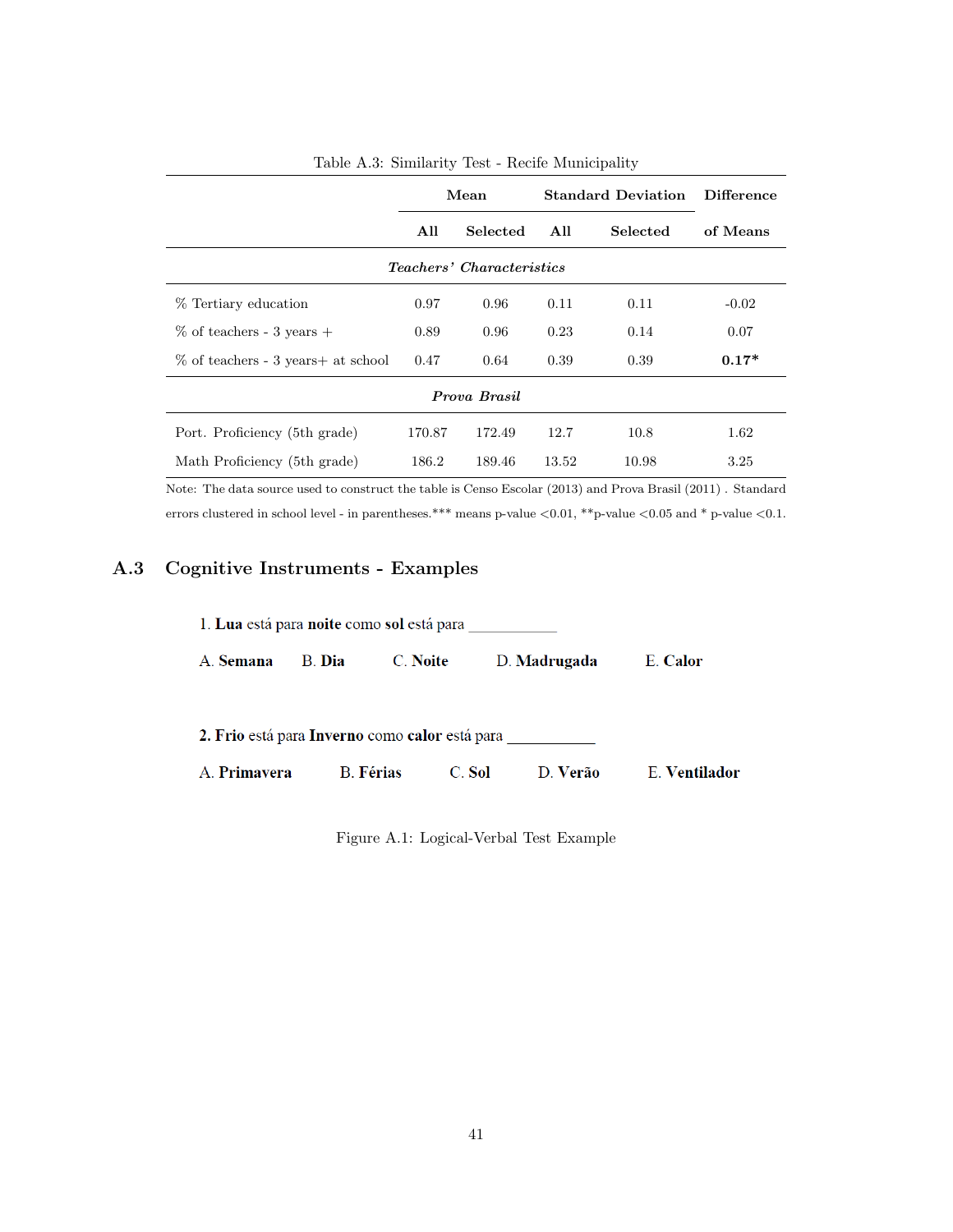

Figure A.2: Visual-Spatial Test Example

 $7.$ Um treinador precisa alimentar os quatro animais do circo. Cada animal come um alimento específico (verduras, carne, frutas ou cereais) e ele não pode cometer erros. O macaco não come carne, mas o leão adora. O elefante só gosta de alimentos doces. O cachorro não gosta de alimentos frescos, somente secos. Qual a comida de cada animal?

Figure A.3: Logical Test Example



Figure A.4: Abstract Test Example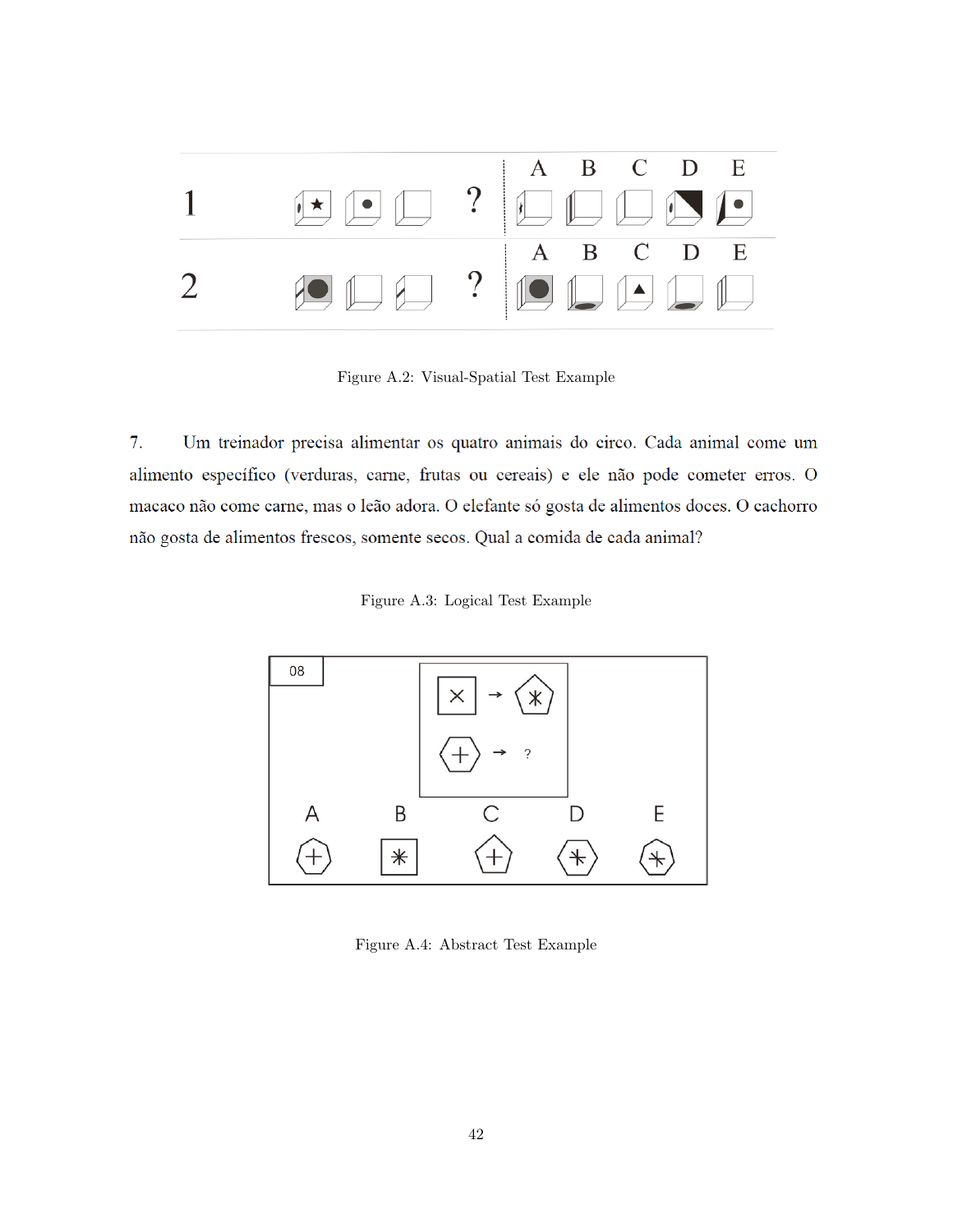|  | 5. 11 23 13 21 15 19 ? ? |  |  |                 |           |
|--|--------------------------|--|--|-----------------|-----------|
|  | 6. 13 11 18 16 23 21 ? ? |  |  |                 |           |
|  | 7. 5 50 10 40 15         |  |  | $30 \t 20 \t 3$ | $\cdot$ ? |

Figure A.5: Logical-Numerical Test Example

## A.4 SENNA - Example

| Avalie na escala abaixo o quanto você consegue:                | <b>Nada</b> | 2<br>Pouco | Mais ou<br>menos | <b>Muito</b> | <b>Totalment</b> |
|----------------------------------------------------------------|-------------|------------|------------------|--------------|------------------|
| 1. Terminar todo o seu dever de casa.                          |             |            |                  |              |                  |
| 2. Se tornar amigo (a) de outras pessoas da sua idade.         |             |            |                  |              |                  |
| 3. Evitar ficar nervoso (a).                                   |             |            |                  |              |                  |
| 4. Estudar mesmo tendo outras coisas interessantes para fazer. |             |            |                  |              |                  |
| 5. Contar uma coisa engraçada para um grupo de colegas.        |             |            |                  |              |                  |
| 6. Controlar seus sentimentos.                                 |             |            |                  |              |                  |
| 7. Prestar atenção nas aulas.                                  |             |            |                  | I.           |                  |
| 8. Permanecer amigo (a) de pessoas da sua idade.               |             |            |                  |              |                  |
| 9. Se acalmar depois de ficar muito assustado (a).             |             |            |                  |              |                  |
| 10. Deixar seus pais satisfeitos com seu desempenho na escola. |             |            |                  |              |                  |

Figure A.6: Socio-Emotional Test Example